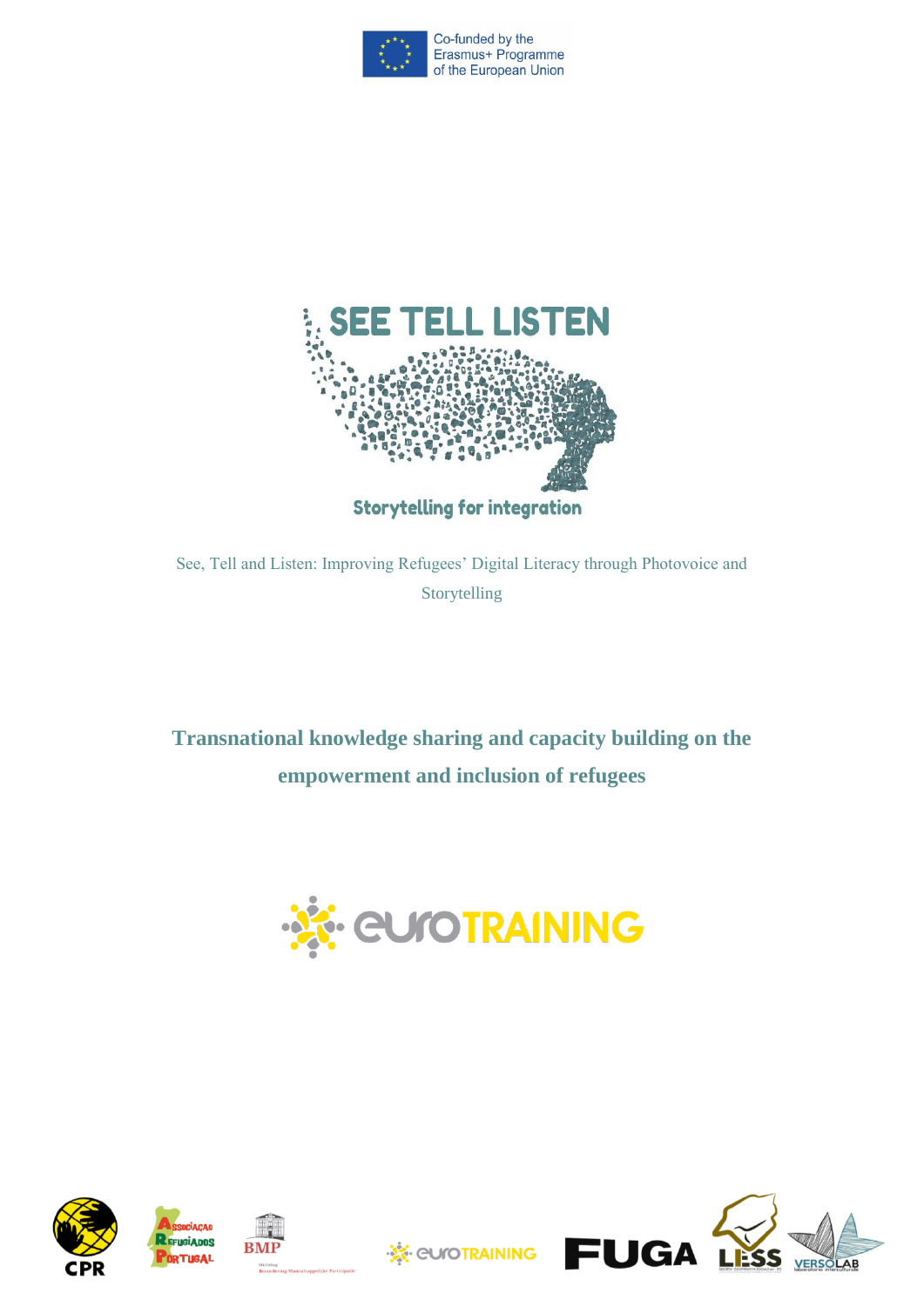



# Table of Contents









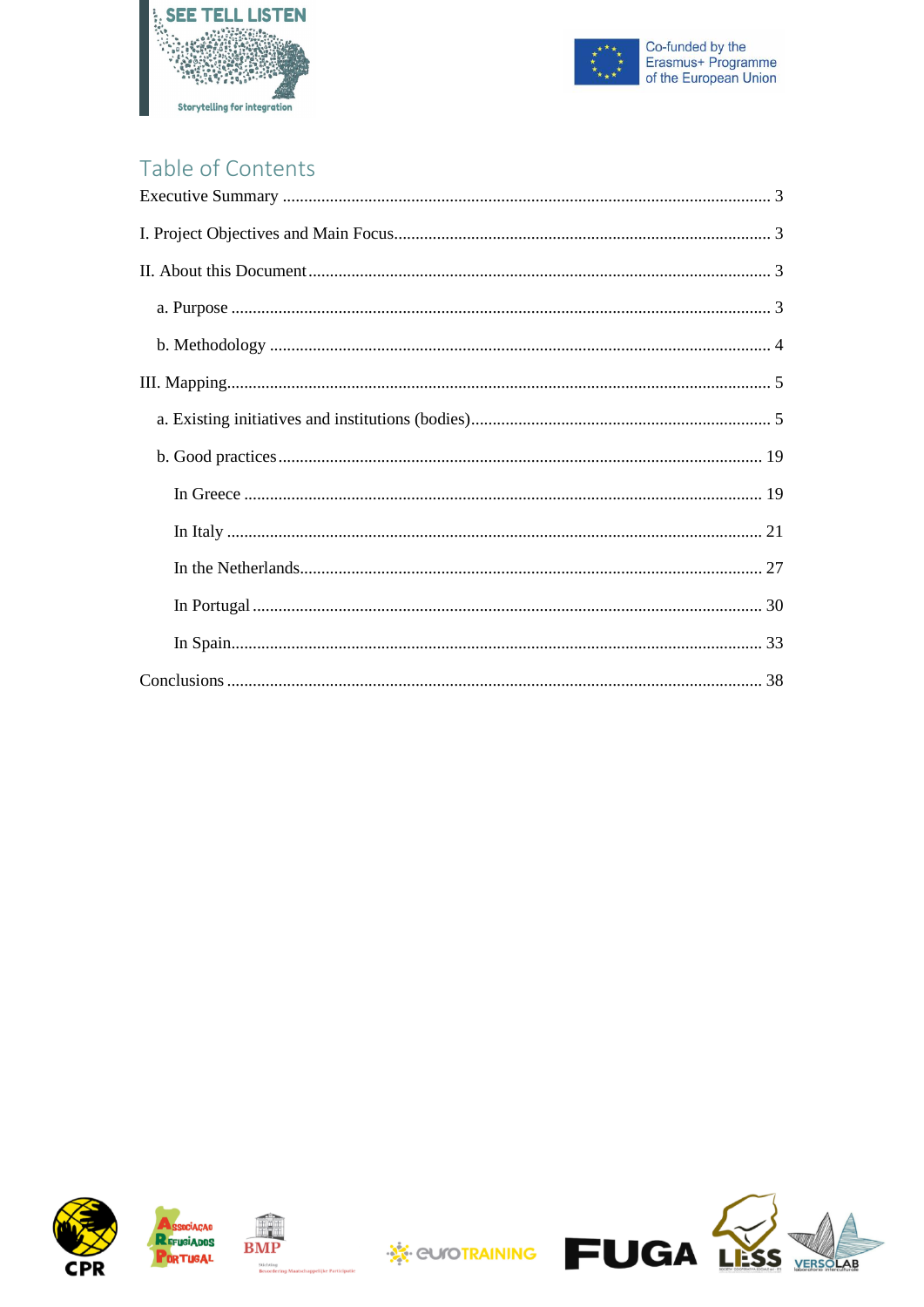



### <span id="page-2-0"></span>Executive Summary

This document presents the results of the mapping implemented in Greece, Italy, the Netherlands, Portugal, and Spain regarding initiatives, institutions (bodies) and good practices that exist, are being or have been implemented at a local, national, and European level, in the field of refugee integration, empowerment, and/or upskilling through non-formal education, focusing on digital literacy.

The findings of the mapping process are foreseen to contribute to the Transnational Knowledge Sharing and Capacity Building on the Empowerment and Inclusion of Refugees, aiming to inform, raise awareness and accordingly equip host societies towards refugee empowerment and integration at a socio-labour level.

## <span id="page-2-1"></span>I. Project Objectives and Main Focus

The See.Tell.Listen Project is an innovative attempt to give refugees a voice in the current European context, empowering them through increasing digital literacy competences via nonformal educational approaches. Taking into consideration that at a European level the need for refugees' integration is mainly perceived in a socioeconomic framework, the refugees' wellbeing beyond material reception conditions usually remains on the margins.

The Project aims to give a voice to people who have experienced loss of control and mastery of their own lives and to promote reskilling and upskilling through non-formal education in the context of increasingly digital economies and societies. By accordingly training staff and refugees in methods that promote the co-creation of digital stories, refugees can progress towards full creative independence and acquisition of control over their own individual and collective route.

## <span id="page-2-2"></span>II. About this Document

#### <span id="page-2-3"></span>a. Purpose

This report presents the results of the mapping process that was implemented by partners in Greece, Italy, the Netherlands, Portugal, and Spain The main objective of the mapping was to identify and categorize policies and initiatives at a local, national, and European level, providing inputs for the identification of opportunities of collaboration among partners to foster





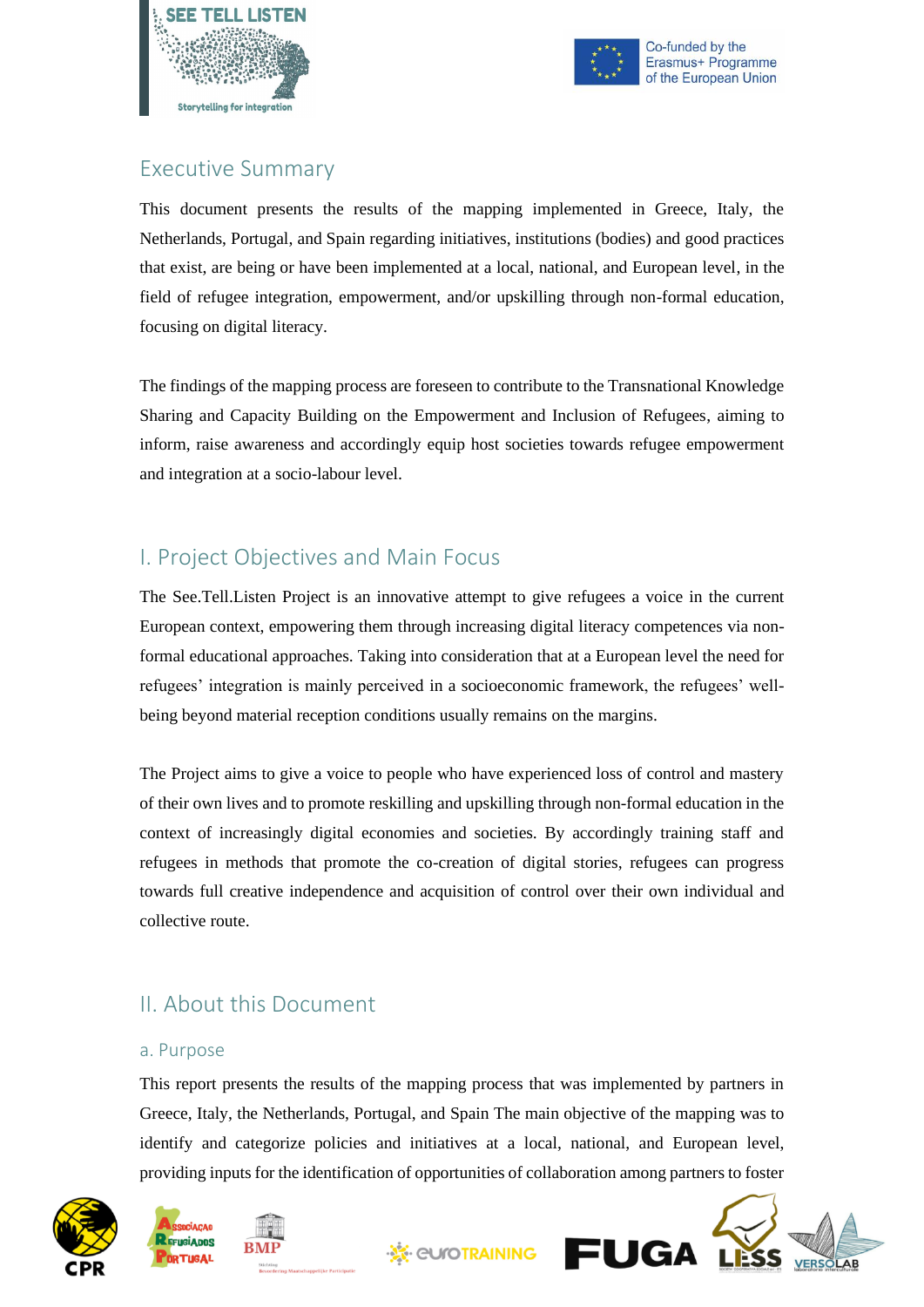



the empowerment and inclusion of refugees in DL&ST courses. Through this process, the partnership aims to contribute to a better understanding about the initiatives regarding refugee's empowerment and inclusion through the project activities under the Transnational Knowledge Sharing and Capacity Building on the Empowerment and Inclusion of Refugees.

### <span id="page-3-0"></span>b. Methodology

As the mapping and categorization of policies and initiatives is foreseen to contribute to the efficient implementation and dissemination of some of the main activities of the Project, the planning and organisation of the process started at the very initial phase of the Project's implementation.

Utilizing its extensive knowledge and experience in both national and European level, Eurotraining developed a template to be used for the mapping in each partner country. The template addressed three main points:

- − Existing policies (strategies, action plans, guidelines, rule books, etc.): at this part, partners had to fill in current policies implemented in the field of refugee empowerment and inclusion through creative methods.
- Bodies (bodies established by National Governance, Ministries, Academia, regional and local policy makers, etc.): at this part, partners had to provide information on existing bodies, public or private, that work on a broader level with people with migrant and refugee background, and can reinforce and disseminate the objectives and results of the Project.
- Good practice (examples of good practices that can be connected to the Project goals): at this part, partners had to report on good practices being or having been implemented in integrating, empowering and/or reskilling/upskilling of refugees through non formal education.

The mapping of the current situation in partner countries was implemented by all partners, who were asked to report on the results of the process by filling-in the relevant template. In this way, the results of the national mapping were comparable and easily integrated to this comparative report. Having received all feedback from partners, Eurotraining proceeded to the elaboration of this report where all input is presented and categorized accordingly, so that they are easily accessible and exploitable.





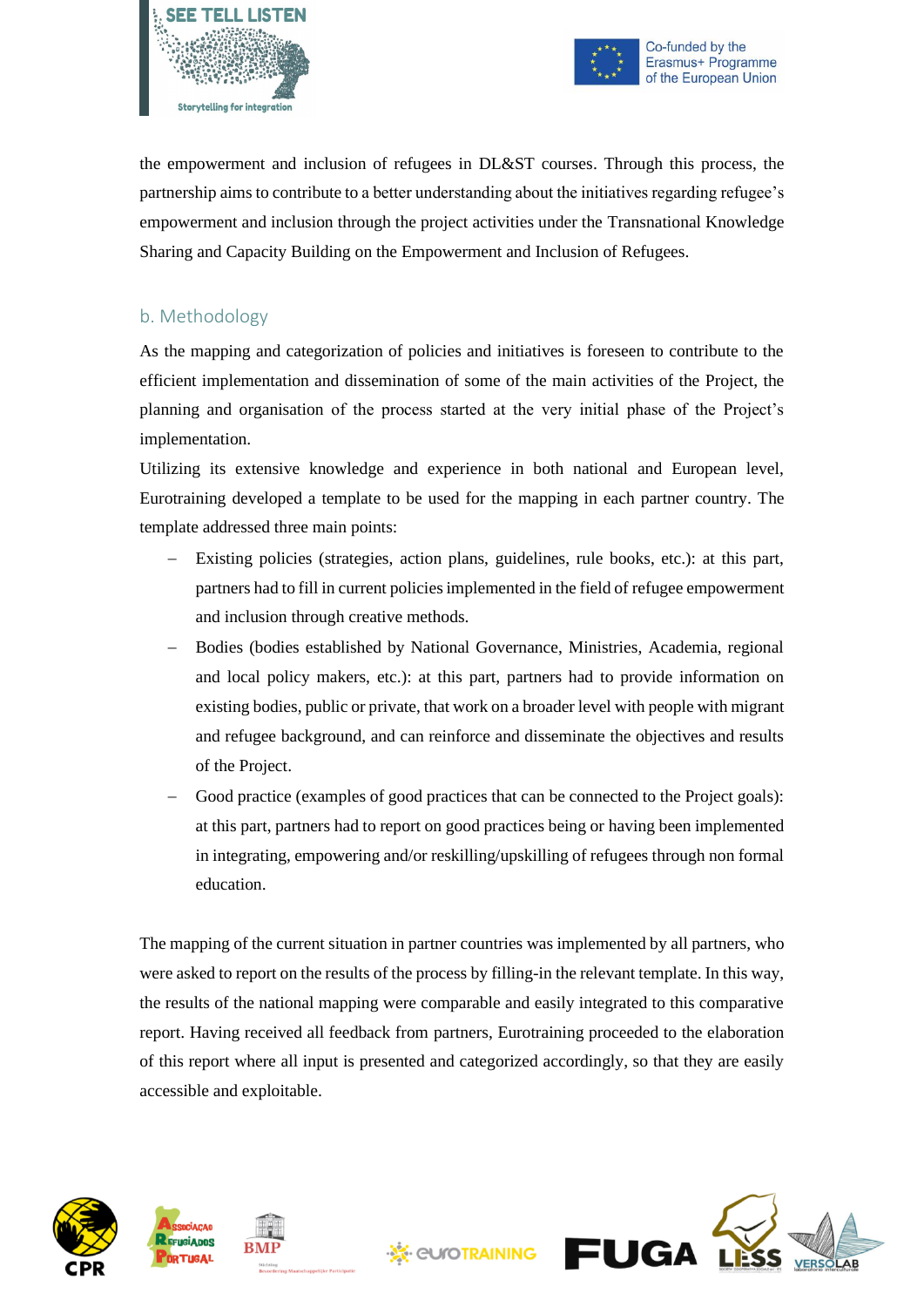



All partners contributed to the Transnational Knowledge Sharing and Capacity Building on the Empowerment and Inclusion of Refugees through the mapping process, providing valuable feedback on their national context:

Contribution for Greece from:

Eurotraining Educational Organization (Eurotraining)

Contribution for Italy from:

- − LESS Impresa Sociale Onlus (LESS)
- − Verso Laboratorio Interculturale (VersoLab)

Contribution for the Netherlands from:

− Stichting Bevordering Maatschappelijke Participatie (BMP)

Contribution for Portugal from:

- − Conselho Português para os Refugiados (CPR)
- − Associação de Refugiados em Portugal (APR)

Contribution for Spain from:

− Associació CFD Barcelona: Centre de Fotografia i Mitjans Documentals (FUGA)

## <span id="page-4-0"></span>III. Mapping

#### <span id="page-4-1"></span>a. Existing initiatives and institutions (bodies)

This part of the Report presents partners' findings on existing policies, initiatives and institutions (bodies) that contribute to refugee empowerment and inclusion. As the following detailed descriptions show, policies include both public and private initiatives, some of them being new and others are being and have been implemented for years. Institutions and bodies are, also, both private and public, including NGOs, national and local authorities, as well as specialised organisations. The variety of actors can provide increased opportunities for capitalization.

| Alto Comissariado para as Migrações (ACM) |                                                 |
|-------------------------------------------|-------------------------------------------------|
| Name of body (in                          | <b>High Commission for Migration (ACM)</b>      |
| English)                                  |                                                 |
|                                           | <b>Founder(s)</b> Presidency of the Republic    |
|                                           | Year of foundation   1996 (with the name ACIME) |

**XX EU/OTRAINING** 







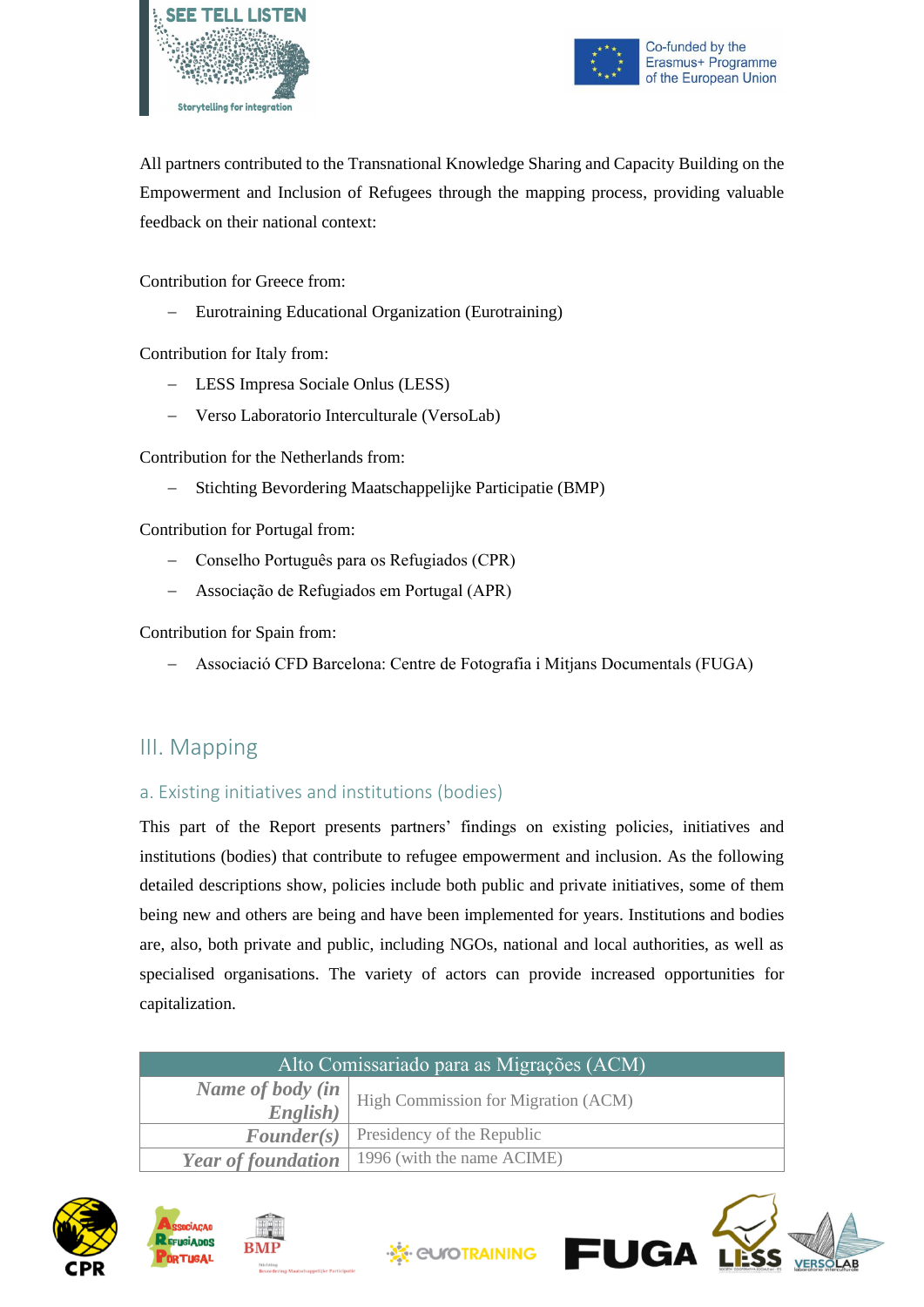



| <b>About the body</b>   | It is built on the need to answer the new migrating challenges,<br>like the increase in arrivals of non-nationals as well as<br>returning nationals. Supports migrants as well as Portuguese<br>citizens spread around the world.                                                                                                                                    |
|-------------------------|----------------------------------------------------------------------------------------------------------------------------------------------------------------------------------------------------------------------------------------------------------------------------------------------------------------------------------------------------------------------|
| Main activities         | Supports migrants via National and local Centres, a telephone<br>line and provide services in loco. Offers support in four main<br>areas: labour, health and education access, family reunion and<br>nationality access. Partnerships with civil<br>society<br>organizations as well as with Local Authorities are built in<br>order to promote migrants' inclusion. |
| Website (if applicable) | https://www.acm.gov.pt/pt/acm                                                                                                                                                                                                                                                                                                                                        |
| Country                 | Portugal                                                                                                                                                                                                                                                                                                                                                             |
| Mapped by               | Conselho Português para os Refugiados (CPR)                                                                                                                                                                                                                                                                                                                          |

| A.M.M Archivio delle memorie migranti |                                                                                                                                                                                                                                                                                                                                                                    |
|---------------------------------------|--------------------------------------------------------------------------------------------------------------------------------------------------------------------------------------------------------------------------------------------------------------------------------------------------------------------------------------------------------------------|
| Name of body (in<br>English)          | The Archive of Migrant Memories                                                                                                                                                                                                                                                                                                                                    |
| $\textit{Founder}(s)$                 | Political and religious organisations assisting refugees                                                                                                                                                                                                                                                                                                           |
| <b>Year of foundation</b>             | 2005                                                                                                                                                                                                                                                                                                                                                               |
| <b>About the body</b>                 | The Archive of Migrant Memories is a real and virtual space<br>of stories, self-narrations and dialogues between those who<br>have lived through the experience of migration and want to<br>share it and those interested in knowing their experiences and<br>reflections.                                                                                         |
| <b>Main activities</b>                | AMM is a "community of practice" made up of people who<br>pursue common goals from different and multiple points of<br>view: from the collection of testimonials to the production of<br>stories of self, from the realization of audio and video<br>participated in the development of educational materials to<br>revive the experience of migration in schools. |
| Website (if applicable)               | http://www.archiviomemoriemigranti.net/en/                                                                                                                                                                                                                                                                                                                         |
| Country                               | Italy                                                                                                                                                                                                                                                                                                                                                              |
| Mapped by                             | LESS Impresa Sociale Onlus (LESS)                                                                                                                                                                                                                                                                                                                                  |

| Archivio dell'Immigrazione   |                                                                                                                                                                                                                                                                                          |
|------------------------------|------------------------------------------------------------------------------------------------------------------------------------------------------------------------------------------------------------------------------------------------------------------------------------------|
| Name of body (in<br>English) | Archive of Immigration                                                                                                                                                                                                                                                                   |
| $\textit{Founder}(s)$        | Università "La Sapienza" di Roma                                                                                                                                                                                                                                                         |
| <b>Year of foundation</b>    | 2010                                                                                                                                                                                                                                                                                     |
| <b>About the body</b>        | The Archive of Immigration is a point of reference and<br>exchange for those interested in information, data and other<br>aspects concerning multicultural society in Italy. It is an<br>archive collecting, protecting and making public data and<br>information on migration in Italy. |
| <b>Main activities</b>       | The archive has established a video archive, a photographic<br>archive, an archive of audio material, a library, a collection of                                                                                                                                                         |





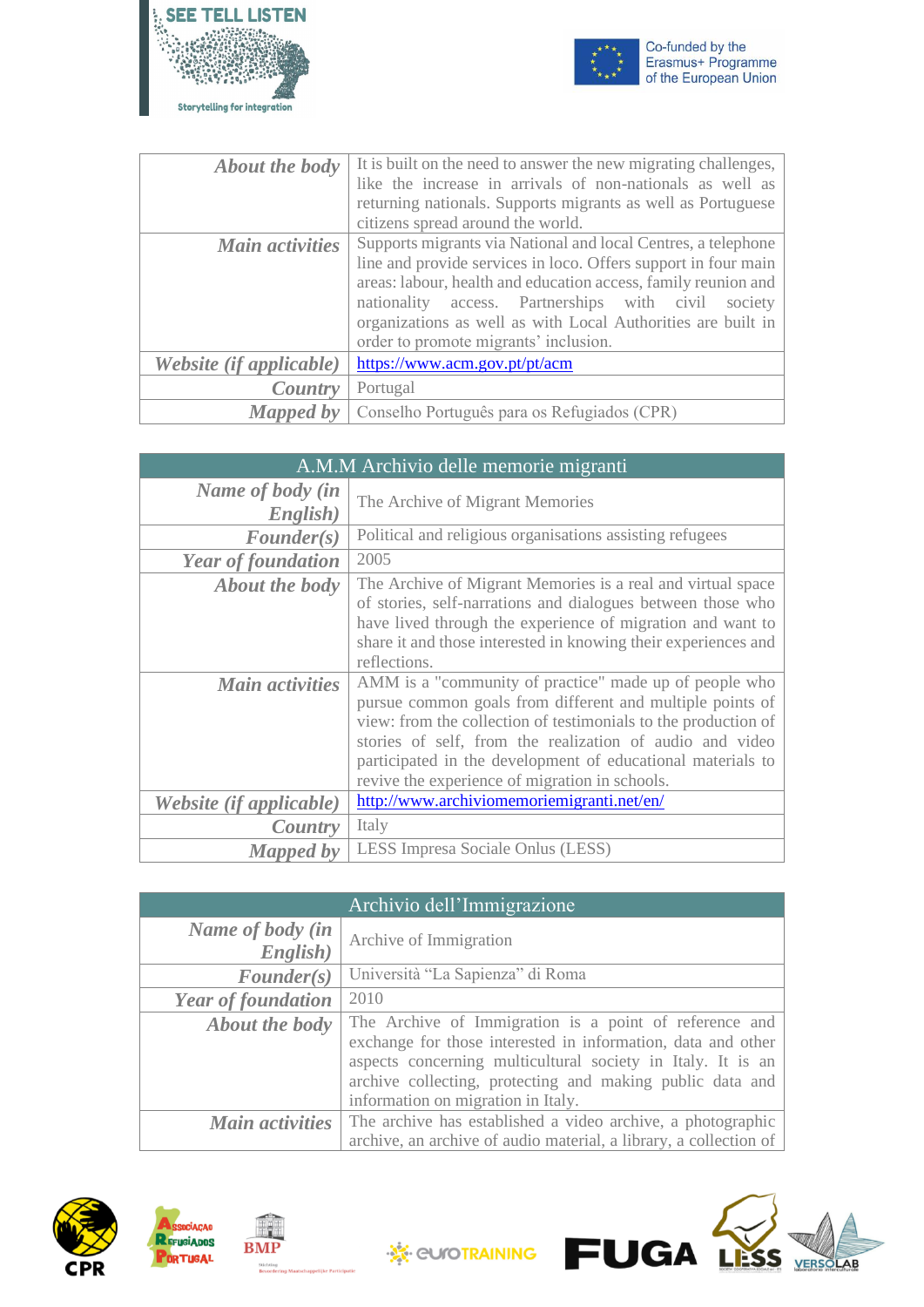



LESS

VERSOLAB

|                            | newspapers with press reports on migration. It organizes<br>courses, exhibitions and cultural events. |
|----------------------------|-------------------------------------------------------------------------------------------------------|
| Website (if<br>appliedble) | http://www.archivioimmigrazione.org/curriculumarchivio.htm                                            |
| <b>Country</b> Italy       |                                                                                                       |
|                            | <b>Mapped by</b>   Verso Laboratorio Interculturale (VersoLab)                                        |

| Barcelona, ciutat refugi       |                                                                                                                                                                                                                                                                                                                         |
|--------------------------------|-------------------------------------------------------------------------------------------------------------------------------------------------------------------------------------------------------------------------------------------------------------------------------------------------------------------------|
| Name of policy (in<br>English) | Barcelona, Refuge City                                                                                                                                                                                                                                                                                                  |
| <b>Year of publish</b>         | 2015                                                                                                                                                                                                                                                                                                                    |
| Year of expiring               |                                                                                                                                                                                                                                                                                                                         |
| Lead agency                    | Barcelona City Council                                                                                                                                                                                                                                                                                                  |
| <b>Implementing body</b>       |                                                                                                                                                                                                                                                                                                                         |
| Aim of the policy              | The "Barcelona, Refuge City" plan was launched in<br>September 2015 in response to the crisis and gear the city up<br>to receiving and assisting refugees, providing the necessary<br>services and guaranteeing their rights, and to calling on states<br>to respect the most elementary standards of humanitarian law. |
| Website (if applicable)        | http://ciutatrefugi.barcelona/                                                                                                                                                                                                                                                                                          |
| Country                        | Spain                                                                                                                                                                                                                                                                                                                   |
| <b>Mapped by</b>               | Associació CFD Barcelona: Centre de Fotografia i Mitjans<br>Documentals (FUGA)                                                                                                                                                                                                                                          |

| Centros Locais de Apoio à Integração do Migrante (CLAIM) |                                                                                                                                                                                                |
|----------------------------------------------------------|------------------------------------------------------------------------------------------------------------------------------------------------------------------------------------------------|
| Name of body (in<br>English)                             | Local Centres to Support Migrants' Integration                                                                                                                                                 |
| $\textit{Founder}(s)$                                    | Commission for Migration (ACM)                                                                                                                                                                 |
| <b>Year of foundation</b>                                | 2003                                                                                                                                                                                           |
| <b>About the body</b>                                    | A network of 98 Centres national wide gives support to<br>migrants, fostering local diversity and interculturality.                                                                            |
| <b>Main activities</b>                                   | This One-Stop-Shop model offers information and support for<br>migrants. Informs on a diverse range of areas like nationality,<br>housing, family reunion, labour, etc and gives legal advice. |
| Website (if applicable)                                  | https://www.acm.gov.pt/-/rede-claii-centros-locais-de-apoio-<br>a-integracao-de-imigrant-3                                                                                                     |
| Country                                                  | Portugal                                                                                                                                                                                       |
| Mapped by                                                | Conselho Português para os Refugiados (CPR)                                                                                                                                                    |

| Costituzione Italiana    |                             |
|--------------------------|-----------------------------|
| Name of policy (in       | <b>Italian Constitution</b> |
| English)                 |                             |
| Year of publish $ 1948 $ |                             |
| Year of expiring         | $\overline{\phantom{a}}$    |
| Lead agency              | Italian Republic            |





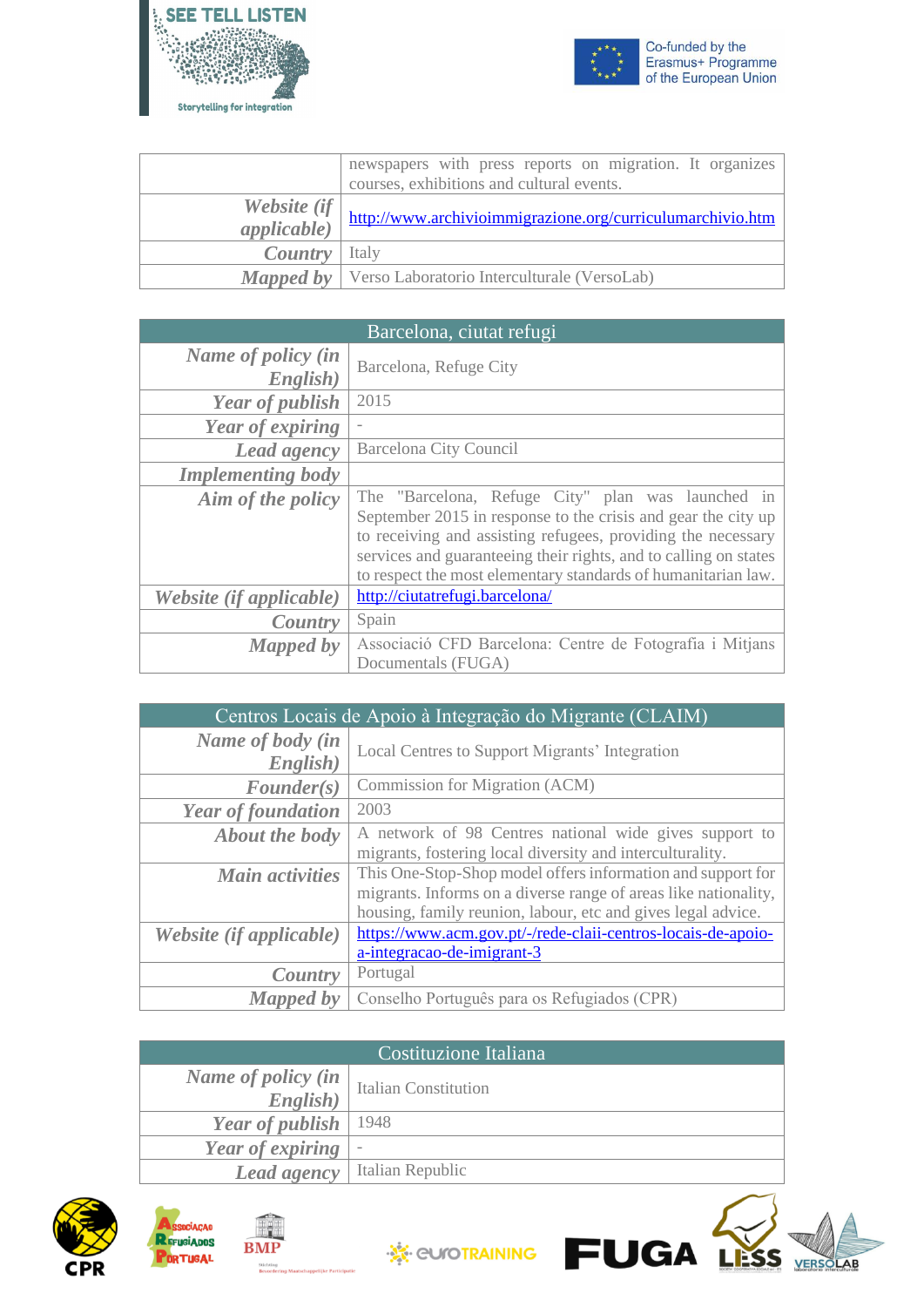



VERSOLAB

| <b>Implementing body</b> | Italian public bodies                                          |
|--------------------------|----------------------------------------------------------------|
| Aim of the policy        | According to the Italian Constitution, the fundamental rights  |
|                          | of any human being are granted to any person, even if          |
|                          | foreigner and even if her presence on the Italian territory is |
|                          | irregular. The foreign persons regularly living in Italy are   |
|                          | entitled to all the rights enjoyed by Italian citizens and,    |
|                          | specifically, equal treatment and full equality are granted to |
|                          | foreign workers in comparison to Italian workers.              |
| Website (if applicable)  | N/A                                                            |
| Country                  | Italy                                                          |
| Mapped by                | Verso Laboratorio Interculturale (VersoLab)                    |

| Δημοτική Βιβλιοθήκη Νέας Φιλαδέλφειας |                                                                                                                                                                                                                                                                                                                                                                                                                             |
|---------------------------------------|-----------------------------------------------------------------------------------------------------------------------------------------------------------------------------------------------------------------------------------------------------------------------------------------------------------------------------------------------------------------------------------------------------------------------------|
| Name of body (in<br>English)          | Municipal Library of Nea Philadelphia                                                                                                                                                                                                                                                                                                                                                                                       |
| $\textit{Founder}(s)$                 | Municipality of Nea Philadelphia                                                                                                                                                                                                                                                                                                                                                                                            |
| <b>Year of foundation</b>             | 1968                                                                                                                                                                                                                                                                                                                                                                                                                        |
| <b>About the body</b>                 | It hosts two departments, for children and for adults, with rich<br>material that is constantly renewed for the best service of its<br>users. Its collection consists of approximately 15,000 volumes<br>covering a wide range of knowledge thematically. A reading<br>room with free internet access (Wi-Fi) is available to the<br>users.<br>Libraries have educational programs, narratives, book<br>presentations, etc. |
| <b>Main activities</b>                | Implementation of actions and programmes in order to<br>integrate migrants and refugees. Greek language courses,<br>guide with useful information, free access to computers are<br>some of its provisions.                                                                                                                                                                                                                  |
| Website (if applicable)               | N/A                                                                                                                                                                                                                                                                                                                                                                                                                         |
| <i>Country</i>                        | Greece                                                                                                                                                                                                                                                                                                                                                                                                                      |
| Mapped by                             | Eurotraining Educational Organization (Eurotraining)                                                                                                                                                                                                                                                                                                                                                                        |

### Educazione interculturale come prevenzione del razzismo e dell'antisemitismo (C.M. n. 138 of the CNPI, Consiglio Nazionale delle Pubblica Istruzione)

| Name of policy (in<br>English) | Intercultural education as prevention of racism and anti-<br>Semitism                                             |
|--------------------------------|-------------------------------------------------------------------------------------------------------------------|
| <b>Year of publish</b>         | 1993                                                                                                              |
| Year of expiring               |                                                                                                                   |
| Lead agency                    | CNPI (National Committee of Public Education)                                                                     |
| <b>Implementing body</b>       | Schools and educational bodies                                                                                    |
| Aim of the policy              | The policy is intended to favor the teaching of intercultural<br>values in schools through courses and curricula. |
| Website (if applicable)        | N/A                                                                                                               |
| Country                        | Italy                                                                                                             |





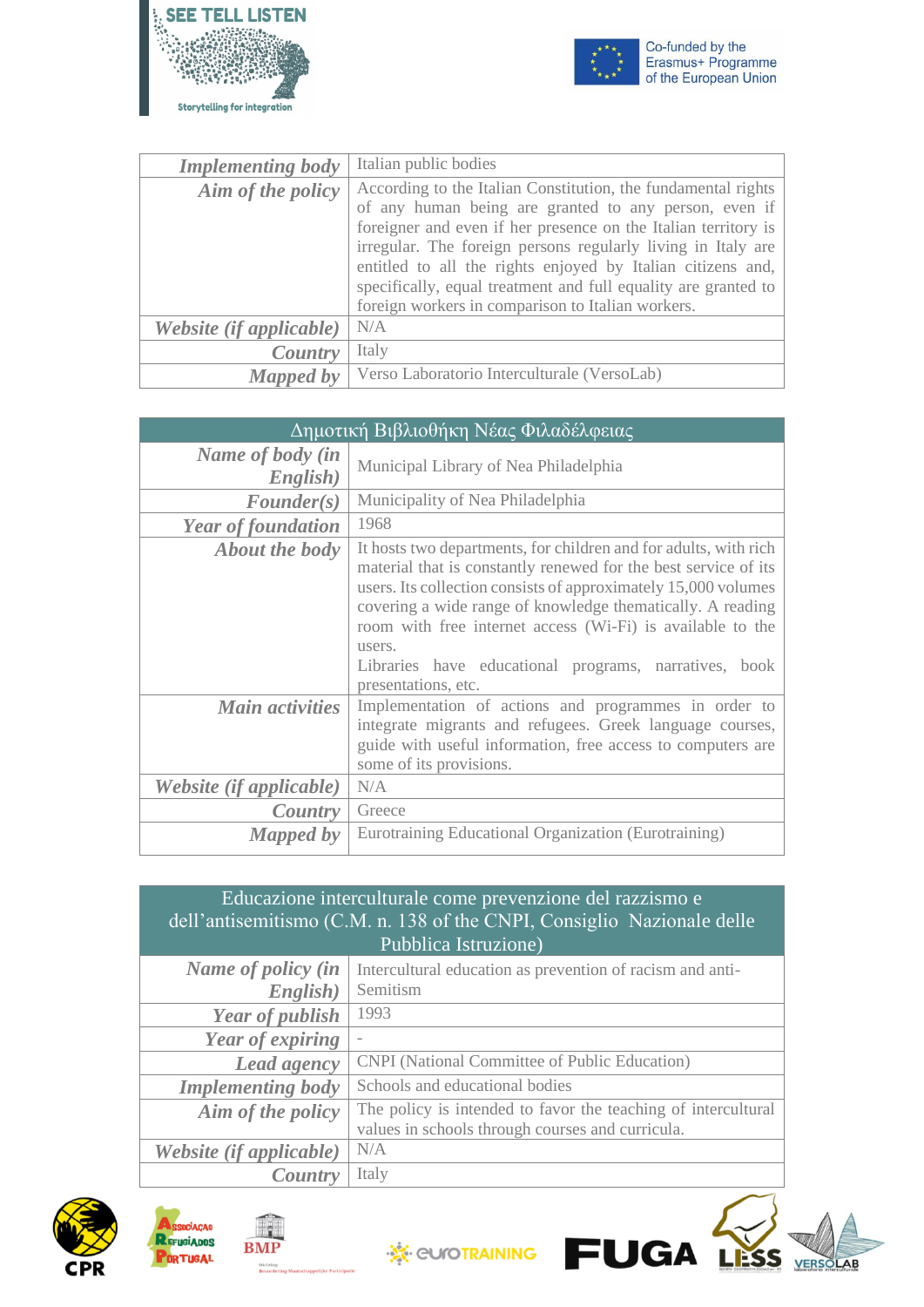



Co-funded by the<br>Erasmus+ Programme<br>of the European Union

*Mapped by* Verso Laboratorio Interculturale (VersoLab)

|                              | Ελληνικό Συμβούλιο για τους Πρόσφυγες                                                                                                                                                                                                                                                                                                                                                                                                                                                                                                                                                                      |  |
|------------------------------|------------------------------------------------------------------------------------------------------------------------------------------------------------------------------------------------------------------------------------------------------------------------------------------------------------------------------------------------------------------------------------------------------------------------------------------------------------------------------------------------------------------------------------------------------------------------------------------------------------|--|
| Name of body (in<br>English) | Greek Council for Refugees                                                                                                                                                                                                                                                                                                                                                                                                                                                                                                                                                                                 |  |
| $\textit{Founder}(s)$        | Charis Brisimi and other 20 fellow citizens                                                                                                                                                                                                                                                                                                                                                                                                                                                                                                                                                                |  |
| <b>Year of foundation</b>    | 1989                                                                                                                                                                                                                                                                                                                                                                                                                                                                                                                                                                                                       |  |
| <b>About the body</b>        | GCR is an association recognized as a special charity, is<br>included in the Registers of competent Ministries, has<br>Consultative Status in the Economic and Social Council<br>(ECOSOC) of the UN since 2001 and is an operative partner<br>of the UN High Commissioner for Refugees (UNHCR). In<br>addition to the above, GCR is a member of the Executive<br>Committee of the European Council on Refugees and Exiles<br>(ECRE) since 1991, a member of the Separated Children in<br>Europe Program (SCEP) while it also participates in the<br>National Committee for Human Rights (EEDA) since 1999. |  |
| <b>Main activities</b>       | On a daily basis, GCR welcomes and offers free legal and<br>social advice and services to refugees and people coming<br>from third countries who are entitled to international<br>protection in our country, while special emphasis is put on<br>vulnerable cases, such as unaccompanied minors, victims of<br>trafficking etc. The ultimate goal is their protection and their<br>smooth integration in Greece.                                                                                                                                                                                           |  |
| Website (if applicable)      | https://www.gcr.gr/el/                                                                                                                                                                                                                                                                                                                                                                                                                                                                                                                                                                                     |  |
| Country                      | Greece                                                                                                                                                                                                                                                                                                                                                                                                                                                                                                                                                                                                     |  |
| Mapped by                    | Eurotraining Educational Organization (Eurotraining)                                                                                                                                                                                                                                                                                                                                                                                                                                                                                                                                                       |  |

| Ελληνικό Φόρουμ Προσφύγων    |                                                                                                                                                                                                                                                                                                                                                                       |
|------------------------------|-----------------------------------------------------------------------------------------------------------------------------------------------------------------------------------------------------------------------------------------------------------------------------------------------------------------------------------------------------------------------|
| Name of body (in<br>English) | Greek Forum of Refugees                                                                                                                                                                                                                                                                                                                                               |
| $\textit{Founder}(s)$        | 21 founder members. Yonous Muhammadi was member of<br>the co-founder team and the President of the Greek Forum of                                                                                                                                                                                                                                                     |
|                              | Refugees from 2013 till March 2017.                                                                                                                                                                                                                                                                                                                                   |
| <b>Year of foundation</b>    | 2013                                                                                                                                                                                                                                                                                                                                                                  |
| <b>About the body</b>        | The aim of the Forum is to create a Panhellenic network of<br>individuals, legal professionals and communities, working to<br>support asylum seekers, political refugees and stateless<br>persons, as well as any others who may meet the criteria set<br>by the Convention of Geneva and the protocols attached to it,<br>or the Greek framework for the protection. |
| <b>Main activities</b>       | 1. Defending the rights and protecting the freedoms of<br>refugees and asylum seekers, as enshrined by international<br>law. Monitoring developments in the legislation, both the<br>Greek, European and international, responsible for the issues<br>around refugees. Updating refugees on their rights and<br>obligations.                                          |







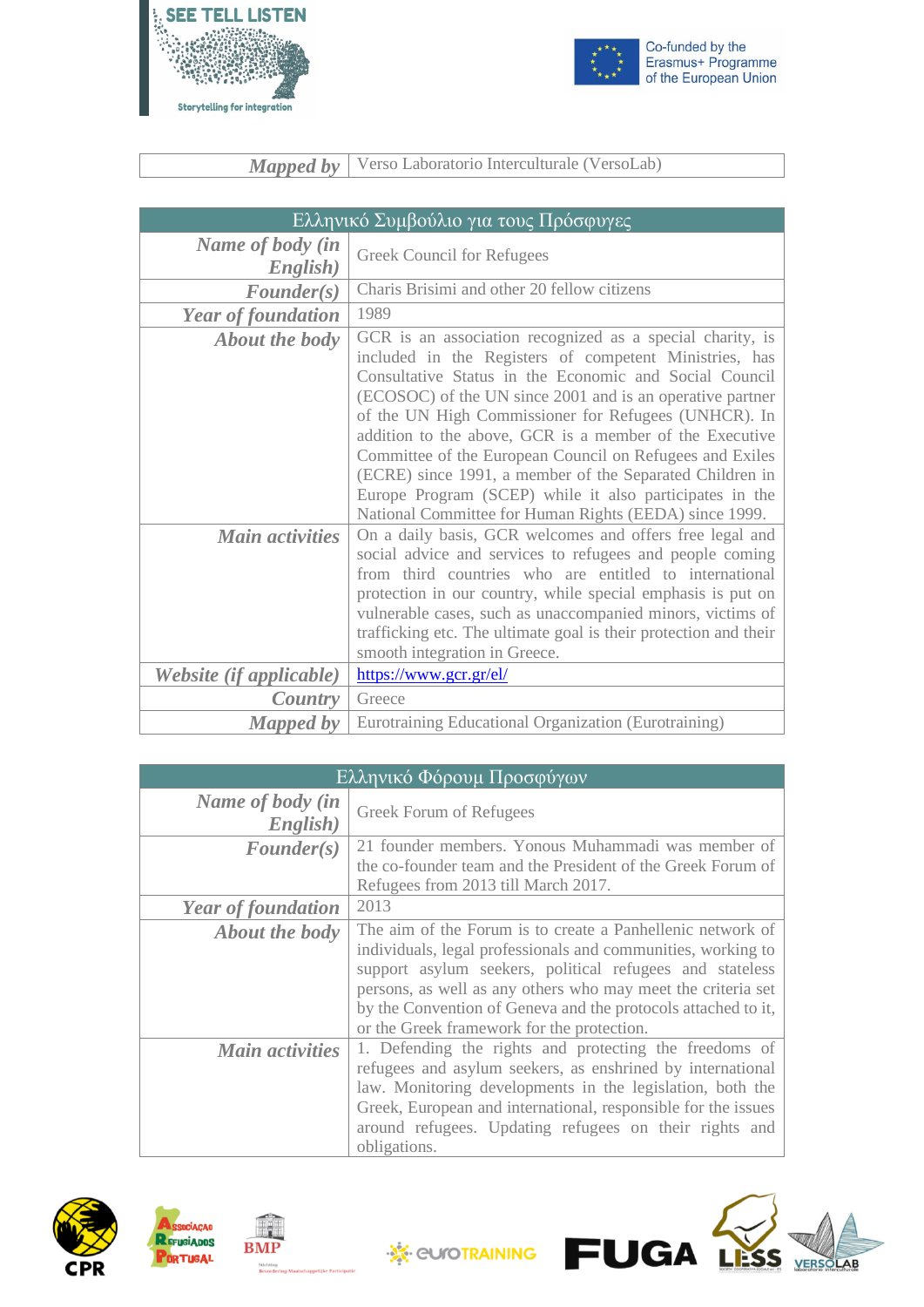



|                         | 2. Informing and raising awareness around access to refugee<br>status, and general immigrant and refugee issues. Raising<br>awareness to Greek as well as international governmental and<br>non-governmental organizations on the situation of refugees<br>in Greece. To raise awareness and provide relevant<br>information to improve the situation of refugees.<br>3. Creating relationships with agencies and non-governmental<br>organizations in order to start meaningful dialogue between<br>all institutions of government and human rights organizations.<br>4. Supporting the unity of refugees. Creating social and<br>cultural ties between all members of the Greek Forum of<br>Refugees, as well as between the members of each ethnic<br>community of refugees in Greece.<br>5. Effectively lobbying with the state for the promotion of<br>refugee issues. To demand the provision of adequate<br>resources to the asylum committee, including personnel in the<br>appropriate and necessary languages.<br>6. Providing a platform for refugees and their communities to |
|-------------------------|-------------------------------------------------------------------------------------------------------------------------------------------------------------------------------------------------------------------------------------------------------------------------------------------------------------------------------------------------------------------------------------------------------------------------------------------------------------------------------------------------------------------------------------------------------------------------------------------------------------------------------------------------------------------------------------------------------------------------------------------------------------------------------------------------------------------------------------------------------------------------------------------------------------------------------------------------------------------------------------------------------------------------------------------------------------------------------------------|
|                         | self-organize. The Greek Forum of Refugees encourages<br>refugees and asylum seekers to organize themselves in order                                                                                                                                                                                                                                                                                                                                                                                                                                                                                                                                                                                                                                                                                                                                                                                                                                                                                                                                                                      |
|                         | to collectively shapes and for their own leaders to contribute<br>so as to engage in high quality, public debate.                                                                                                                                                                                                                                                                                                                                                                                                                                                                                                                                                                                                                                                                                                                                                                                                                                                                                                                                                                         |
| Website (if applicable) | https://www.gcr.gr/el/                                                                                                                                                                                                                                                                                                                                                                                                                                                                                                                                                                                                                                                                                                                                                                                                                                                                                                                                                                                                                                                                    |
| Country                 | Greece                                                                                                                                                                                                                                                                                                                                                                                                                                                                                                                                                                                                                                                                                                                                                                                                                                                                                                                                                                                                                                                                                    |
| <b>Mapped by</b>        | Eurotraining Educational Organization (Eurotraining)                                                                                                                                                                                                                                                                                                                                                                                                                                                                                                                                                                                                                                                                                                                                                                                                                                                                                                                                                                                                                                      |

| Ελληνικός Ερυθρός Σταυρός    |                                                                                                                                                                                                                                                                                                                                                                                                                             |
|------------------------------|-----------------------------------------------------------------------------------------------------------------------------------------------------------------------------------------------------------------------------------------------------------------------------------------------------------------------------------------------------------------------------------------------------------------------------|
| Name of body (in<br>English) | <b>Hellenic Red Cross</b>                                                                                                                                                                                                                                                                                                                                                                                                   |
| $\textit{Founder}(s)$        | Queen Olga                                                                                                                                                                                                                                                                                                                                                                                                                  |
| <b>Year of foundation</b>    | 1877                                                                                                                                                                                                                                                                                                                                                                                                                        |
| <b>About the body</b>        | The Greek Red Cross is the largest non-governmental<br>organization in Greece with a complex project based on<br>voluntary action and immediate response from citizens. It is<br>mobilized to always aim at relieving human pain in times of<br>war and peace, supporting injured, sick, refugees, elderly<br>people, people with financial difficulties, and individuals<br>from every vulnerable group of the population. |
| <b>Main activities</b>       | Assistance and support to the victims of natural disasters and<br>epidemics, as well as the autonomous or in cooperation with<br>the State and social bodies, humanitarian activity.                                                                                                                                                                                                                                        |
| Website (if applicable)      | http://www.redcross.gr/                                                                                                                                                                                                                                                                                                                                                                                                     |
| Country                      | Greece                                                                                                                                                                                                                                                                                                                                                                                                                      |
| Mapped by                    | Eurotraining Educational Organization (Eurotraining)                                                                                                                                                                                                                                                                                                                                                                        |





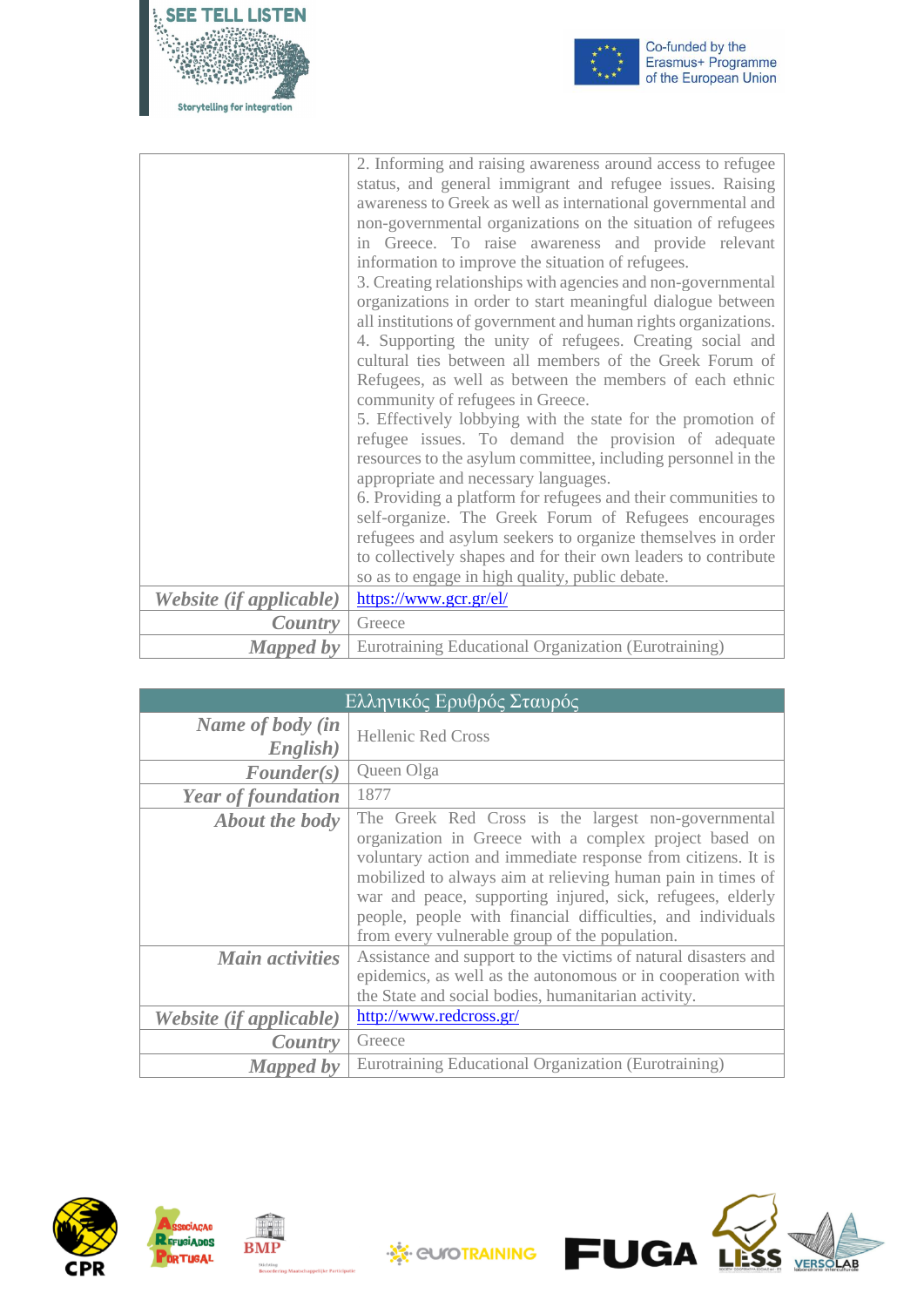



| "Helios" (HELlenic IntegratiOn System) |                                                                                                                                                                                                                                                                                                                                                                                                                                                                                                                                                                                                                                                                                                                                                                                                                                                                                    |
|----------------------------------------|------------------------------------------------------------------------------------------------------------------------------------------------------------------------------------------------------------------------------------------------------------------------------------------------------------------------------------------------------------------------------------------------------------------------------------------------------------------------------------------------------------------------------------------------------------------------------------------------------------------------------------------------------------------------------------------------------------------------------------------------------------------------------------------------------------------------------------------------------------------------------------|
| Name of policy (in<br>English)         | "Helios" (HELlenic IntegratiOn System)                                                                                                                                                                                                                                                                                                                                                                                                                                                                                                                                                                                                                                                                                                                                                                                                                                             |
| <b>Year of publish</b>                 | 2018                                                                                                                                                                                                                                                                                                                                                                                                                                                                                                                                                                                                                                                                                                                                                                                                                                                                               |
| Year of expiring                       | N/A                                                                                                                                                                                                                                                                                                                                                                                                                                                                                                                                                                                                                                                                                                                                                                                                                                                                                |
| <b>Lead agency</b>                     | International Organization for Migration<br>Ministry of Migration Policy<br>Municipalities of Livadia and Thiva                                                                                                                                                                                                                                                                                                                                                                                                                                                                                                                                                                                                                                                                                                                                                                    |
| <b>Implementing body</b>               | <b>International Organization for Migration</b><br>Ministry of Migration Policy<br>Municipalities of Livadia and Thiva                                                                                                                                                                                                                                                                                                                                                                                                                                                                                                                                                                                                                                                                                                                                                             |
| Aim of the policy                      | "Helios" (HELlenic IntegratiOn System) project is a pilot<br>programme aiming at examining possibilities of decentralized<br>migrant integration practices. Based on a study visit that IOM<br>implemented in Italy during last July, the project capitalizes<br>already existing practices, such as education, CASH<br>assistance, accommodation, and combine them with<br>supporting actions regarding professional skills, social ties<br>and participation. Final goal would be a holistic approach of<br>a migrant and refugee integration plan at local level. In<br>parallel, the project aims to exam the cost effectiveness of the<br>planned actions, acknowledging pros and cons and valuating<br>the suggested administration plan with the participation of all<br>implementing partners. The final proposal will be tailor-made<br>to Greek practices and framework. |
| Website (if applicable)                | N/A                                                                                                                                                                                                                                                                                                                                                                                                                                                                                                                                                                                                                                                                                                                                                                                                                                                                                |
| Country                                | Greece                                                                                                                                                                                                                                                                                                                                                                                                                                                                                                                                                                                                                                                                                                                                                                                                                                                                             |
| <b>Mapped by</b>                       | Eurotraining Educational Organization (Eurotraining)                                                                                                                                                                                                                                                                                                                                                                                                                                                                                                                                                                                                                                                                                                                                                                                                                               |

| <b>ISMU</b> (Istituto per lo Studio della Multietnicità) |                                                                                                                                                                                                                                                                                           |
|----------------------------------------------------------|-------------------------------------------------------------------------------------------------------------------------------------------------------------------------------------------------------------------------------------------------------------------------------------------|
| Name of body (in<br>English)                             | ISMU (Institute for the Study of Multiethnicity)                                                                                                                                                                                                                                          |
| $\textit{Founder}(s)$                                    | Fondazione Opere Sociali Cariplo                                                                                                                                                                                                                                                          |
| <b>Year of foundation</b>                                | 1993                                                                                                                                                                                                                                                                                      |
| <b>About the body</b>                                    | ISMU is and independent scientific body and has been created<br>with the aim of promoting research and study and carrying out<br>activities of documentation, information and education on the<br>many aspects related to the multiethnic and multi-cultural<br>element of our societies. |
| <b>Main activities</b>                                   | Support to studies, research projects, activities<br>of<br>dissemination on multiethnic and multicultural society, with<br>a particular focus on International migrations.                                                                                                                |
| Website (if applicable)                                  | http://www.ismu.org/en/                                                                                                                                                                                                                                                                   |
| Country                                                  | Italy                                                                                                                                                                                                                                                                                     |
| Mapped by                                                | Verso Laboratorio Interculturale (VersoLab)                                                                                                                                                                                                                                               |





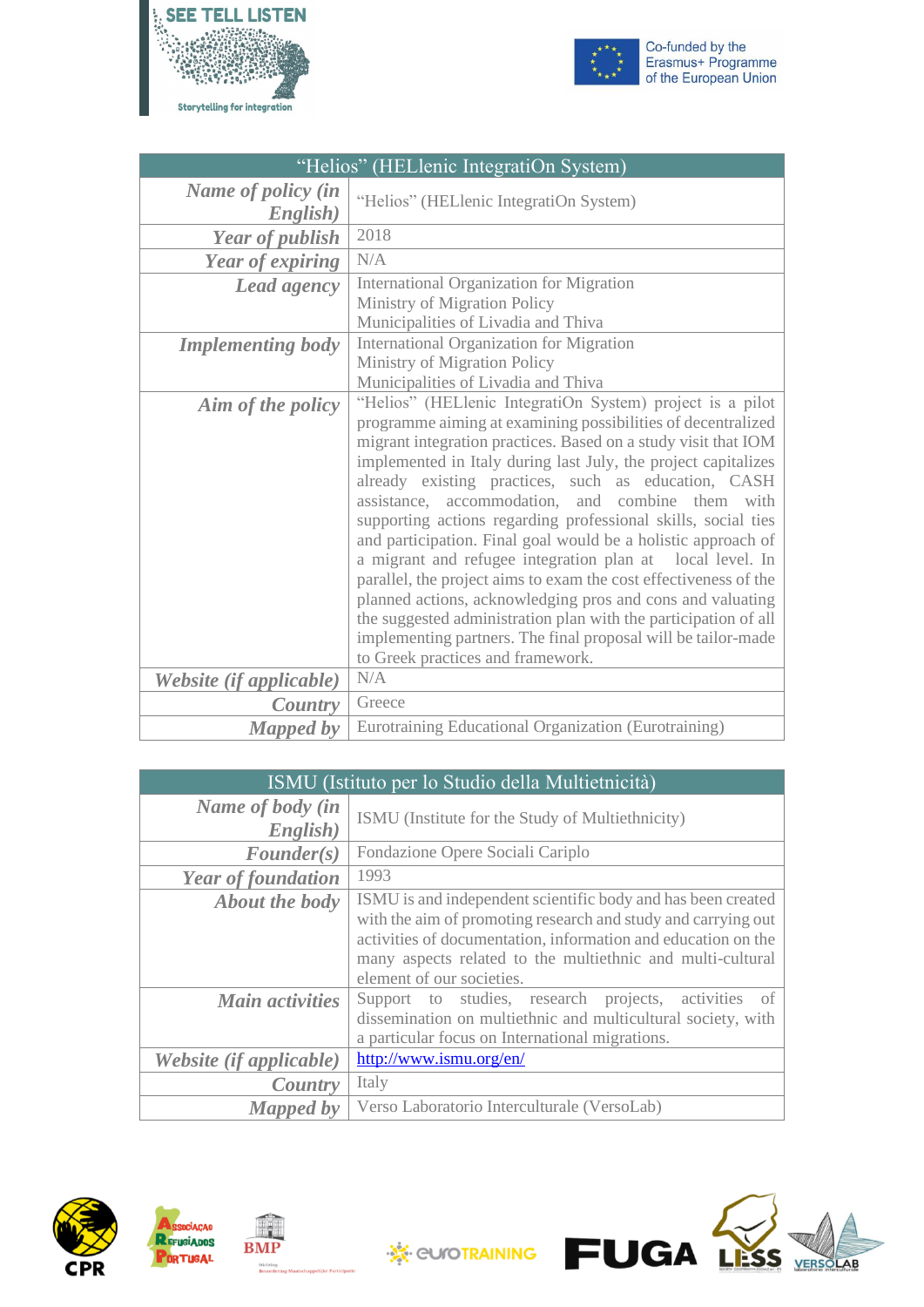



| KIS Kenniscentrum voor Integratie en Samenleving |                                                                                                                                                                                                                                                                                                                                                                                                                                                                                                                                                                                                                                                                                                                                                                                                                                                         |
|--------------------------------------------------|---------------------------------------------------------------------------------------------------------------------------------------------------------------------------------------------------------------------------------------------------------------------------------------------------------------------------------------------------------------------------------------------------------------------------------------------------------------------------------------------------------------------------------------------------------------------------------------------------------------------------------------------------------------------------------------------------------------------------------------------------------------------------------------------------------------------------------------------------------|
| Name of body (in<br>English)                     | Platform Integration & Society                                                                                                                                                                                                                                                                                                                                                                                                                                                                                                                                                                                                                                                                                                                                                                                                                          |
| $\textit{Founder}(s)$                            | Movisie and Verwey Jonker Instituut                                                                                                                                                                                                                                                                                                                                                                                                                                                                                                                                                                                                                                                                                                                                                                                                                     |
| <b>Year of foundation</b>                        | 2015                                                                                                                                                                                                                                                                                                                                                                                                                                                                                                                                                                                                                                                                                                                                                                                                                                                    |
| <b>About the body</b>                            | Ministry of Social Affairs and Employment                                                                                                                                                                                                                                                                                                                                                                                                                                                                                                                                                                                                                                                                                                                                                                                                               |
| <b>Main activities</b>                           | Platform Integration & Society offers research, consultation,<br>practical advice and tools with regard to issues of integration,<br>migration and diversity in the Netherlands.<br>Platform Integration $&$ Society is a programme hosted by<br>Verwey-Jonker Institute and Movisie. It is funded by the<br>Dutch Ministry of Social Affairs and Employment.<br>The target audience are policy makers in municipalities and<br>other government institutions, politicians, professionals in<br>civil society organisations, migrants' organisations and<br>entrepreneurs.<br>The programme has been divided into four main themes: new<br>migration, social stability, inclusion & access, and<br>participation. Around these themes they conduct research,<br>organise debates and inform the media, professionals,<br>authorities and organisations. |
| Website (if applicable)                          | https://www.kis.nl/                                                                                                                                                                                                                                                                                                                                                                                                                                                                                                                                                                                                                                                                                                                                                                                                                                     |
| Country                                          | The Netherlands                                                                                                                                                                                                                                                                                                                                                                                                                                                                                                                                                                                                                                                                                                                                                                                                                                         |
| <b>Mapped by</b>                                 | Stichting Bevordering Maatschappelijke Participatie (BMP)                                                                                                                                                                                                                                                                                                                                                                                                                                                                                                                                                                                                                                                                                                                                                                                               |

| La legge 30 luglio 2002, n. 189 meglio nota come legge Bossi-Fini;<br>ddl 840/2018 |                                                                                                                                                                                                                                                                                                                                       |
|------------------------------------------------------------------------------------|---------------------------------------------------------------------------------------------------------------------------------------------------------------------------------------------------------------------------------------------------------------------------------------------------------------------------------------|
| Name of policy (in<br>English)                                                     | Law 189/2002 (named Bossi-Fini from the name of the two<br>politicians who wrote it)<br>840/2018 decree                                                                                                                                                                                                                               |
| <b>Year of publish</b>                                                             | 2018                                                                                                                                                                                                                                                                                                                                  |
| Year of expiring                                                                   | N/A                                                                                                                                                                                                                                                                                                                                   |
| Lead agency                                                                        | Ministry of Interior                                                                                                                                                                                                                                                                                                                  |
| Aim of the policy                                                                  | Urgent provisions on international protection<br>and<br>immigration, public safety, as well as measures for the<br>functionality of the Ministry of the Interior and the<br>organization and functioning of the National Agency for the<br>administration and destination of seized and confiscated<br>property from organized crime. |
| Website (if applicable)                                                            | N/A                                                                                                                                                                                                                                                                                                                                   |
| Country                                                                            | Italy                                                                                                                                                                                                                                                                                                                                 |
| <b>Mapped by</b>                                                                   | LESS Impresa Sociale Onlus (LESS)                                                                                                                                                                                                                                                                                                     |

| Observatório das Migrações |                                                      |
|----------------------------|------------------------------------------------------|
| English)                   | <i>Name of body (in   Observatory for Migrations</i> |







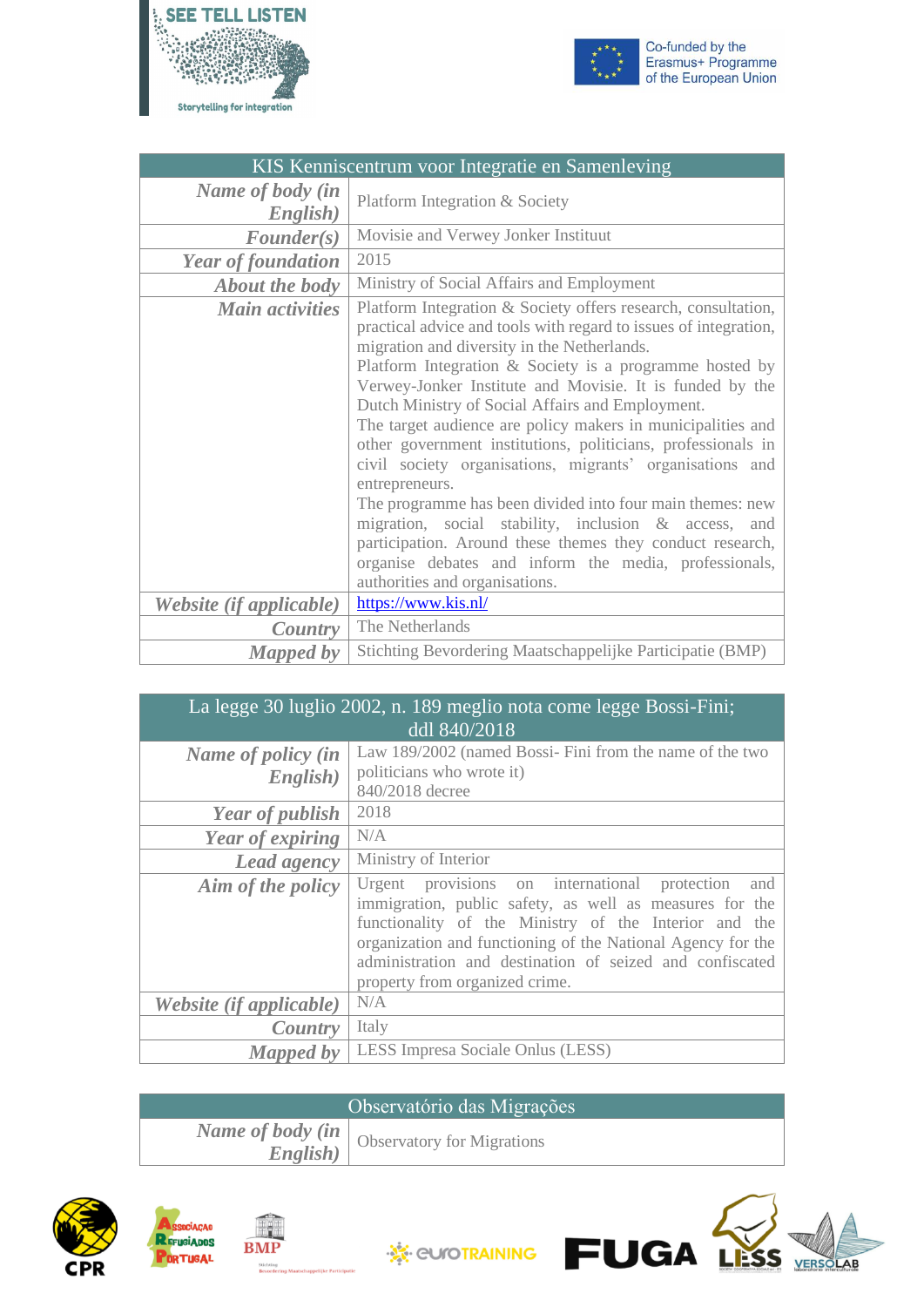



| $\textit{Founder}(s)$     | <b>ACM</b>                                                   |
|---------------------------|--------------------------------------------------------------|
| <b>Year of foundation</b> | 2002                                                         |
| About the body            | This observatory studies, analyses and evaluates the         |
|                           | initiatives and policies on migrations, through partnerships |
|                           | with academia and investigation centres.                     |
| <b>Main activities</b>    | Studies migratory phenomena, investigates international and  |
|                           | national policies; analyses integration indicators, promotes |
|                           | debate and reflection, informs and raises awareness to the   |
|                           | public by deconstructing myths and prejudices on migrants    |
|                           | and migrations.                                              |
| Website (if applicable)   | https://www.om.acm.gov.pt/                                   |
| Country                   | Portugal                                                     |
| <b>Mapped by</b>          | Conselho Português para os Refugiados (CPR)                  |

| Οικοδομώντας σχέσεις μέσω της καινοτόμου ανάπτυξης για το θέμα της<br>ευαισθητοποίησης της έμφυλης βίας στην Ευρώπη- ΓΕΦΥΡΑ |                                                                                                                                                                                                                                                                                                                                                                                                                           |
|-----------------------------------------------------------------------------------------------------------------------------|---------------------------------------------------------------------------------------------------------------------------------------------------------------------------------------------------------------------------------------------------------------------------------------------------------------------------------------------------------------------------------------------------------------------------|
| Name of policy (in<br>English)                                                                                              | Building Relationships through Innovative Development of<br>Gender Based Violence Awareness in Europe - BRIDGE                                                                                                                                                                                                                                                                                                            |
| <b>Year of publish</b>                                                                                                      | 2018                                                                                                                                                                                                                                                                                                                                                                                                                      |
| Year of expiring                                                                                                            | 2020                                                                                                                                                                                                                                                                                                                                                                                                                      |
| <b>Lead agency</b>                                                                                                          | European Union's Rights, Equality<br>and Citizenship<br>Programme                                                                                                                                                                                                                                                                                                                                                         |
| <b>Implementing body</b>                                                                                                    | <b>ARSIS NGO</b>                                                                                                                                                                                                                                                                                                                                                                                                          |
| Aim of the policy                                                                                                           | Development of data collection methodology and mobile<br>data collection tool (MDC).<br>Data collection using the MDC tool in the project<br>countries.<br>Develop a training manual for trainers and conduct<br>training for trainers.<br>Awareness campaigns will be designed and implemented<br>in each country.<br>Develop regional community practice through the Child<br>Protection Hub (https://childhub.org/en). |
| Website (if applicable)                                                                                                     | N/A                                                                                                                                                                                                                                                                                                                                                                                                                       |
| <i>Country</i>                                                                                                              | Greece                                                                                                                                                                                                                                                                                                                                                                                                                    |
| <b>Mapped by</b>                                                                                                            | Eurotraining Educational Organization (Eurotraining)                                                                                                                                                                                                                                                                                                                                                                      |

| Plano Estratégico para as Migrações |                                                                |
|-------------------------------------|----------------------------------------------------------------|
| Name of policy (in                  | <b>Strategic Plan for Migration</b>                            |
| English)                            |                                                                |
| Year of publish                     | 2010                                                           |
| Year of expiring                    | 2013                                                           |
| Lead agency                         | <b>ACIDI</b>                                                   |
| <b>Implementing body</b>            | <b>ACIDI</b>                                                   |
| Aim of the policy                   | Policies to strengthen immigrant integration, promote the      |
|                                     | integration of new nationals, coordinate policies of migration |







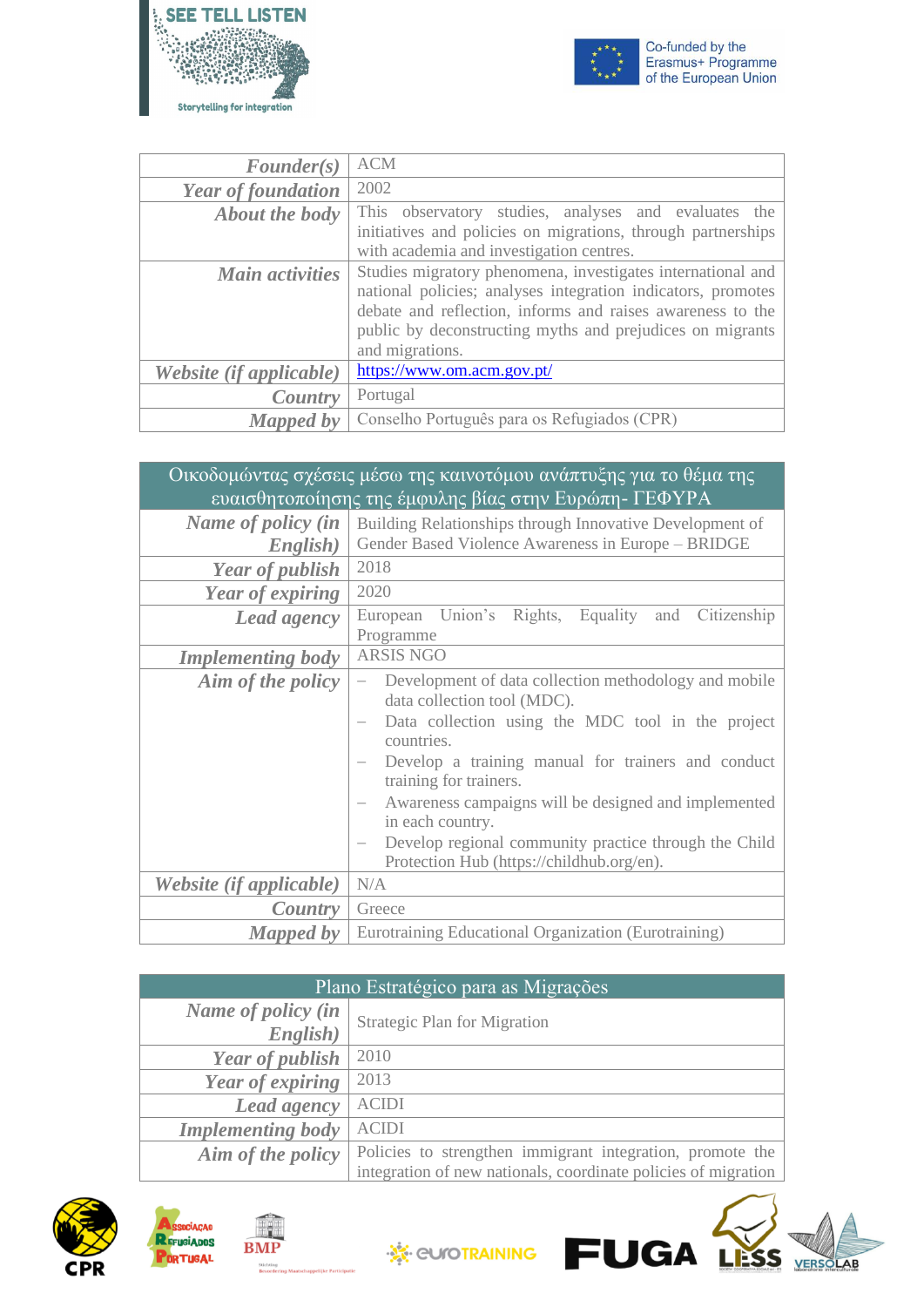



|                         | flows; strengthen migratory legality and quality of migration |
|-------------------------|---------------------------------------------------------------|
|                         | services; and incentive policies, monitoring and support the  |
|                         | return of national emigrant citizens.                         |
| Website (if applicable) | https://www.acm.gov.pt/-/plano-estrategico-para-as-           |
|                         | migracoes-pem-                                                |
| Country                 | Portugal                                                      |
| Mapped by               | Conselho Português para os Refugiados (CPR)                   |

| Portale Integrazione Migranti |                                                                                                                                                                                                                                                                                                                                                                                                                                                                          |
|-------------------------------|--------------------------------------------------------------------------------------------------------------------------------------------------------------------------------------------------------------------------------------------------------------------------------------------------------------------------------------------------------------------------------------------------------------------------------------------------------------------------|
| Name of body (in<br>English)  | Portal for the integration of migrants                                                                                                                                                                                                                                                                                                                                                                                                                                   |
| $\textit{Founder}(s)$         | Ministry of Work and Social Policies, Ministry of the Interior<br>and Ministry of Education, University and Research                                                                                                                                                                                                                                                                                                                                                     |
| <b>Year of foundation</b>     | 2012                                                                                                                                                                                                                                                                                                                                                                                                                                                                     |
| <b>About the body</b>         | The portal for the Integration of Migrants has been created<br>with the coordination of the General Directory on<br>Immigration and Integration policies of the Ministry of Work<br>and Social Policies. The portal is financed with the European<br>Fund for Integration and on the Migration Policies Fund.<br>Managed with the support of Italia lavoro SPA it intends to<br>make access to services for migrants easier, assuring a proper<br>and clear information. |
| <b>Main activities</b>        | The portal provides services and support to foreign citizens.                                                                                                                                                                                                                                                                                                                                                                                                            |
| Website (if applicable)       | http://www.integrazionemigranti.gov.it/Pagine/default.aspx                                                                                                                                                                                                                                                                                                                                                                                                               |
| Country                       | Italy                                                                                                                                                                                                                                                                                                                                                                                                                                                                    |
| Mapped by                     | Verso Laboratorio Interculturale (VersoLab)                                                                                                                                                                                                                                                                                                                                                                                                                              |

| Programa Escolhas              |                                                                                                                                                                                                   |
|--------------------------------|---------------------------------------------------------------------------------------------------------------------------------------------------------------------------------------------------|
| Name of policy (in<br>English) | Choices Program                                                                                                                                                                                   |
| <b>Year of publish</b>         | 2001                                                                                                                                                                                              |
| Year of expiring               | N/A                                                                                                                                                                                               |
| <b>Lead agency</b>             | Presidency of the Council of Ministers                                                                                                                                                            |
| <b>Implementing body</b>       | <b>ACM</b>                                                                                                                                                                                        |
| Aim of the policy              | The main goal is the promotion of social inclusion of children<br>and youth from vulnerable social economic backgrounds,<br>aiming the equal of opportunities reinforcing the social<br>cohesion. |
| Website (if applicable)        | http://www.programaescolhas.pt/                                                                                                                                                                   |
| Country                        | Portugal                                                                                                                                                                                          |
| <b>Mapped</b> by               | Conselho Português para os Refugiados (CPR)                                                                                                                                                       |





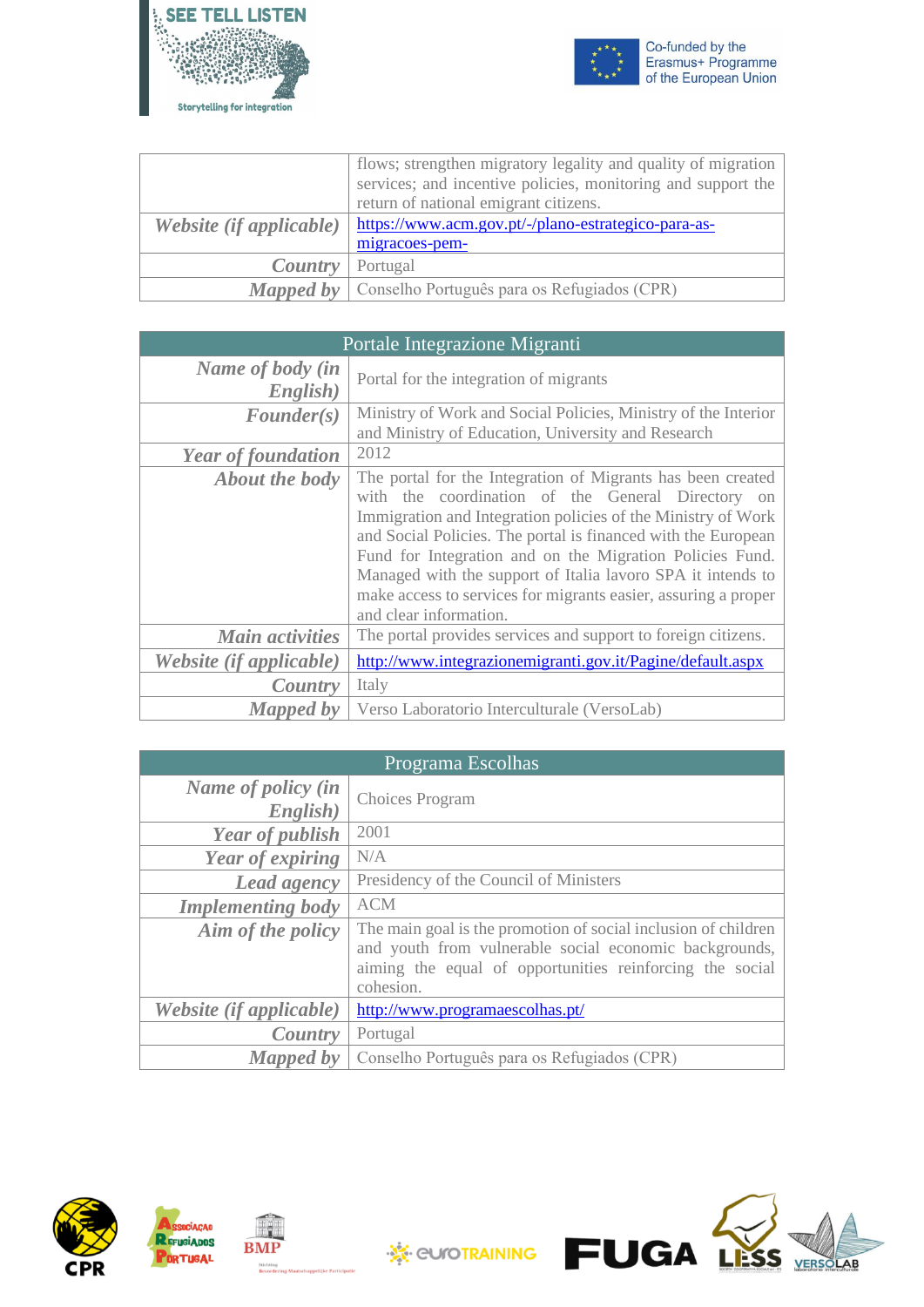



| Programa Mentores para Migrantes |                                                                                                                                                                                                                                                                      |
|----------------------------------|----------------------------------------------------------------------------------------------------------------------------------------------------------------------------------------------------------------------------------------------------------------------|
| Name of policy (in<br>English)   | Mentor's Programme for Migrants                                                                                                                                                                                                                                      |
| Year of publish                  | N/A                                                                                                                                                                                                                                                                  |
| Year of expiring                 | N/A                                                                                                                                                                                                                                                                  |
| <b>Lead agency</b>               | <b>ACM</b>                                                                                                                                                                                                                                                           |
| <b>Implementing body</b>         | <b>City Councils</b>                                                                                                                                                                                                                                                 |
| Aim of the policy                | Consists of intercultural mediation of a communitarian focus,<br>based on three principles that are crosses among them and fed<br>continuously: the principle of mediation, the principle of<br>interculturality and the principle of communitarian<br>intervention. |
| Website (if applicable)          | https://mentores.acm.gov.pt/home                                                                                                                                                                                                                                     |
| Country                          | Portugal                                                                                                                                                                                                                                                             |
| <b>Mapped by</b>                 | Conselho Português para os Refugiados (CPR)                                                                                                                                                                                                                          |

| Programa Municipal de Acolhimento de Refugiados na cidade de Lisboa |                                                                                                                                                                                                                                                                                 |
|---------------------------------------------------------------------|---------------------------------------------------------------------------------------------------------------------------------------------------------------------------------------------------------------------------------------------------------------------------------|
| Name of policy (in<br>English)                                      | Municipal Programme for Reception of Refugees in Lisbon                                                                                                                                                                                                                         |
| <b>Year of publish</b>                                              | 2015                                                                                                                                                                                                                                                                            |
| Year of expiring                                                    | N/A                                                                                                                                                                                                                                                                             |
| Lead agency                                                         | <b>Lisbon City Council</b>                                                                                                                                                                                                                                                      |
| <b>Implementing body</b>                                            | City Council and partners Jesuit Refugee<br>Lisbon<br>Service, (JRS) Association, Association of Refugees in<br>Portugal (ARP), Refugee Union in Portugal (UREP)                                                                                                                |
| Aim of the policy                                                   | Support reception, monitoring and integration of refugees<br>in the city of Lisbon.<br>Planning, programming and management of actions and<br>resources.<br>Establishment of partnerships, agreements and protocols<br>Support of 2 years in the construction of a life project |
| Website (if applicable)                                             | https://www.am-<br>lisboa.pt/documentos/1444307049B9bHL8dw2Fm66PP9.pdf                                                                                                                                                                                                          |
| Country                                                             | Portugal                                                                                                                                                                                                                                                                        |
| <b>Mapped by</b>                                                    | Associação de Refugiados em Portugal (APR)                                                                                                                                                                                                                                      |

| <b>Refugee Academy</b>    |                                                               |
|---------------------------|---------------------------------------------------------------|
| Name of body (in          | Refugee Academy                                               |
| English)                  |                                                               |
| $\textit{Founder}(s)$     | The Institute for Societal Resilience of Vrije Universiteit   |
|                           | Amsterdam                                                     |
| <b>Year of foundation</b> | 2017                                                          |
| <b>About the body</b>     | The Refugee Academy is an expertise lab dedicated to          |
|                           | furthering the goal of refugee inclusion in society. Through  |
|                           | meetings and research, we try to bring different stakeholders |





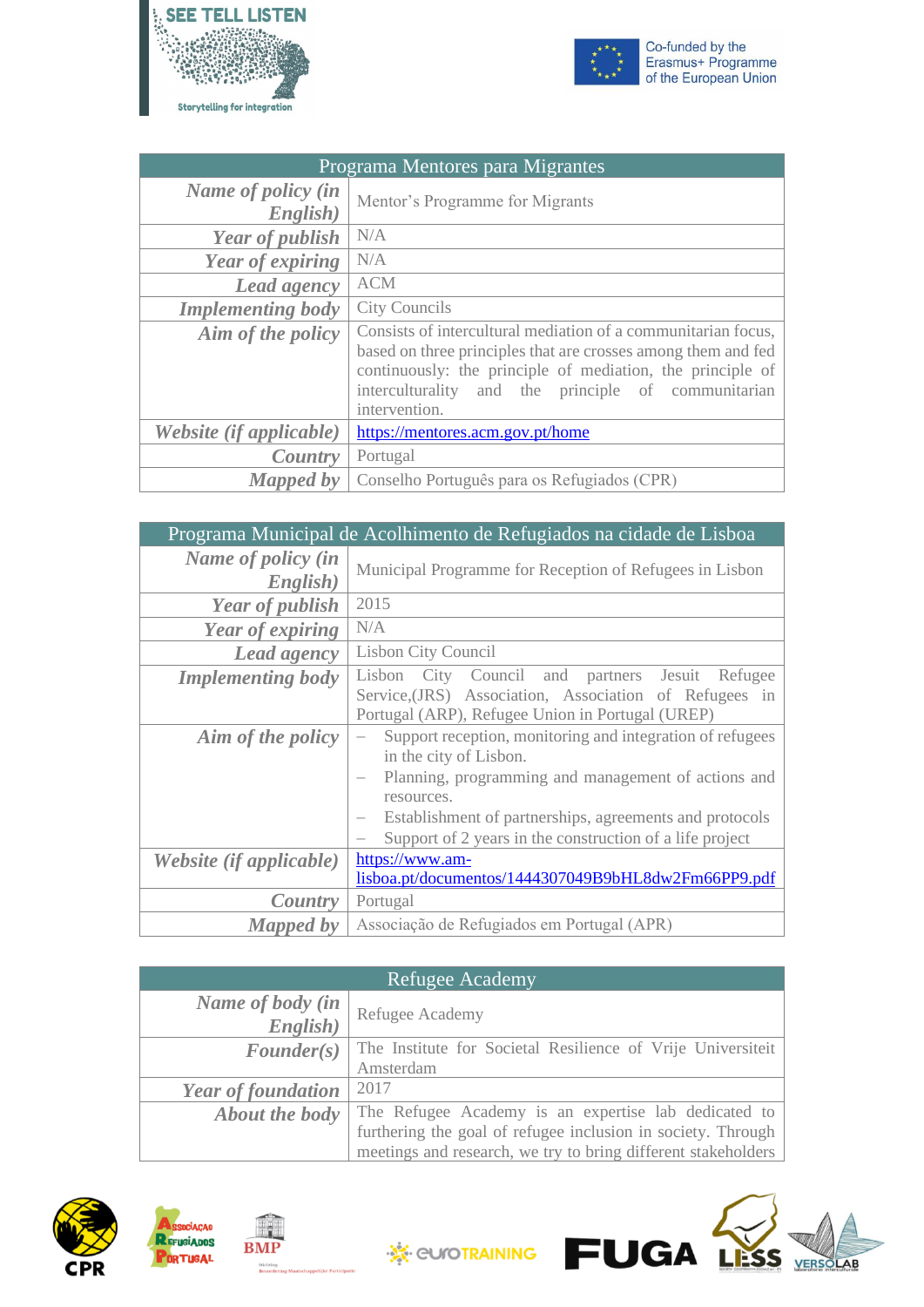



|                         | together to exchange knowledge, discuss, reflect and learn                                                                                                                                                                                                                                                                                                                                                                                                                                                                                                                                                                                                                                                                                                                                                                                                                                                                                                                                                                                                                                                                                                                                                                                                       |
|-------------------------|------------------------------------------------------------------------------------------------------------------------------------------------------------------------------------------------------------------------------------------------------------------------------------------------------------------------------------------------------------------------------------------------------------------------------------------------------------------------------------------------------------------------------------------------------------------------------------------------------------------------------------------------------------------------------------------------------------------------------------------------------------------------------------------------------------------------------------------------------------------------------------------------------------------------------------------------------------------------------------------------------------------------------------------------------------------------------------------------------------------------------------------------------------------------------------------------------------------------------------------------------------------|
|                         | from each other.                                                                                                                                                                                                                                                                                                                                                                                                                                                                                                                                                                                                                                                                                                                                                                                                                                                                                                                                                                                                                                                                                                                                                                                                                                                 |
| <b>Main activities</b>  | Answering the following questions: Community initiatives<br>and sustainable connections: how are citizen initiatives able<br>to create the right balance between giving space to refugees<br>and "navigating" them in a certain direction for them to<br>continue their life stories in the Netherlands?<br>Full participation of newcomers: strengthening the role of<br>employers. What are workable and useful strategies for<br>involving businesses in creating job opportunities for refugees<br>in the Netherlands? How can municipalities and organizations<br>that work to enhance labour market participation better<br>involve and support employers? What are the obstacles that<br>employers experience?<br>Entrepreneurship among newcomers: what are experimental<br>routes and conditions to connect entrepreneurial refugees'<br>experiences and talents with enterprising opportunities in<br>their new society?<br>Crisis governance or governance crisis? A sustainable model<br>for long term refugee reception and integration? How do we<br>build a sustainable model for long-term refugee reception and<br>integration? What are stakeholders (state agencies, NGOs and<br>new organizations) learning, and what have they learnt about |
|                         | the refugee reception during the "crisis"? Where are they<br>going from this point onwards?                                                                                                                                                                                                                                                                                                                                                                                                                                                                                                                                                                                                                                                                                                                                                                                                                                                                                                                                                                                                                                                                                                                                                                      |
| Website (if applicable) | https://refugeeacademy.wordpress.com/                                                                                                                                                                                                                                                                                                                                                                                                                                                                                                                                                                                                                                                                                                                                                                                                                                                                                                                                                                                                                                                                                                                                                                                                                            |
| Country                 | The Netherlands                                                                                                                                                                                                                                                                                                                                                                                                                                                                                                                                                                                                                                                                                                                                                                                                                                                                                                                                                                                                                                                                                                                                                                                                                                                  |
| <b>Mapped by</b>        | Stichting Bevordering Maatschappelijke Participatie (BMP)                                                                                                                                                                                                                                                                                                                                                                                                                                                                                                                                                                                                                                                                                                                                                                                                                                                                                                                                                                                                                                                                                                                                                                                                        |

### S.I.P.R.O.I.M.I. (EX S.P.R.A.R. Sistema di protezione per richiedenti asilo e rifugiati)

| Name of body (in<br>English) | Protection system for asylum seekers and refugees                                                                                                                                                                                                                                                                                                                            |
|------------------------------|------------------------------------------------------------------------------------------------------------------------------------------------------------------------------------------------------------------------------------------------------------------------------------------------------------------------------------------------------------------------------|
| $\textit{Founder}(s)$        | ANCI (Associazione Nazionale dei Comuni Italiani) + private                                                                                                                                                                                                                                                                                                                  |
|                              | organitations, associations and cooperatives                                                                                                                                                                                                                                                                                                                                 |
| <b>Year of foundation</b>    | 2002                                                                                                                                                                                                                                                                                                                                                                         |
| <b>About the body</b>        | Public national system for the reception of asylum seekers and                                                                                                                                                                                                                                                                                                               |
|                              | refugees, spread throughout the Italian territory, with the                                                                                                                                                                                                                                                                                                                  |
|                              | involvement of central and local institutions, according to a                                                                                                                                                                                                                                                                                                                |
|                              | sharing of responsibilities between the Ministry of the Interior                                                                                                                                                                                                                                                                                                             |
|                              | and local authorities.                                                                                                                                                                                                                                                                                                                                                       |
| <b>Main activities</b>       | In Italy the realization of small-medium sized SPRAR<br>projects - conceived and implemented locally, with the direct<br>participation of the actors present in the territory - contributes<br>to building and strengthening a culture of hospitality in the<br>city communities and favors the continuity of the paths of<br>socio-economic inclusion of the beneficiaries. |
| Website (if applicable)      | https://www.sprar.it/per-conoscere-la-rete-sprar                                                                                                                                                                                                                                                                                                                             |
| Country                      | Italy                                                                                                                                                                                                                                                                                                                                                                        |







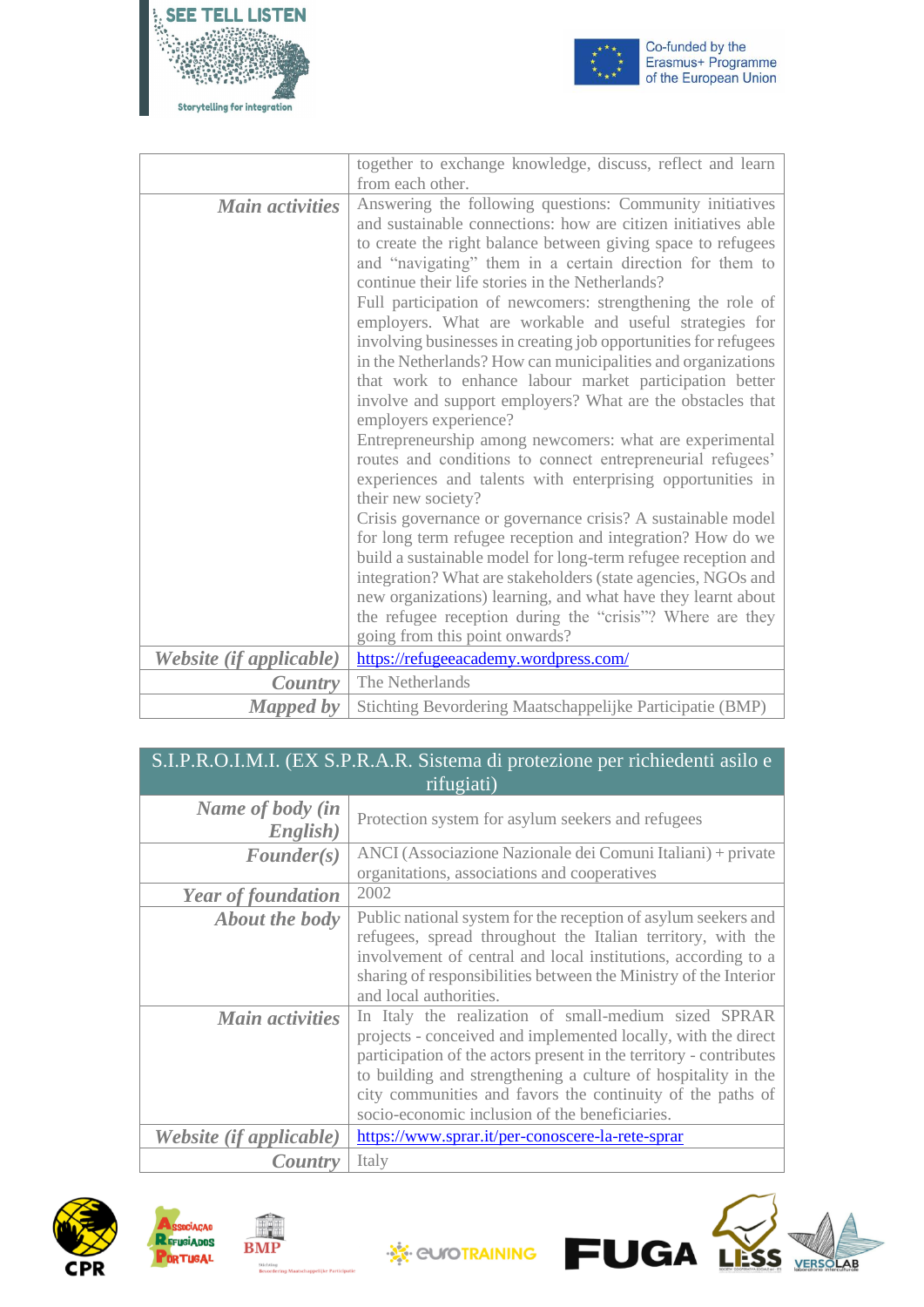



### *Mapped by* LESS Impresa Sociale Onlus (LESS)

| <b>Stichting Nieuw Thuis Rotterdam</b>          |                                                                                                                                                                                                                                                                                                                                                                                                         |
|-------------------------------------------------|---------------------------------------------------------------------------------------------------------------------------------------------------------------------------------------------------------------------------------------------------------------------------------------------------------------------------------------------------------------------------------------------------------|
| Name of body (in<br>English)                    | <b>Foundation New Home Rotterdam</b>                                                                                                                                                                                                                                                                                                                                                                    |
| $\textit{Founder}(s)$                           | Foundation Verre Bergen (Faraway Mountains)                                                                                                                                                                                                                                                                                                                                                             |
| <b>Year of foundation</b>                       | 2016                                                                                                                                                                                                                                                                                                                                                                                                    |
| <b>About the body</b><br><b>Main activities</b> | The Foundation New Home is an initiative of Foundation<br>Faraway Mountains a private body of a wealthy family who<br>acts as a charity in Rotterdam in the fields of Art and Culture<br>and Integrations and society.<br>The Foundation New Home offers a house, a fast language<br>course, support in getting to know the city and guidance<br>towards education and/or voluntary jobs, to 200 Syrian |
| Website (if applicable)                         | families.<br>https://www.sntr.nl/                                                                                                                                                                                                                                                                                                                                                                       |
| Country                                         | The Netherlands                                                                                                                                                                                                                                                                                                                                                                                         |
| <b>Mapped</b> by                                | Stichting Bevordering Maatschappelijke Participatie (BMP)                                                                                                                                                                                                                                                                                                                                               |

| Stichting voor vluchteling -studenten UAF |                                                                                                                                                                                                                                                                                                                                                                                                                                                                                                                                                                                                                      |
|-------------------------------------------|----------------------------------------------------------------------------------------------------------------------------------------------------------------------------------------------------------------------------------------------------------------------------------------------------------------------------------------------------------------------------------------------------------------------------------------------------------------------------------------------------------------------------------------------------------------------------------------------------------------------|
| Name of body (in<br>English)              | Foundation for refugee students UAF                                                                                                                                                                                                                                                                                                                                                                                                                                                                                                                                                                                  |
| $\textit{Founder}(s)$                     | Private organisations                                                                                                                                                                                                                                                                                                                                                                                                                                                                                                                                                                                                |
| <b>Year of foundation</b>                 | 1948                                                                                                                                                                                                                                                                                                                                                                                                                                                                                                                                                                                                                 |
| <b>About the body</b>                     | The UAF is the oldest refugee organization in the<br>Netherlands. The Foundation was set up in 1948 by the Dutch<br>Universities as the University Asylum Fund to support Czech<br>students who fled to the Netherlands after the invasion of<br>Czechoslovakia by the Soviet Union. Ever since, the<br>Foundation for Refugee Students UAF has supported refugees<br>in their studies and in finding suitable employment.                                                                                                                                                                                           |
| <b>Main activities</b>                    | UAF supports refugees with grants and loans, so that they can<br>attend a course of higher education. These funds are intended<br>only for tuition fees, language courses, books, a computer,<br>travelling expenses and other costs related to their studies.<br>UAF advises refugees on their choice of study and guides<br>them during their studies and when they apply for jobs. In the<br>initial phase, UAF helps them while they learn the language<br>and develop learning skills. UAF organizes training courses<br>and networking meetings for refugees who are studying and<br>those who have graduated. |
| Website (if applicable)                   | https://www.uaf.nl/en                                                                                                                                                                                                                                                                                                                                                                                                                                                                                                                                                                                                |
| Country                                   | The Netherlands                                                                                                                                                                                                                                                                                                                                                                                                                                                                                                                                                                                                      |
| <b>Mapped by</b>                          | Stichting Bevordering Maatschappelijke Participatie (BMP)                                                                                                                                                                                                                                                                                                                                                                                                                                                                                                                                                            |





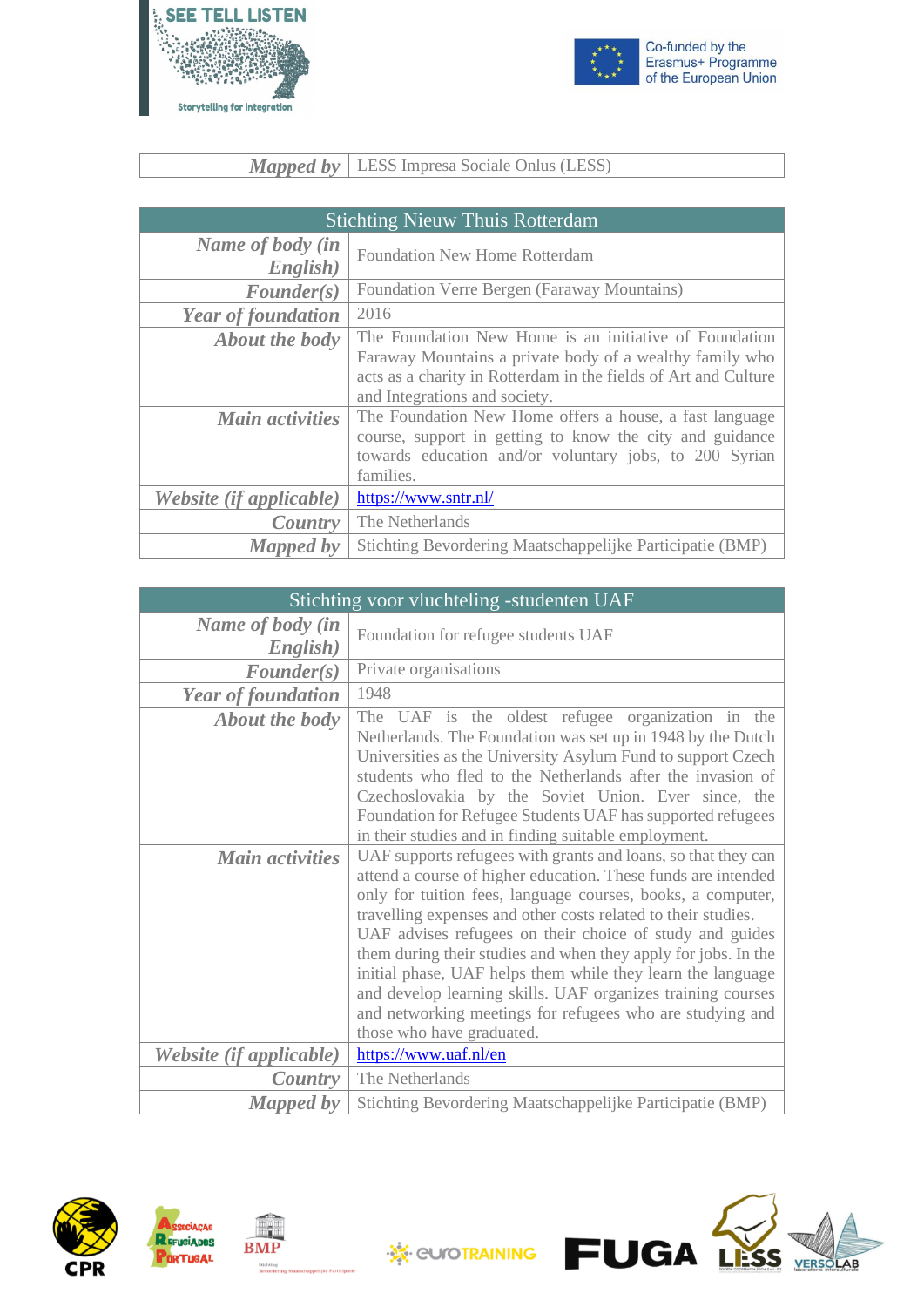



| Testo Unico sull'Immigrazione (D.lgs. 25 luglio 1998, n. 286) |                                                                 |
|---------------------------------------------------------------|-----------------------------------------------------------------|
| Name of policy (in                                            | Act on Immigration                                              |
| English)                                                      |                                                                 |
| <b>Year of publish</b>                                        | 1998                                                            |
| Year of expiring                                              | N/A                                                             |
| <b>Lead agency</b>                                            | Italian Government                                              |
| <b>Implementing body</b>                                      | Italian public bodies                                           |
| Aim of the policy                                             | It is the fundamental law in Italy pertaining to immigration in |
|                                                               | many of its aspects.                                            |
| Website (if applicable)                                       | N/A                                                             |
| Country                                                       | Italy                                                           |
| Mapped by                                                     | Verso Laboratorio Interculturale (VersoLab)                     |

| <b>UnisiCares</b>              |                                                                                                                                                                                                                                                                                                                                                                                                                                                                                                                                          |
|--------------------------------|------------------------------------------------------------------------------------------------------------------------------------------------------------------------------------------------------------------------------------------------------------------------------------------------------------------------------------------------------------------------------------------------------------------------------------------------------------------------------------------------------------------------------------------|
| Name of body (in<br>English)   | Unisicares                                                                                                                                                                                                                                                                                                                                                                                                                                                                                                                               |
| $\textit{Founder}(s)$          | University of Siena                                                                                                                                                                                                                                                                                                                                                                                                                                                                                                                      |
| <b>Year of foundation</b>      | 2015                                                                                                                                                                                                                                                                                                                                                                                                                                                                                                                                     |
| <b>About the body</b>          | Unisicares offers educational support, information and<br>consultancy - sharing skills and providing materials to private<br>organizations and public bodies working with asylum seekers,<br>refugees and migrants. Unisicares is intended to activate<br>educational program for operators, facilitate interactions<br>between refugees and locals, provide anthropological<br>consultancy for asylum seekers' legal cases, activate<br>encounters and courses with schools, associations of<br>voluntaries, and cultural institutions. |
| <b>Main activities</b>         | Support and consultancy to organizations and public bodies<br>working with asylum seekers and refugees.                                                                                                                                                                                                                                                                                                                                                                                                                                  |
| <i>Website (if applicable)</i> | N/A                                                                                                                                                                                                                                                                                                                                                                                                                                                                                                                                      |
| Country                        | Italy                                                                                                                                                                                                                                                                                                                                                                                                                                                                                                                                    |
| Mapped by                      | Verso Laboratorio Interculturale (VersoLab)                                                                                                                                                                                                                                                                                                                                                                                                                                                                                              |

|                              | VluchtelingenWerk Nederland                                                                                                                                                                                                                                                                                                                                                                    |
|------------------------------|------------------------------------------------------------------------------------------------------------------------------------------------------------------------------------------------------------------------------------------------------------------------------------------------------------------------------------------------------------------------------------------------|
| Name of body (in<br>English) | Dutch Council for Refugees                                                                                                                                                                                                                                                                                                                                                                     |
| $\textit{Founder}(s)$        | Political and religious organisations assisting refugees                                                                                                                                                                                                                                                                                                                                       |
| <b>Year of foundation</b>    | 2017                                                                                                                                                                                                                                                                                                                                                                                           |
| <b>About the body</b>        | The Dutch Council for Refugees is an independent<br>organisation that acts in the best interest of refugees and<br>asylum seekers in the Netherlands. The employees and many<br>volunteers commit themselves to the protection of asylum<br>seekers and refugees by providing personal support and<br>representing their interests at their admission, reception, and<br>social participation. |





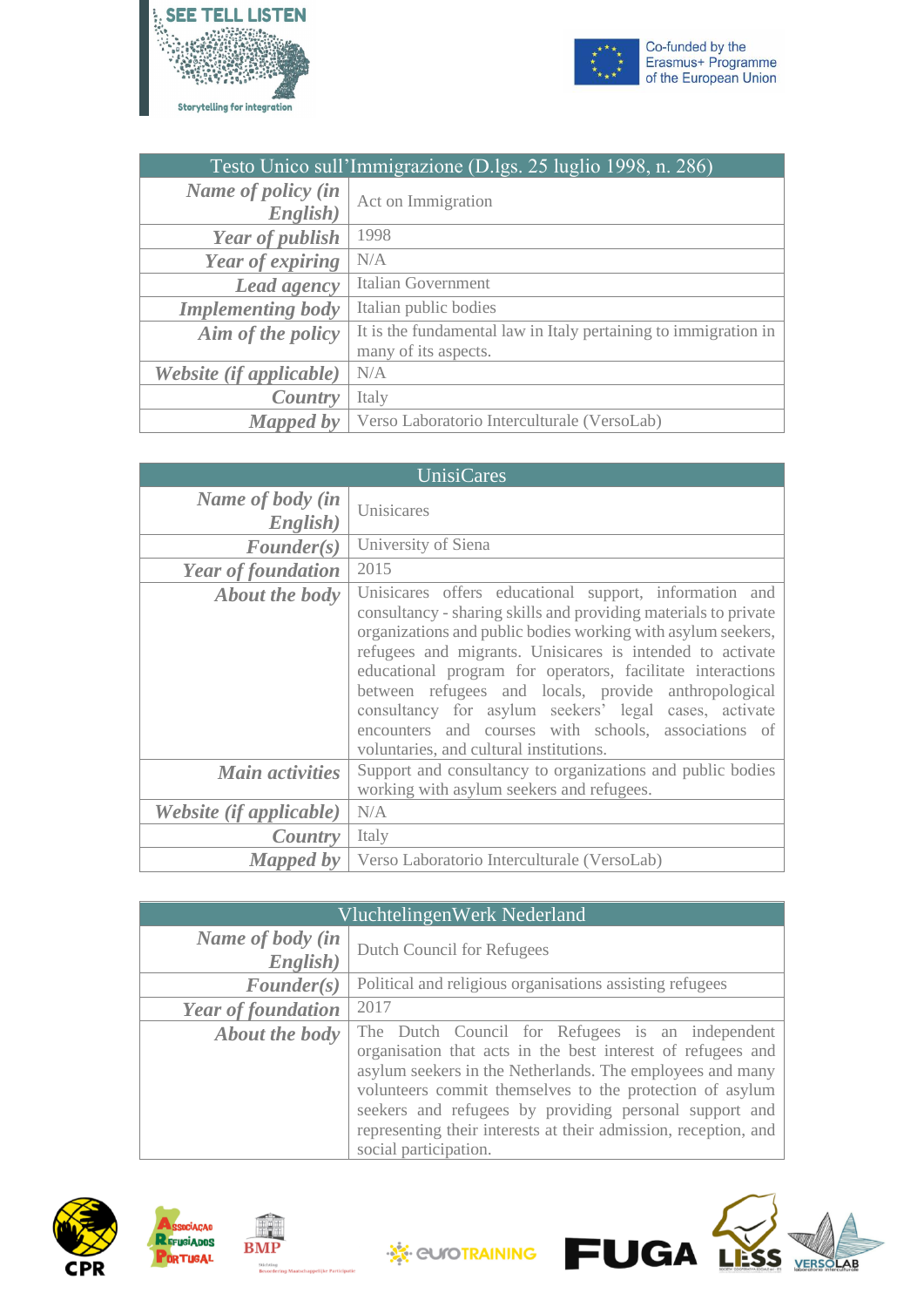



| <b>Main activities</b>  | Guiding individual refugees during their integration process,<br>organizing different courses and representing the interests of<br>refugees on a national and local level. |
|-------------------------|----------------------------------------------------------------------------------------------------------------------------------------------------------------------------|
| Website (if applicable) | https://www.vluchtelingenwerk.nl/                                                                                                                                          |
|                         | <b>Country</b> The Netherlands                                                                                                                                             |
| Mapped by               | Stichting Bevordering Maatschappelijke Participatie (BMP)                                                                                                                  |

| Wet inburgering                |                                                                                                                                                    |
|--------------------------------|----------------------------------------------------------------------------------------------------------------------------------------------------|
| Name of policy (in<br>English) | Integration law                                                                                                                                    |
| <b>Year of publish</b>         | First published in 2006 Altered many times. Last changes July<br>2018                                                                              |
| Year of expiring               | N/A                                                                                                                                                |
| Lead agency                    | Ministry of Social Affairs and Employment                                                                                                          |
| <b>Implementing body</b>       | Local governments (since July 2018)                                                                                                                |
| Aim of the policy              | To reduce backlogs in integration by obliging new immigrants<br>to learn the Dutch language and know the basics about Dutch<br>culture and habits. |
| <i>Website (if applicable)</i> | N/A                                                                                                                                                |
| Country                        | The Netherlands                                                                                                                                    |
| <b>Mapped by</b>               | Stichting Bevordering Maatschappelijke Participatie (BMP)                                                                                          |

### <span id="page-18-0"></span>b. Good practices

This part of the Report includes the Catalogue of Best Practices identified by the partners. For every practice, additional information such as a short description, leading and implementing body, website (where available) are included.

#### In Greece

<span id="page-18-1"></span>

|                          | Education for Inclusion: Qualitative Learning and Non-Formal Education for |
|--------------------------|----------------------------------------------------------------------------|
|                          | Refugees and Immigrants in Greece                                          |
| Year                     | 2017                                                                       |
| Lead agency              | <b>UNICEF</b>                                                              |
|                          | <b>European Commission</b>                                                 |
| <b>Implementing body</b> | <b>ELIX</b>                                                                |
| <b>Description</b>       | The program aims, through a network of educational and                     |
|                          | psychosocial activities, to support the day-to-day of underage             |
|                          | refugees and migrants as well as their families, with a view to            |
|                          | their smooth integration into the education system.                        |
|                          | More than 4000 children and 800 guardians have benefited to                |
|                          | date from the operation of the respective programs of ELIX,                |
|                          | having among the lessons included the learning of Greek and                |
|                          | English, science lessons and so on.                                        |







**FUGA**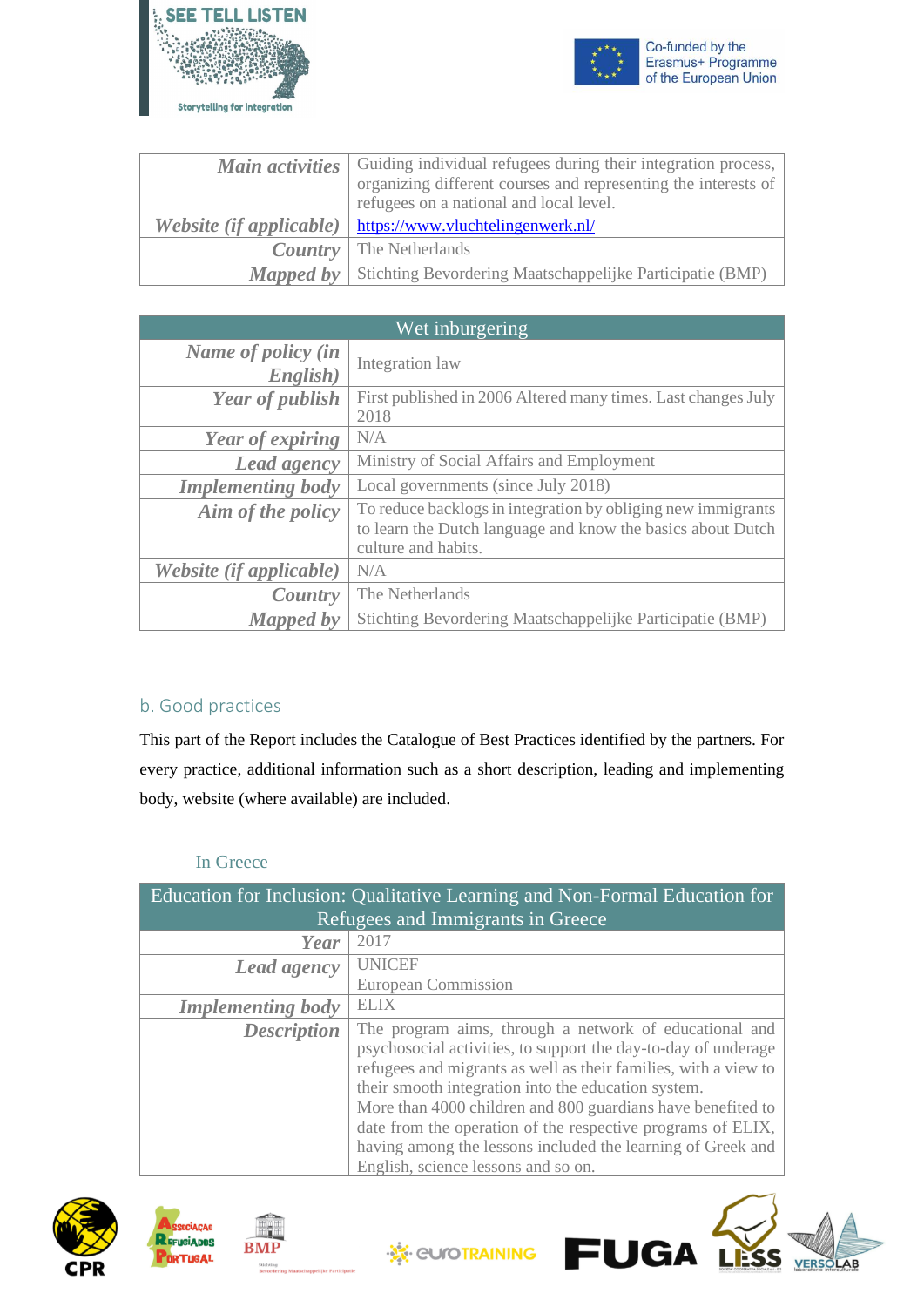



| <i>Organization Type</i>   $NGO$     |                                                                         |
|--------------------------------------|-------------------------------------------------------------------------|
| <b>Website (if applicable)</b> $N/A$ |                                                                         |
|                                      | <b>Mapped by</b>   Eurotraining Educational Organization (Eurotraining) |

|                          | <b>Future Library</b>                                                                                                                                                                                                                                                                                                                                                                                                                    |
|--------------------------|------------------------------------------------------------------------------------------------------------------------------------------------------------------------------------------------------------------------------------------------------------------------------------------------------------------------------------------------------------------------------------------------------------------------------------------|
| Year                     | $2001$ -today                                                                                                                                                                                                                                                                                                                                                                                                                            |
| <b>Lead agency</b>       | "Future Library" non-profit organisation                                                                                                                                                                                                                                                                                                                                                                                                 |
| <b>Implementing body</b> | "Future Library" non-profit organisation                                                                                                                                                                                                                                                                                                                                                                                                 |
| <b>Description</b>       | Future Library was established in the city of Veria in 2011,<br>aiming to create a functional network of public and municipal<br>libraries across Greece, directly linked with the National<br>Library. The initiative foresees to reinforce the significance<br>of libraries in people's mind, by rendering them centres of<br>creativity, innovation and learning. Future Library's<br>exclusive donor is Stavros Niarchos Foundation. |
| <b>Organization Type</b> | Non-profit organisation                                                                                                                                                                                                                                                                                                                                                                                                                  |
| Website (if applicable)  | http://about.futurelibrary.gr/                                                                                                                                                                                                                                                                                                                                                                                                           |
| <b>Mapped by</b>         | Eurotraining Educational Organization (Eurotraining)                                                                                                                                                                                                                                                                                                                                                                                     |

| "Temporary Housing of Refugees" |                                                                                                                                                                                                                                                                                                                                                                             |
|---------------------------------|-----------------------------------------------------------------------------------------------------------------------------------------------------------------------------------------------------------------------------------------------------------------------------------------------------------------------------------------------------------------------------|
| Year                            | 2016                                                                                                                                                                                                                                                                                                                                                                        |
| <b>Lead agency</b>              | Municipality of Athens                                                                                                                                                                                                                                                                                                                                                      |
|                                 | <b>UNHCR</b> Greece                                                                                                                                                                                                                                                                                                                                                         |
| <b>Implementing body</b>        | Wind of Renewal                                                                                                                                                                                                                                                                                                                                                             |
| <b>Description</b>              | The purpose was to address the immediate and urgent needs<br>of a large group of refugees, such as decent housing and social<br>inclusion, for the benefit of both refugees and the local<br>community. Among other they offered informal education /<br>creative activities for children and adults: creative games,<br>exercises, language courses, music, painting, etc. |
| <b>Organization Type</b>        | Social Enterprise                                                                                                                                                                                                                                                                                                                                                           |
| Website (if applicable)         | N/A                                                                                                                                                                                                                                                                                                                                                                         |
| <b>Mapped by</b>                | Eurotraining Educational Organization (Eurotraining)                                                                                                                                                                                                                                                                                                                        |

| "True heritage: Athens through the lens of the refugees" |                                                                                                                                                                                                                                                                                                                                                                                                 |
|----------------------------------------------------------|-------------------------------------------------------------------------------------------------------------------------------------------------------------------------------------------------------------------------------------------------------------------------------------------------------------------------------------------------------------------------------------------------|
| Year                                                     | 2018                                                                                                                                                                                                                                                                                                                                                                                            |
| Lead agency                                              | Ministry of Culture and Sports                                                                                                                                                                                                                                                                                                                                                                  |
| <b>Implementing body</b>                                 | Hellenic Foundation for European and Foreign Policy                                                                                                                                                                                                                                                                                                                                             |
| <b>Description</b>                                       | 14 women and men refugees from Syria, Iran and Afghanistan<br>traveled to the center of Athens and then photographed the<br>monuments of the city with their photographic lens. The goal<br>was to get to know a bit of the history of the city of Athens<br>that hosts them. Additionally, to bring the participants into a<br>creative process with the help of the Art of Photography tools. |
| <b>Organization Type</b>                                 | <b>Research Institute</b>                                                                                                                                                                                                                                                                                                                                                                       |







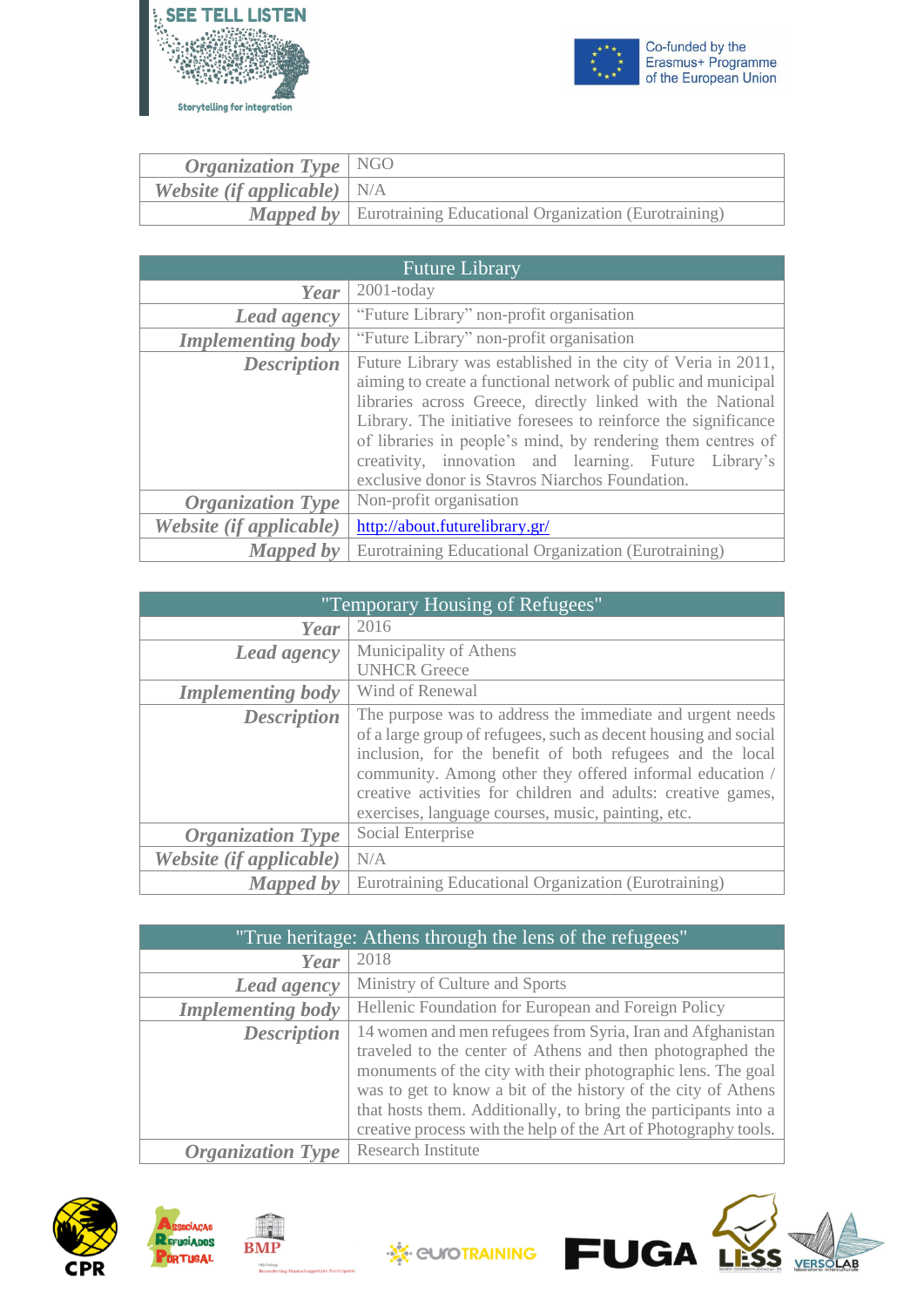



| <b>Website (if applicable)</b> $N/A$ |                                                                       |
|--------------------------------------|-----------------------------------------------------------------------|
|                                      | <b>Mapped by</b> Eurotraining Educational Organization (Eurotraining) |

### In Italy

<span id="page-20-0"></span>

|                          | <b>Atlas of Transitions</b>                                                                                                                                                                                                                                                                                                                                                                                                                                                                                                                                                                                                                                                                                                                                                                                                                                                                                                                                                                                                                                                                                                                                                                                                                                                                                                            |
|--------------------------|----------------------------------------------------------------------------------------------------------------------------------------------------------------------------------------------------------------------------------------------------------------------------------------------------------------------------------------------------------------------------------------------------------------------------------------------------------------------------------------------------------------------------------------------------------------------------------------------------------------------------------------------------------------------------------------------------------------------------------------------------------------------------------------------------------------------------------------------------------------------------------------------------------------------------------------------------------------------------------------------------------------------------------------------------------------------------------------------------------------------------------------------------------------------------------------------------------------------------------------------------------------------------------------------------------------------------------------|
| Year                     | 2017-2020                                                                                                                                                                                                                                                                                                                                                                                                                                                                                                                                                                                                                                                                                                                                                                                                                                                                                                                                                                                                                                                                                                                                                                                                                                                                                                                              |
| Lead agency              | Co-funded by Creative Europe Programme                                                                                                                                                                                                                                                                                                                                                                                                                                                                                                                                                                                                                                                                                                                                                                                                                                                                                                                                                                                                                                                                                                                                                                                                                                                                                                 |
| <b>Implementing body</b> | Emilia Romagna Teatro Fondazione is the coordinator of a<br>European partnership involving other associations from<br>France, Albania, Poland, Greece, Sweden and Belgium                                                                                                                                                                                                                                                                                                                                                                                                                                                                                                                                                                                                                                                                                                                                                                                                                                                                                                                                                                                                                                                                                                                                                              |
| <b>Description</b>       | "Atlas of Transitions - New Geographies for a Cross-Cultural<br>Europe" is the European cooperation project that promotes<br>cross-cultural dialogue by bringing local communities closer<br>together through culture and performing arts. The project<br>looks at the potentialities arising from the contemporary<br>migration phenomenon and seeks new ways of experiencing<br>public space and the cohabitation of European citizens and<br>newcomers through art, with the aim of countering radicalism<br>and anxiety towards migration within society, by developing<br>strategies of co-creation and interaction between citizens and<br>migrants, with the participation of people with diverse<br>cultural backgrounds in shared public spaces. Atlas of<br>Transitions paves the way for the promotion of interchanging<br>geographies through various artistic practices, which always<br>concern a dialogue based on reciprocity and interaction<br>between citizens and newcomers. In order to achieve this<br>result, between 2017 and 2020 this project promotes<br>workshops, creative productions, festivals, as well as<br>academic research, thanks to the collaboration of cultural<br>institutions and universities in seven European countries:<br>Italy, Albania, Belgium, Poland, France, Greece, and Sweden. |
| <b>Organization Type</b> | Consortium<br>of European<br>Private Associations<br>and                                                                                                                                                                                                                                                                                                                                                                                                                                                                                                                                                                                                                                                                                                                                                                                                                                                                                                                                                                                                                                                                                                                                                                                                                                                                               |
|                          | Foundations                                                                                                                                                                                                                                                                                                                                                                                                                                                                                                                                                                                                                                                                                                                                                                                                                                                                                                                                                                                                                                                                                                                                                                                                                                                                                                                            |
| Website (if applicable)  | http://www.atlasoftransitions.eu/                                                                                                                                                                                                                                                                                                                                                                                                                                                                                                                                                                                                                                                                                                                                                                                                                                                                                                                                                                                                                                                                                                                                                                                                                                                                                                      |
| <b>Mapped</b> by         | Verso Laboratorio Interculturale (VersoLab)                                                                                                                                                                                                                                                                                                                                                                                                                                                                                                                                                                                                                                                                                                                                                                                                                                                                                                                                                                                                                                                                                                                                                                                                                                                                                            |

| <b>Amir Project</b>      |                                                                 |
|--------------------------|-----------------------------------------------------------------|
| Year                     | 2019                                                            |
| Lead agency              | Funded by Regione Toscana and Fondazione CR Firenze             |
| <b>Implementing body</b> | - Comune di Fiesole                                             |
|                          | - Comune di Firenze, MUS.E                                      |
|                          | - Stazione Utopia                                               |
|                          | - Fondazione Primo Conti - - Istituto degli Innocenti           |
| <b>Description</b>       | The project offers free guided visits to galleries and museums  |
|                          | and activities of cultural mediation carried out by foreign     |
|                          | citizens. It is offered to both Italian and foreigner citizens. |
| <b>Organization Type</b> | Consortium of public and private bodies.                        |







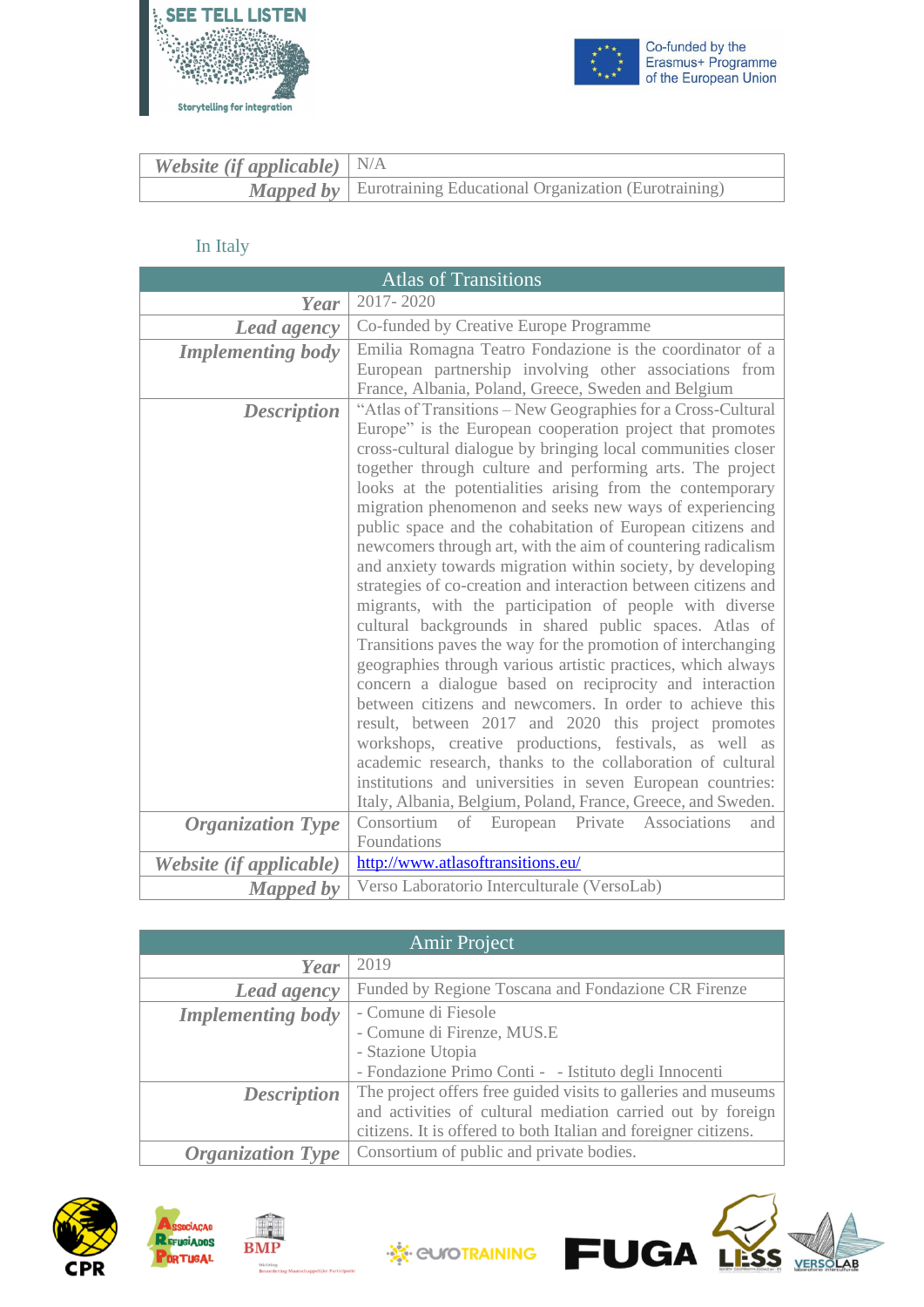



| <b>Website (if applicable)</b> $N/A$ |                                                                |
|--------------------------------------|----------------------------------------------------------------|
|                                      | <b>Mapped by</b>   Verso Laboratorio Interculturale (VersoLab) |

| Arte $e$ Asilo – Art and Asylum |                                                                                                                                                                                                                                                                                                                                                                                                                                                    |
|---------------------------------|----------------------------------------------------------------------------------------------------------------------------------------------------------------------------------------------------------------------------------------------------------------------------------------------------------------------------------------------------------------------------------------------------------------------------------------------------|
| <b>Lead agency</b>              | Centro Astalli and JRS                                                                                                                                                                                                                                                                                                                                                                                                                             |
| <b>Implementing body</b>        | Centro Astalli and JRS                                                                                                                                                                                                                                                                                                                                                                                                                             |
| <b>Description</b>              | Arte e Asilo is a focus activity developed by the Centro Astalli<br>and JRS and intended to explain to school students the<br>existing link between migration and art through<br>representations and works (paintings, photographs, videos,<br>sculptures, performances, etc.) by some contemporary and<br>modern artists. Though focused workshops in schools,<br>students shall discover how forced migration and its causes<br>are told by Art. |
| <b>Organization Type</b>        | Consortium of associations and foundations                                                                                                                                                                                                                                                                                                                                                                                                         |
| Website (if applicable)         | N/A                                                                                                                                                                                                                                                                                                                                                                                                                                                |
| <b>Mapped by</b>                | Verso Laboratorio Interculturale (VersoLab)                                                                                                                                                                                                                                                                                                                                                                                                        |

| DIMMI (Diari Multimediali Migranti) – Multimedia Migrant Diary |                                                                                                                                                                                                                                                                                                                                                             |
|----------------------------------------------------------------|-------------------------------------------------------------------------------------------------------------------------------------------------------------------------------------------------------------------------------------------------------------------------------------------------------------------------------------------------------------|
| Year                                                           | 2012                                                                                                                                                                                                                                                                                                                                                        |
| <b>Lead agency</b>                                             | Un Ponte per Onlus and other 46 partners. The project is<br>funded by AICS (Agenzia Italiana per la Cooperazione allo<br>Sviluppo).                                                                                                                                                                                                                         |
| <b>Implementing body</b>                                       | Un Ponte per Onlus is the coordinator of a partnership of 46<br>organizations.                                                                                                                                                                                                                                                                              |
| <b>Description</b>                                             | DIMMI is a National Contest gathering and making public the<br>stories of people of foreign origins who live or have lived in<br>Italy and in San Marino Republic. The contest has two main<br>aims: collect and safeguard a cultural heritage that risks to be<br>lost and oppose stereotypes on migration through the<br>testimony of those who lived it. |
| <b>Organization Type</b>                                       | Consortium of private and public associations and bodies.                                                                                                                                                                                                                                                                                                   |
| Website (if applicable)                                        | N/A                                                                                                                                                                                                                                                                                                                                                         |
| Mapped by                                                      | Verso Laboratorio Interculturale (VersoLab)                                                                                                                                                                                                                                                                                                                 |

| Disegni dalla frontiera-Drawing from the border |                                                                                                                                                                                               |
|-------------------------------------------------|-----------------------------------------------------------------------------------------------------------------------------------------------------------------------------------------------|
| Year                                            | 2018                                                                                                                                                                                          |
| Lead agency                                     | Mediterranean hope                                                                                                                                                                            |
| <b>Implementing body</b>                        | Private initiative                                                                                                                                                                            |
| <b>Description</b>                              | Francesco Piobbichi, social operator with Mediterranean<br>Hope, uses the pencil to tell the faces and stories of the people<br>met in these years between Lampedusa, Lebanon and<br>Morocco. |
| Website (if applicable)                         | https://www.mediterraneanhope.com/disegni-dalla-frontiera/                                                                                                                                    |
| Mapped by                                       | LESS Impresa Sociale Onlus (LESS)                                                                                                                                                             |





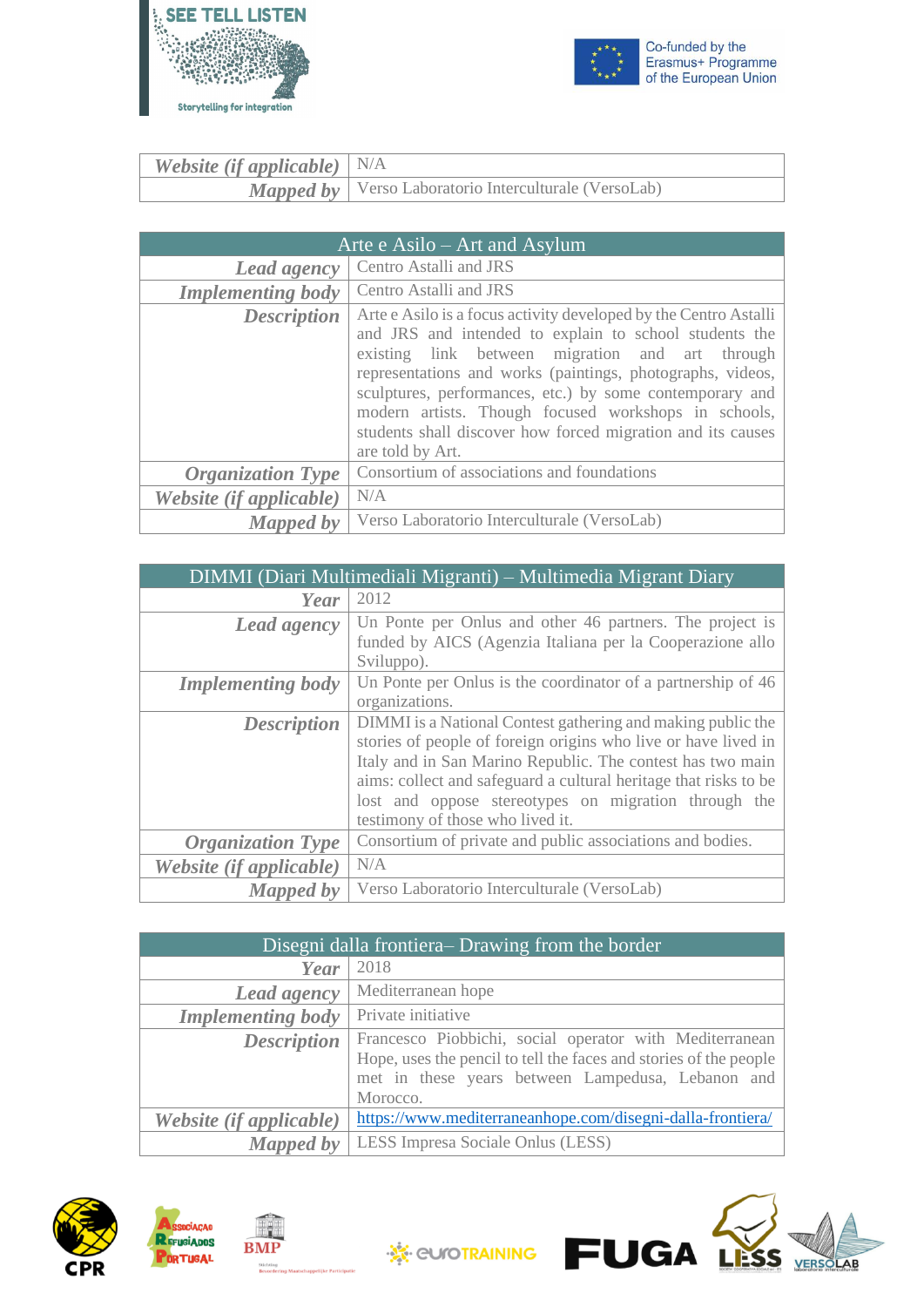



| Festival della Migrazione (Modena) – Migration Festival |                                                                  |
|---------------------------------------------------------|------------------------------------------------------------------|
| Year                                                    | 2016                                                             |
| Lead agency                                             | Fondazione Migrantes, Associazione Porta Aperta e                |
|                                                         | IntegriaMo, with funds also from the Foundation of the Cassa     |
|                                                         | di Risparmio di Modena and from local companies.                 |
| <b>Implementing body</b>                                | Fondazione Migrantes, Associazione Porta Aperta<br>and           |
|                                                         | IntegriaMo                                                       |
| <b>Description</b>                                      | The aim of the Festival is to represent diversity and subjective |
|                                                         | experience within migration, starting from the common            |
|                                                         | belonging to a shared "umanità". The Festival is a three-day     |
|                                                         | yearly event in which conferences, debates, round tables,        |
|                                                         | book presentations, workshops, performances and exhibitions      |
|                                                         | take place, all pertaining to the theme of migration.            |
| <b>Organization Type</b>                                | Consortium of private associations and foundations.              |
| Website (if applicable)                                 | https://www.festivalmigrazione.world/                            |
| <b>Mapped by</b>                                        | Verso Laboratorio Interculturale (VersoLab)                      |

| Festival delle Letterature Migranti – Festival of Migrant Literature |                                                                 |
|----------------------------------------------------------------------|-----------------------------------------------------------------|
| Year                                                                 | 2015                                                            |
| Lead agency                                                          | Association "Festival delle Letterature Migranti", UNHCR,       |
|                                                                      | Municipality of Palermo and many others. It also has the        |
|                                                                      | patronage of the European Parliament                            |
| <b>Implementing body</b>                                             | Association "Festival delle Letterature Migranti", UNHCR,       |
|                                                                      | Municipality of Palermo, and many others.                       |
| <b>Description</b>                                                   | The Festival is born out of the idea that literature is a house |
|                                                                      | where different voices can be heard, listened to and            |
|                                                                      | welcomed. Literature becomes thus a harbor which everybody      |
|                                                                      | can reach with no passport and where people can meet,           |
|                                                                      | discuss and develop a new way of living together.               |
|                                                                      | It hosts events related to literature, theatre, art, music and  |
|                                                                      | cinema.                                                         |
| <b>Organization Type</b>                                             | Consortium of private and public bodies and organizations       |
| Website (if applicable)                                              | https://www.festivaletteraturemigranti.it/                      |
| Mapped by                                                            | Verso Laboratorio Interculturale (VersoLab)                     |

| Festival delle Migrazioni (Torino) – Migration Festival |                                                                                                                                                                |
|---------------------------------------------------------|----------------------------------------------------------------------------------------------------------------------------------------------------------------|
| Year                                                    | 2018                                                                                                                                                           |
| <b>Lead agency</b>                                      | Acti Teatri Indipendenti, Alma Teatro, Tedacà, with funds<br>from Regione Piemonte, Scuola Holden, and many other<br>private bodies.                           |
| <b>Implementing body</b>                                | Acti Teatri Indipendenti, Alma Teatro, Tedacà                                                                                                                  |
| <b>Description</b>                                      | The aim of the Festival is to utilize cultural discussions and<br>events in order to address the growing racism and hate against<br>migrants in our societies. |
| <b>Organization Type</b>                                | Consortium of private organizations.                                                                                                                           |
| Website (if applicable)                                 | http://www.festivaldellemigrazioni.it/en/festival-delle-<br>migrazioni-2/                                                                                      |







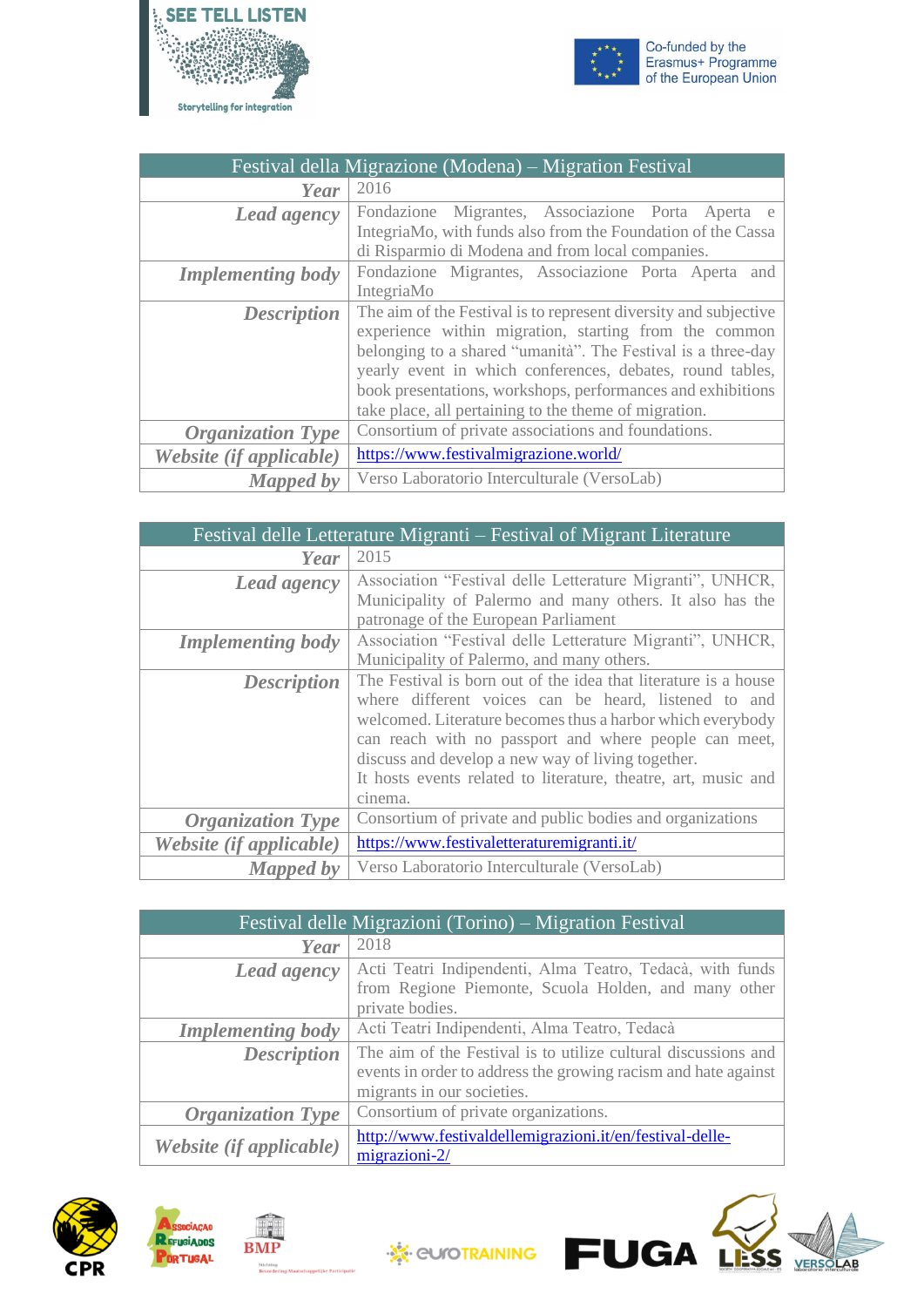



*Mapped by* Verso Laboratorio Interculturale (VersoLab)

| Journeys - Refugee Journeys International |                                                            |
|-------------------------------------------|------------------------------------------------------------|
| Year                                      | 2017                                                       |
| <b>Lead agency</b>                        | Art Reach (financed by The EU Creative Programme)          |
| <b>Implementing body</b>                  | CESIE in Italy (in Palermo)                                |
| <b>Description</b>                        | Use life stories and art to change people's perspective on |
|                                           | migration.                                                 |
| <b>Organization Type</b>                  | Centres for studies and European initiatives               |
| Website (if applicable)                   | https://www.journeysfestival.com/journeys                  |
| <b>Mapped by</b>                          | Verso Laboratorio Interculturale (VersoLab)                |

| Laboratori Migranti – Migrant Laboratory |                                                                                                                                                                                                                                                                                                       |
|------------------------------------------|-------------------------------------------------------------------------------------------------------------------------------------------------------------------------------------------------------------------------------------------------------------------------------------------------------|
| Year                                     | 2012                                                                                                                                                                                                                                                                                                  |
| <b>Lead agency</b>                       | Arte Migrante                                                                                                                                                                                                                                                                                         |
| <b>Implementing body</b>                 | Arte Migrante                                                                                                                                                                                                                                                                                         |
| <b>Description</b>                       | Laboratori Migranti is an initiative offering not only to<br>asylum seekers and refugees but also to locals: free courses in<br>theater, music, painting, and other subjects, so as to create a<br>productive encountering space among people with different<br>existential and cultural backgrounds. |
| <b>Organization Type</b>                 | <b>Cultural Association</b>                                                                                                                                                                                                                                                                           |
| Website (if applicable)                  | http://www.artemigrante.eu/en/laboratori-migranti                                                                                                                                                                                                                                                     |
| Mapped by                                | Verso Laboratorio Interculturale (VersoLab)                                                                                                                                                                                                                                                           |

| <b>Melting Pot</b>       |                                                                                                                                                                                                                                                                                                                                                                                                                                                                                                                                                         |
|--------------------------|---------------------------------------------------------------------------------------------------------------------------------------------------------------------------------------------------------------------------------------------------------------------------------------------------------------------------------------------------------------------------------------------------------------------------------------------------------------------------------------------------------------------------------------------------------|
| Year                     | 1996                                                                                                                                                                                                                                                                                                                                                                                                                                                                                                                                                    |
| <b>Lead agency</b>       | Independent communication project                                                                                                                                                                                                                                                                                                                                                                                                                                                                                                                       |
| <b>Implementing body</b> | Multiple associations, lawyers, teachers, video makers<br>professional and activists                                                                                                                                                                                                                                                                                                                                                                                                                                                                    |
| <b>Description</b>       | Melting Pot Europa is an independent communication project<br>which is the result of the collective commitment of<br>associations, experts, lawyers, professors, activists,<br>journalists, photographers and video makers who make their<br>work available for the realization of this free information and<br>deepening space, autonomous and free. The Project has the<br>ambition to offer itself as a work tool and at the same time as<br>a space for reflection and construction from below of a new<br>narrative of the migrations of our time. |
| <b>Organization Type</b> | Independent collective                                                                                                                                                                                                                                                                                                                                                                                                                                                                                                                                  |
| Website (if applicable)  | https://www.meltingpot.org                                                                                                                                                                                                                                                                                                                                                                                                                                                                                                                              |
| <b>Mapped by</b>         | LESS Impresa Sociale Onlus (LESS)                                                                                                                                                                                                                                                                                                                                                                                                                                                                                                                       |





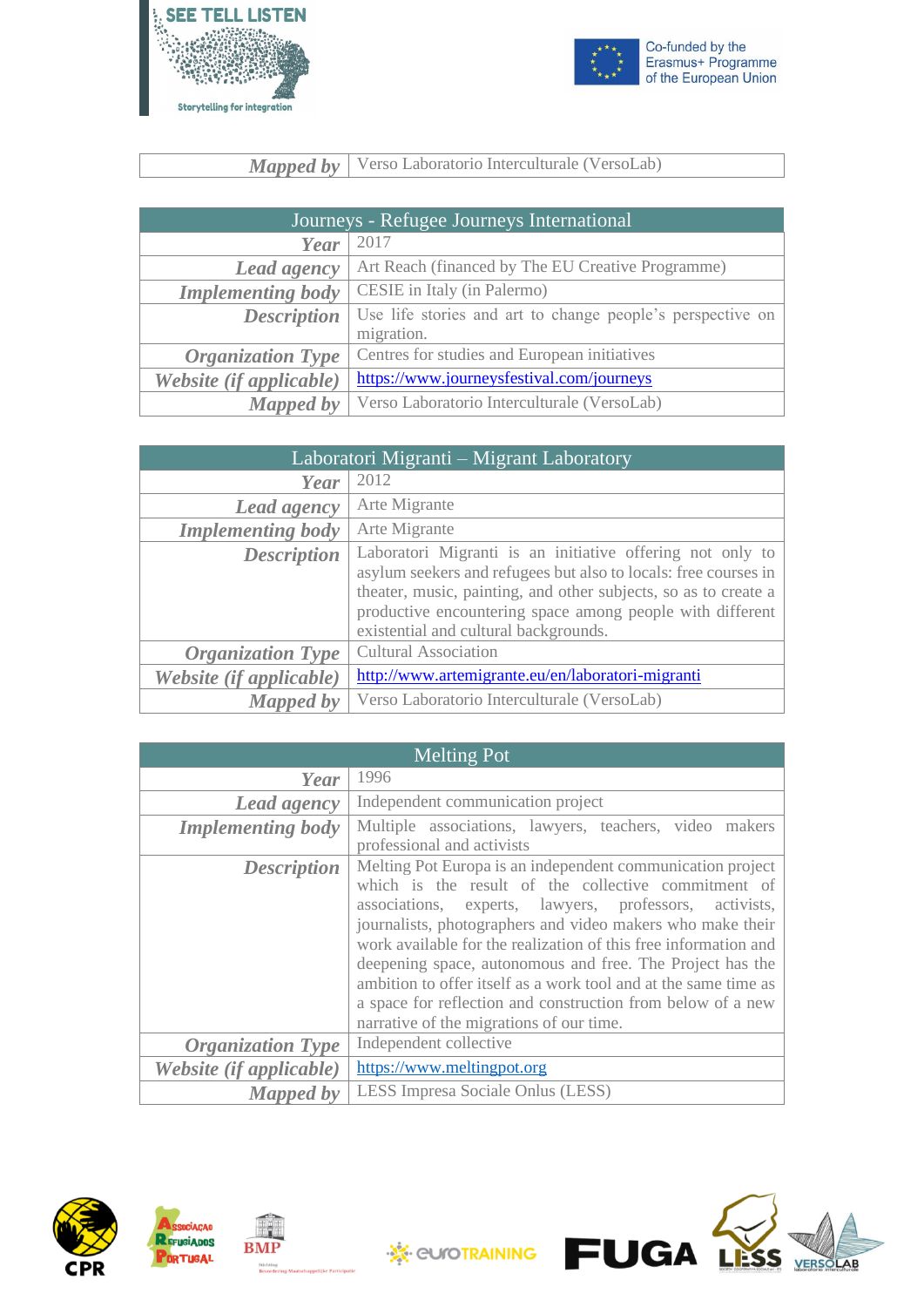



| Migrantour               |                                                                                                                                                                                                                                                                                                                                                                                                                                                                                                                                                                                                                                                                                                                                                                                                                                                                                                                                                                                                                                                                                                                                                                                        |
|--------------------------|----------------------------------------------------------------------------------------------------------------------------------------------------------------------------------------------------------------------------------------------------------------------------------------------------------------------------------------------------------------------------------------------------------------------------------------------------------------------------------------------------------------------------------------------------------------------------------------------------------------------------------------------------------------------------------------------------------------------------------------------------------------------------------------------------------------------------------------------------------------------------------------------------------------------------------------------------------------------------------------------------------------------------------------------------------------------------------------------------------------------------------------------------------------------------------------|
| Year                     | 2010                                                                                                                                                                                                                                                                                                                                                                                                                                                                                                                                                                                                                                                                                                                                                                                                                                                                                                                                                                                                                                                                                                                                                                                   |
| <b>Lead agency</b>       | 24 public and private associations and bodies in many<br>different Italian and European cities. The project is co-<br>founded by the EU Commission                                                                                                                                                                                                                                                                                                                                                                                                                                                                                                                                                                                                                                                                                                                                                                                                                                                                                                                                                                                                                                     |
| <b>Implementing body</b> | 24 public and private associations and bodies in many<br>different Italian and European cities                                                                                                                                                                                                                                                                                                                                                                                                                                                                                                                                                                                                                                                                                                                                                                                                                                                                                                                                                                                                                                                                                         |
| <b>Description</b>       | The project MigranTour is a European network of migrant<br>driven intercultural routes to understand cultural diversity.<br>International migration is increasingly characterised by<br>transnational dynamics that create strong linkages between<br>different places and cultures and that impacts, in particular,<br>the paths and spaces of urban migration. In 2010, from this<br>observation, sprung the idea of promoting a form of<br>responsible tourism at zero kilometer that envisages as its<br>protagonists fellow citizens of sometimes very different<br>backgrounds. The idea became reality when, thanks to the<br>"Agrobiodiversity, cultures"<br>programme<br>and local<br>development" financed by IFAD (The International Fund for<br>Agricultural Development) and supported by Oxfam Italia<br>and ACRA, the first course for "intercultural companions"<br>was held in Turin and supported by Viaggi Solidali. Between<br>2010 and today in Turin, Milan, Florence and Rome,<br>thousands of people have taken part in these walks – mostly<br>secondary schools' students, but also curious citizens,<br>tourists, local residents, groups and associations. |
| <b>Organization Type</b> | Consortium of private and public associations and bodies                                                                                                                                                                                                                                                                                                                                                                                                                                                                                                                                                                                                                                                                                                                                                                                                                                                                                                                                                                                                                                                                                                                               |
| Website (if applicable)  | http://www.mygrantour.org/                                                                                                                                                                                                                                                                                                                                                                                                                                                                                                                                                                                                                                                                                                                                                                                                                                                                                                                                                                                                                                                                                                                                                             |
| <b>Mapped</b> by         | Verso Laboratorio Interculturale (VersoLab)                                                                                                                                                                                                                                                                                                                                                                                                                                                                                                                                                                                                                                                                                                                                                                                                                                                                                                                                                                                                                                                                                                                                            |

| Rete G2 - Seconde Generazioni – Rete G2 Second Generations |                                                                                                                                                                                                                                                                                                                                                                                                                                                                                                                                                                                                                                                                                                                                                             |
|------------------------------------------------------------|-------------------------------------------------------------------------------------------------------------------------------------------------------------------------------------------------------------------------------------------------------------------------------------------------------------------------------------------------------------------------------------------------------------------------------------------------------------------------------------------------------------------------------------------------------------------------------------------------------------------------------------------------------------------------------------------------------------------------------------------------------------|
| Year                                                       | 2005                                                                                                                                                                                                                                                                                                                                                                                                                                                                                                                                                                                                                                                                                                                                                        |
| Lead agency                                                | G2                                                                                                                                                                                                                                                                                                                                                                                                                                                                                                                                                                                                                                                                                                                                                          |
| <b>Implementing body</b>                                   | G2                                                                                                                                                                                                                                                                                                                                                                                                                                                                                                                                                                                                                                                                                                                                                          |
| <b>Description</b>                                         | The Rete G2 – Seconde Generazioni is a national<br>Organization founded by the children of migrant or refugees<br>who were born or arrived very young in Italy. "G2" does not<br>stand for "Second generation of migrants", but for "second<br>generation of immigration", understanding migration as a<br>process. G2 is a network of "world citizens", all with origins<br>from Asia, Africa, Europe and Latin America, working<br>together with two principal aims: the denied rights to second<br>generations with no Italian citizenship; and the idea of identity<br>as encounter between more cultures. The G2 network brings<br>forward many projects, initiatives and events to sensitize<br>people on these issues and claim rights for migrants. |
| <b>Organization Type</b>                                   | Private non-profit organization                                                                                                                                                                                                                                                                                                                                                                                                                                                                                                                                                                                                                                                                                                                             |
| Website (if applicable)                                    | https://www.secondegenerazioni.it/                                                                                                                                                                                                                                                                                                                                                                                                                                                                                                                                                                                                                                                                                                                          |
| <b>Mapped</b> by                                           | Verso Laboratorio Interculturale (VersoLab)                                                                                                                                                                                                                                                                                                                                                                                                                                                                                                                                                                                                                                                                                                                 |











Ĺ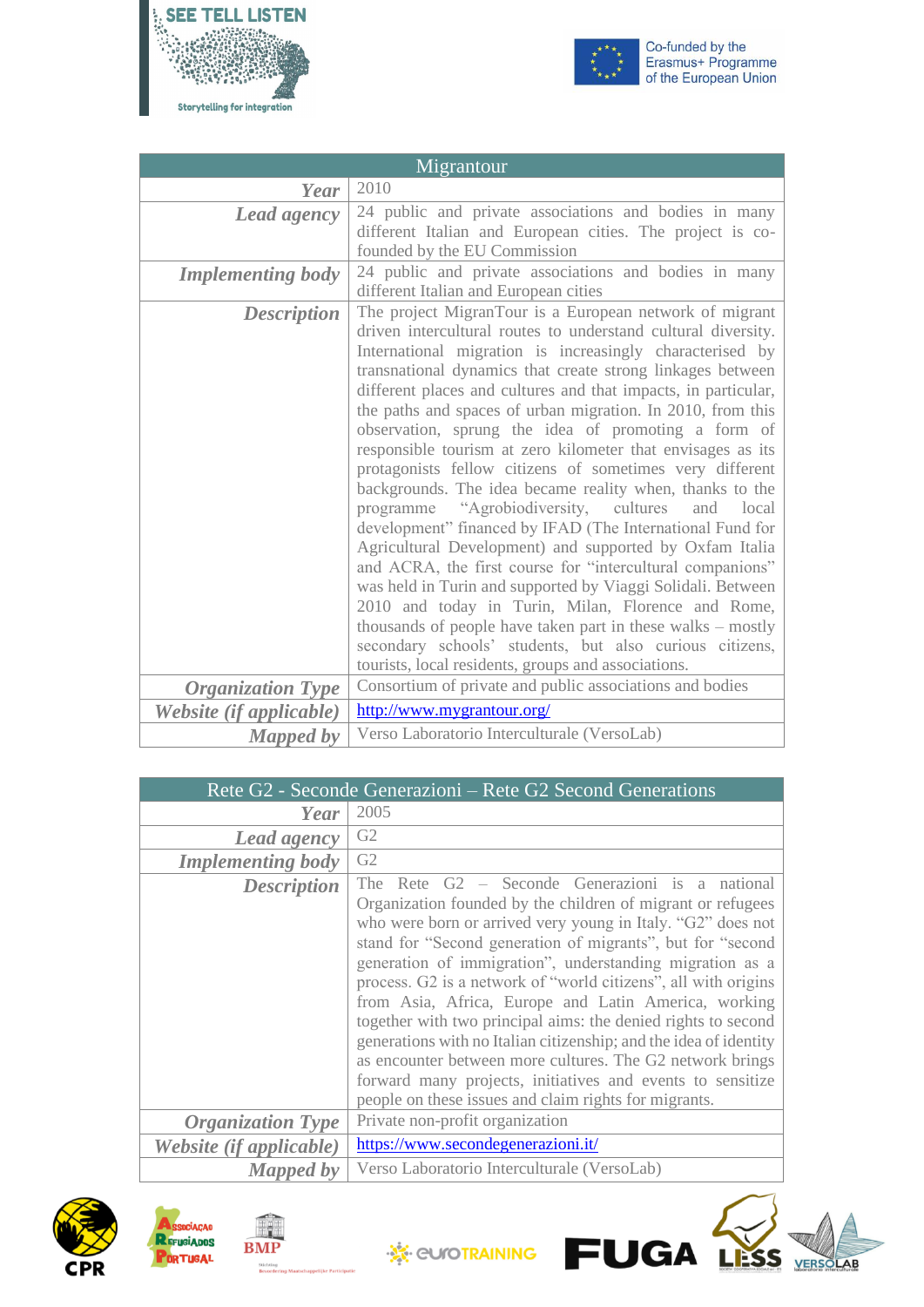



| Rifugi-Arti              |                                                                                                                                                                                        |
|--------------------------|----------------------------------------------------------------------------------------------------------------------------------------------------------------------------------------|
| Year                     | 2016                                                                                                                                                                                   |
| Lead agency              | In-Migrazione                                                                                                                                                                          |
| <b>Implementing body</b> | In-Migrazione                                                                                                                                                                          |
| <b>Description</b>       | RifugiArti is a welcoming and safe space involving refugees<br>in a trajectory of discovery and positive growth through art. It                                                        |
|                          | is intended as an experience to express one's own emotions<br>through painting, drawing and sculpture. So as to support<br>refugees in their path toward autonomy in the host country. |
| <b>Organization Type</b> | Cooperative                                                                                                                                                                            |
| Website (if applicable)  | N/A                                                                                                                                                                                    |
| Mapped by                | Verso Laboratorio Interculturale (VersoLab)                                                                                                                                            |

| <b>Silent Academy</b>    |                                                                                                                                                                                                                                                                                                                                                                                                                                              |
|--------------------------|----------------------------------------------------------------------------------------------------------------------------------------------------------------------------------------------------------------------------------------------------------------------------------------------------------------------------------------------------------------------------------------------------------------------------------------------|
| Year                     | 2019                                                                                                                                                                                                                                                                                                                                                                                                                                         |
| <b>Lead agency</b>       | Cooperative "Il Sicomoro" and Fondazione Matera 2019                                                                                                                                                                                                                                                                                                                                                                                         |
| <b>Implementing body</b> | Cooperative "Il Sicomoro"                                                                                                                                                                                                                                                                                                                                                                                                                    |
| <b>Description</b>       | Silent Academy is an academy intended to facilitate the<br>exchange of skills and talents with refugees and migrants<br>living in the territory of Matera. The main aim is to give back<br>voice to migrants' capacities and skills, often silenced by<br>standardized procedure of reception. The main field of action<br>is that of craftsmanship and art, in which refugees also help to<br>recover old local practices now disappearing. |
| <b>Organization Type</b> | Consortium of private organizations                                                                                                                                                                                                                                                                                                                                                                                                          |
| Website (if applicable)  | N/A                                                                                                                                                                                                                                                                                                                                                                                                                                          |
| <b>Mapped by</b>         | Verso Laboratorio Interculturale (VersoLab)                                                                                                                                                                                                                                                                                                                                                                                                  |

| Zalab                    |                                                                                                                                                                                                                                                                                                  |
|--------------------------|--------------------------------------------------------------------------------------------------------------------------------------------------------------------------------------------------------------------------------------------------------------------------------------------------|
| Year                     | 2006                                                                                                                                                                                                                                                                                             |
| <b>Lead agency</b>       | Zalab                                                                                                                                                                                                                                                                                            |
| <b>Implementing body</b> | Zalab                                                                                                                                                                                                                                                                                            |
| <b>Description</b>       | Zalab is a collective composed of 6 filmmakers and social<br>operators. It offers workshops in participatory video to<br>migrants and produces and distributes participatory<br>documentary movies, which try to make the migrants the<br>authors of untold stories on their situation and life. |
| <b>Organization Type</b> | Film production and Distribution Association                                                                                                                                                                                                                                                     |
| Website (if applicable)  | http://www.zalab.org/                                                                                                                                                                                                                                                                            |
| <b>Mapped by</b>         | Verso Laboratorio Interculturale (VersoLab)                                                                                                                                                                                                                                                      |





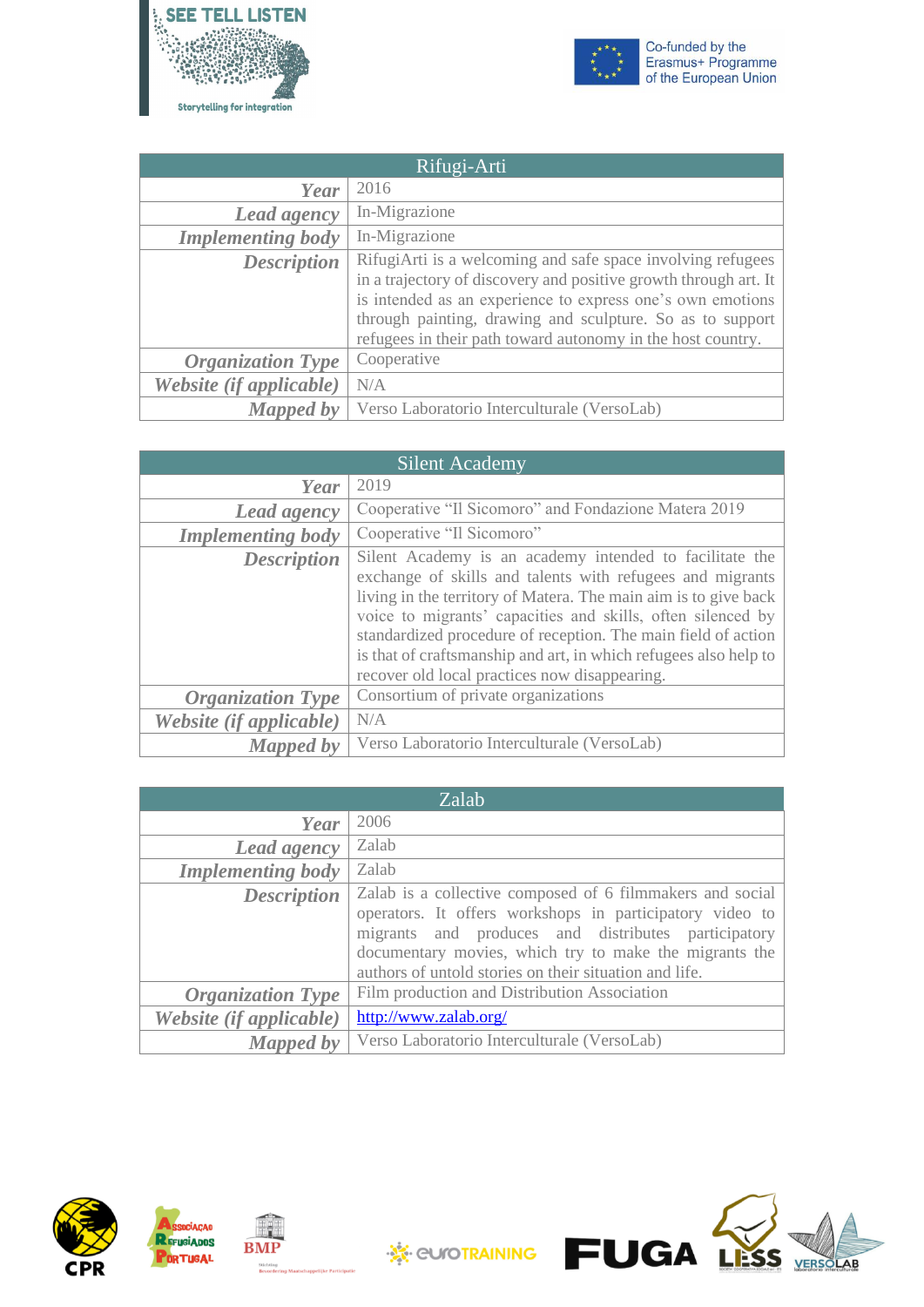



### In the Netherlands

<span id="page-26-0"></span>

| <b>BOOST</b>             |                                                                                                                                                                                                                                                                                                        |
|--------------------------|--------------------------------------------------------------------------------------------------------------------------------------------------------------------------------------------------------------------------------------------------------------------------------------------------------|
| Year                     | $2016 - now$                                                                                                                                                                                                                                                                                           |
| <b>Lead agency</b>       | Private initiative                                                                                                                                                                                                                                                                                     |
| <b>Implementing body</b> | Volunteers and project employees                                                                                                                                                                                                                                                                       |
| <b>Description</b>       | A meeting space where refugees and inhabitants of the<br>neighborhood work together on integration in the<br>neighborhood Transvaal.<br>The services available are: Lessons in Dutch, Language café,<br>language theater, working and learning together, cooking,<br>meeting each other and Care café. |
| <b>Organization Type</b> | Project                                                                                                                                                                                                                                                                                                |
| Website (if applicable)  | https://boostamsterdam.nl/                                                                                                                                                                                                                                                                             |
| <b>Mapped by</b>         | Stichting Bevordering Maatschappelijke Participatie (BMP)                                                                                                                                                                                                                                              |

| De Werkelijkheid         |                                                                                                                                                                                                                                                                                                                                                         |
|--------------------------|---------------------------------------------------------------------------------------------------------------------------------------------------------------------------------------------------------------------------------------------------------------------------------------------------------------------------------------------------------|
| Year                     | 2014                                                                                                                                                                                                                                                                                                                                                    |
| <b>Lead agency</b>       | Stichting De Werkelijkheid                                                                                                                                                                                                                                                                                                                              |
| <b>Implementing body</b> | Private initiative                                                                                                                                                                                                                                                                                                                                      |
| <b>Description</b>       | A network of artists who live in the Netherlands but originate<br>from Iran, Afghanistan, former Yugoslavia, Algeria, Iraq,<br>Sierra Leone, Russia, Syria, Poland, Armenia, etc. De<br>Werkelijkheid offers community art projects, interactive<br>lectures, presentations and educational programs in the field<br>of the power of art and diversity. |
| <b>Organization Type</b> | Foundation                                                                                                                                                                                                                                                                                                                                              |
| Website (if applicable)  | http://werkelijkheid.com/                                                                                                                                                                                                                                                                                                                               |
| <b>Mapped by</b>         | Stichting Bevordering Maatschappelijke Participatie (BMP)                                                                                                                                                                                                                                                                                               |

| <b>Humanity House</b>    |                                                                                                                                                                                                                                                                                                                                                                                                                                                                                                                                                                      |
|--------------------------|----------------------------------------------------------------------------------------------------------------------------------------------------------------------------------------------------------------------------------------------------------------------------------------------------------------------------------------------------------------------------------------------------------------------------------------------------------------------------------------------------------------------------------------------------------------------|
| Year                     | 2010                                                                                                                                                                                                                                                                                                                                                                                                                                                                                                                                                                 |
| <b>Lead agency</b>       | <b>Stichting Humanity House</b>                                                                                                                                                                                                                                                                                                                                                                                                                                                                                                                                      |
| <b>Implementing body</b> | An initiative of the Dutch Red Cross, with the support of The<br>Hague municipality and the European Regional Development<br>(ERDF)                                                                                                                                                                                                                                                                                                                                                                                                                                  |
| <b>Description</b>       | Humanity House is a place where there is space to hear, see<br>and experience the human story behind disasters and conflicts<br>in the world.<br>In its museum, Humanity House offers an insight of what it is<br>like to experience a conflict and brings related themes to the<br>spotlight through temporary exhibitions. Humanity House<br>also provides a platform, a meeting place for people,<br>organisations and agencies working on humanitarian issues.<br>Finally, the education programme brings world problems<br>closer to children and young adults. |
| <b>Organization Type</b> | Foundation                                                                                                                                                                                                                                                                                                                                                                                                                                                                                                                                                           |









AB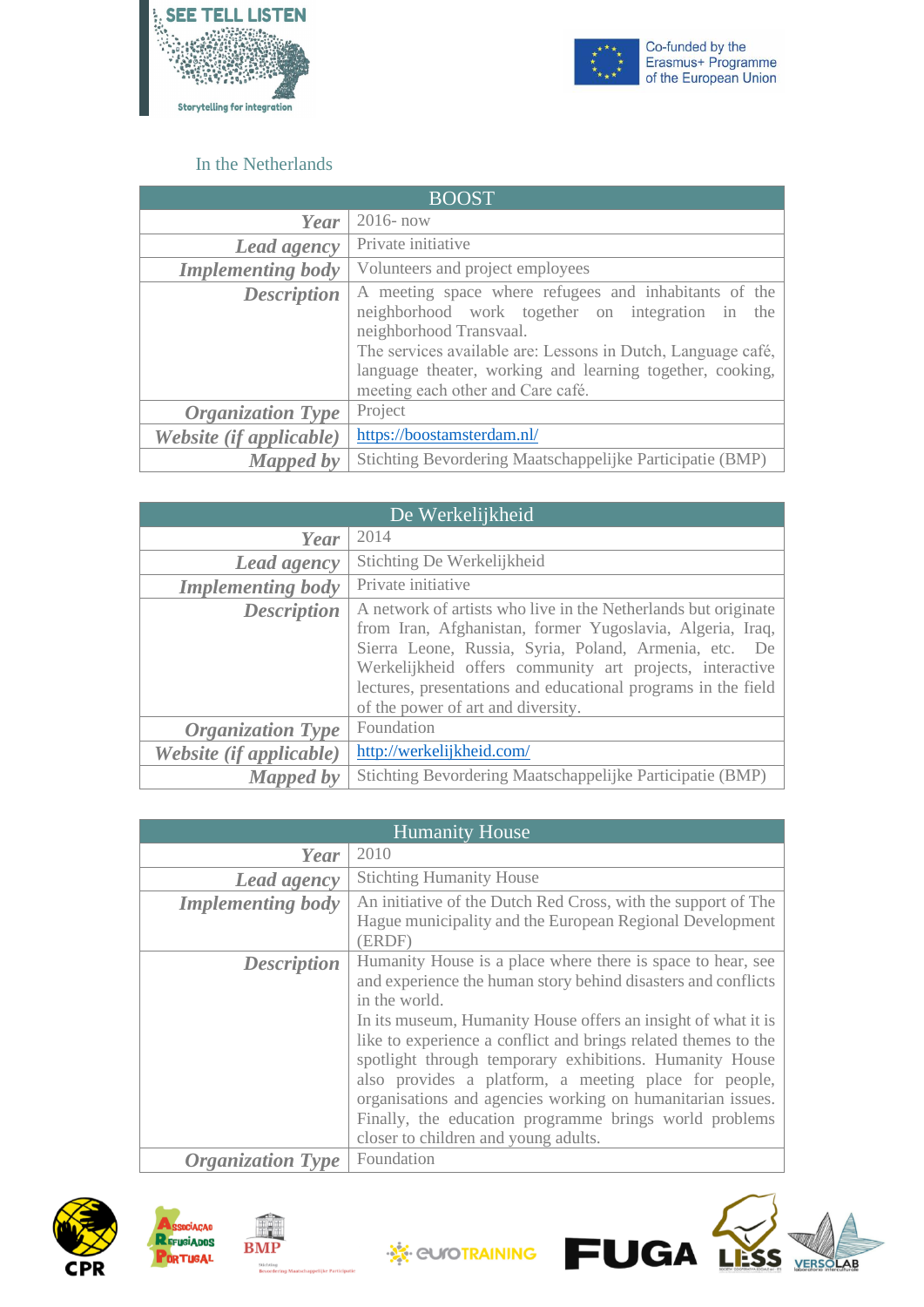



| <i>Website (if applicable)</i> $\vert$ https://www.humanityhouse.org/      |
|----------------------------------------------------------------------------|
| <b>Mapped by</b> Stichting Bevordering Maatschappelijke Participatie (BMP) |

| Mezrab - The house of stories |                                                                                                                                                                                                                                                                 |
|-------------------------------|-----------------------------------------------------------------------------------------------------------------------------------------------------------------------------------------------------------------------------------------------------------------|
| Year                          | 2004                                                                                                                                                                                                                                                            |
| <b>Lead agency</b>            | <b>Stichting Mezrab</b>                                                                                                                                                                                                                                         |
| <b>Implementing body</b>      | Private initiative                                                                                                                                                                                                                                              |
| <b>Description</b>            | This is a story telling cultural center, blending storytelling,<br>music and spoken word like the stories that have been passed<br>down through generations; fairy tales, trickster tales, tall tales,<br>myths and legends sometimes told with a modern twist. |
| <b>Organization Type</b>      | Foundation                                                                                                                                                                                                                                                      |
| Website (if applicable)       | https://mezrab.nl/                                                                                                                                                                                                                                              |
| <b>Mapped by</b>              | Stichting Bevordering Maatschappelijke Participatie (BMP)                                                                                                                                                                                                       |

| <b>New Dutch Connections</b> |                                                                                                                                                                                                                                                                                                                                                                                                                                                                                                                                         |
|------------------------------|-----------------------------------------------------------------------------------------------------------------------------------------------------------------------------------------------------------------------------------------------------------------------------------------------------------------------------------------------------------------------------------------------------------------------------------------------------------------------------------------------------------------------------------------|
| Year                         | 2004                                                                                                                                                                                                                                                                                                                                                                                                                                                                                                                                    |
| Lead agency                  | <b>Stichting New Dutch Connections</b>                                                                                                                                                                                                                                                                                                                                                                                                                                                                                                  |
| <b>Implementing body</b>     | Private initiative                                                                                                                                                                                                                                                                                                                                                                                                                                                                                                                      |
| <b>Description</b>           | Foundation New Dutch Connections inspires and motivates<br>young (ex) refugees to believe in themselves again by offering<br>workshops together with companies, linking the young people<br>to coaches and buddies and organising unique meetings by<br>producing theatre performances, among other things.<br>The empowerment process for asylum seekers<br>and<br>undocumented migrants creates a broad network to which<br>young people can fall back: an idea based on the African<br>wisdom 'It takes a village to raise a child'. |
| <b>Organization Type</b>     | Foundation                                                                                                                                                                                                                                                                                                                                                                                                                                                                                                                              |
| Website (if applicable)      | https://www.newdutchconnections.nl/                                                                                                                                                                                                                                                                                                                                                                                                                                                                                                     |
| <b>Mapped by</b>             | Stichting Bevordering Maatschappelijke Participatie (BMP)                                                                                                                                                                                                                                                                                                                                                                                                                                                                               |

| Project Ongekend Bijzonder |                                                                                                                                                                                                                                                                                                                                                                                                              |
|----------------------------|--------------------------------------------------------------------------------------------------------------------------------------------------------------------------------------------------------------------------------------------------------------------------------------------------------------------------------------------------------------------------------------------------------------|
| Year                       | 2013-2017                                                                                                                                                                                                                                                                                                                                                                                                    |
| <b>Lead agency</b>         | <b>Foundation BMP</b>                                                                                                                                                                                                                                                                                                                                                                                        |
| <b>Implementing body</b>   | Foundation BMP, 24 fieldworkers and several partner<br>organisations                                                                                                                                                                                                                                                                                                                                         |
| <b>Description</b>         | In the Netherlands Stichting BMP (Foundation for the<br>Promotion of Social Participation) has started an innovative<br>community-based refugee oral history project. The title of this<br>project is Ongekend Bijzonder, which means Specially<br>Unknown or Unknown Special in English.<br>Overall the project:<br>1. contributes to the diversity of the heritage collections of<br>archives and museums; |





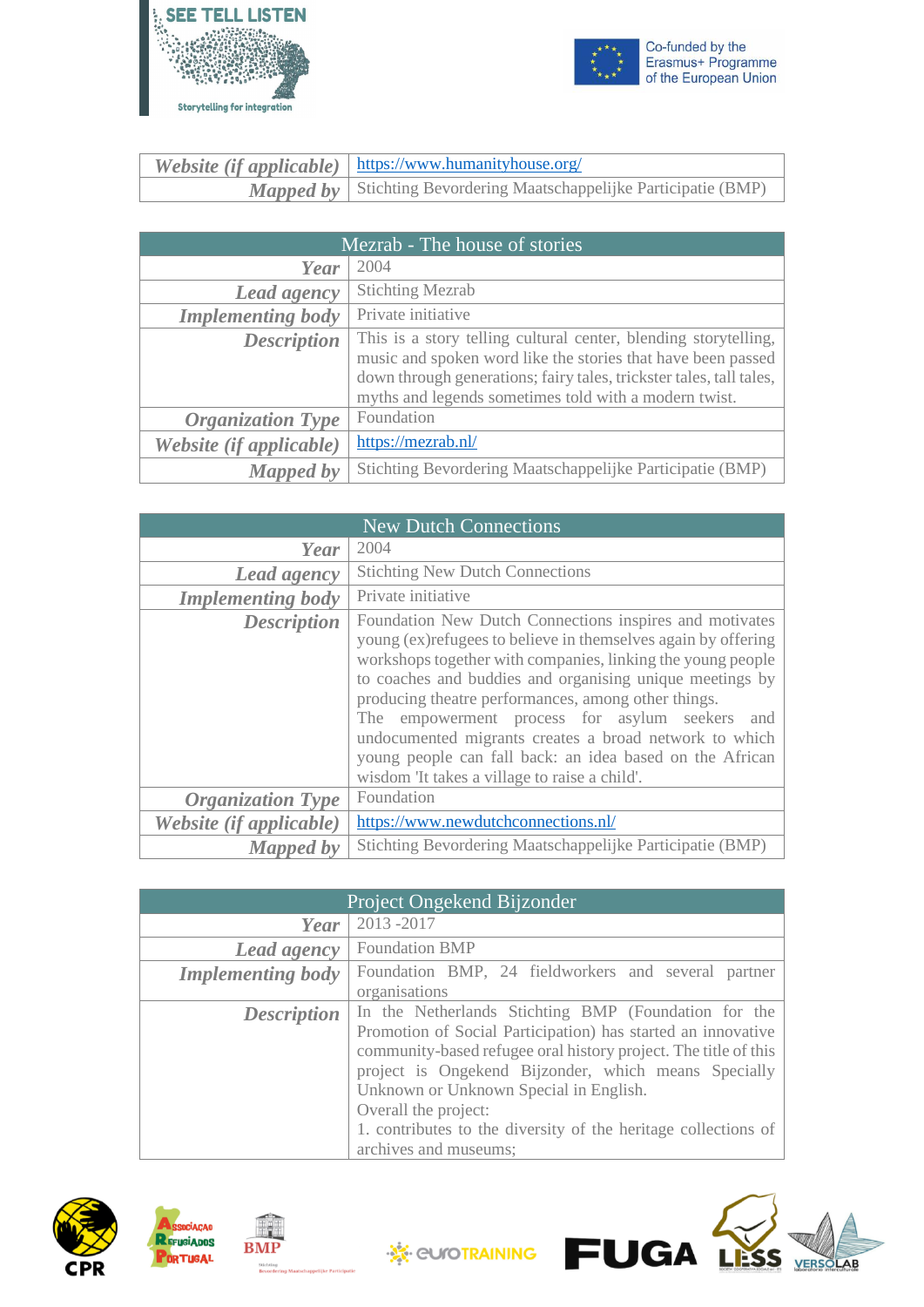



VERSOLAB

|                          | 2. promotes cultural participation of refugees (as creators and<br>the public);<br>3. contributes to a different perception of refugees.<br>4. contributes to the current discussion about the importance<br>of oral history and the question of what history tells.<br>project has led to several publications i.e a<br>The<br>methodological guide to oral history interviews and a guide<br>for the production of cultural presentations in co-creation with<br>refugees. |
|--------------------------|------------------------------------------------------------------------------------------------------------------------------------------------------------------------------------------------------------------------------------------------------------------------------------------------------------------------------------------------------------------------------------------------------------------------------------------------------------------------------|
| <b>Organization Type</b> | Project                                                                                                                                                                                                                                                                                                                                                                                                                                                                      |
| Website (if applicable)  | www.ongekendbijzonder.nl                                                                                                                                                                                                                                                                                                                                                                                                                                                     |
| Mapped by                | Stichting Bevordering Maatschappelijke Participatie (BMP)                                                                                                                                                                                                                                                                                                                                                                                                                    |

| Rederij Lampedusa<br>[Shipping company Lampedusa] |                                                                                                                                                                                                                                                                                                                                                                                                                                                                    |
|---------------------------------------------------|--------------------------------------------------------------------------------------------------------------------------------------------------------------------------------------------------------------------------------------------------------------------------------------------------------------------------------------------------------------------------------------------------------------------------------------------------------------------|
| Year                                              | 2015                                                                                                                                                                                                                                                                                                                                                                                                                                                               |
| Lead agency                                       | Stichting de Gelukszoekers                                                                                                                                                                                                                                                                                                                                                                                                                                         |
| <b>Implementing body</b>                          | Private initiative<br>In collaboration with Fix & Foxy Theatre,<br>Zep<br>Theaterproducties, Het Uitvindersgilde and Mediamatic                                                                                                                                                                                                                                                                                                                                    |
| <b>Description</b>                                | This is a Canal tour with the focus on the role migrants have<br>played in the making of Amsterdam. The open and tolerant<br>character of the city has shaped it into the international<br>hotspot it is today. The guides tell the hidden history of<br>Amsterdam through the eyes of its immigrants and outsiders,<br>including their personal migration story. The cultural<br>program aboard is ranging from musicians to theatre makers<br>and story tellers. |
| <b>Organization Type</b>                          | Foundation                                                                                                                                                                                                                                                                                                                                                                                                                                                         |
| Website (if applicable)                           | http://rederijlampedusa.nl/en                                                                                                                                                                                                                                                                                                                                                                                                                                      |
| Mapped by                                         | Stichting Bevordering Maatschappelijke Participatie (BMP)                                                                                                                                                                                                                                                                                                                                                                                                          |

| Studio Aleppo (temporary exhibition) |                                                                                                                                                                                                                                                                                                                                                                                                                                                                                                          |
|--------------------------------------|----------------------------------------------------------------------------------------------------------------------------------------------------------------------------------------------------------------------------------------------------------------------------------------------------------------------------------------------------------------------------------------------------------------------------------------------------------------------------------------------------------|
| Year                                 | 2017/2018                                                                                                                                                                                                                                                                                                                                                                                                                                                                                                |
| <b>Lead agency</b>                   | <b>Humanity House</b>                                                                                                                                                                                                                                                                                                                                                                                                                                                                                    |
| <b>Description</b>                   | In the exhibition Studio Aleppo [The Hague] at 'Spuiplein',<br>28 inhabitants from The Hague introduce themselves to you.<br>Some of them are newcomers, while others have lived here<br>for a long time. The portraits, taken by renowned<br>photographer Robin de Puy, (National Photographer 2017)<br>challenge you to reflect on your judgment about refugees.<br>The aim of the exhibition is to stimulate a feeling of<br>recognition and inclusion between old and new residents of<br>The Hague. |
| <i>Website (if applicable)</i>       | N/A                                                                                                                                                                                                                                                                                                                                                                                                                                                                                                      |
| <b>Mapped by</b>                     | Stichting Bevordering Maatschappelijke Participatie (BMP)                                                                                                                                                                                                                                                                                                                                                                                                                                                |





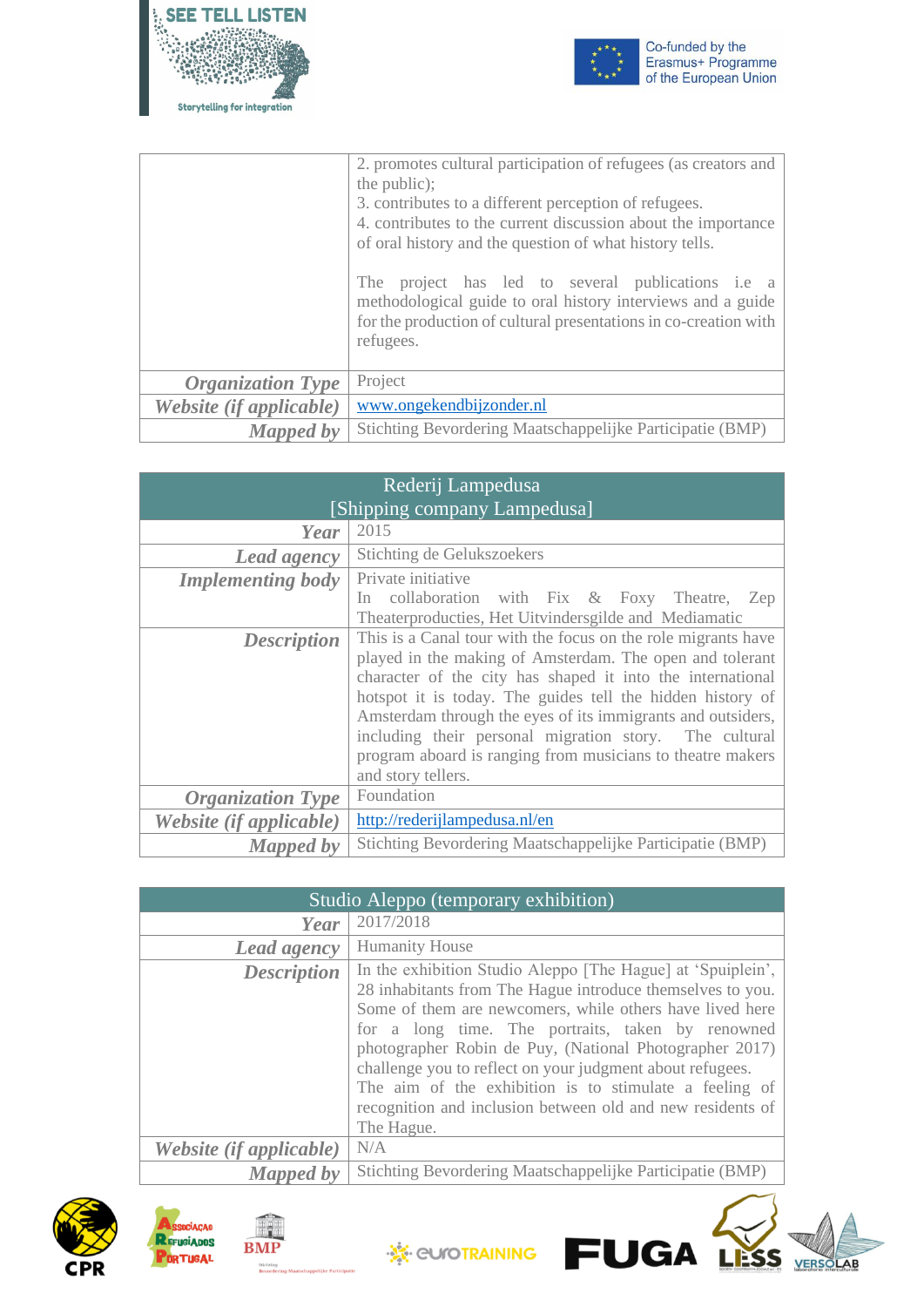



Ĺ

ESS

VERSOLAB

| Temporary Museum and Jan Hoek |                                                                                                                                                                                                                                                                                                                                                                                                                                                                                                                                                                                                                                                                                                                                                                                                                                                                                                                                                                                                                                                                                                                                                                                                                                                                                                                                                                                                                                                                                                                                           |
|-------------------------------|-------------------------------------------------------------------------------------------------------------------------------------------------------------------------------------------------------------------------------------------------------------------------------------------------------------------------------------------------------------------------------------------------------------------------------------------------------------------------------------------------------------------------------------------------------------------------------------------------------------------------------------------------------------------------------------------------------------------------------------------------------------------------------------------------------------------------------------------------------------------------------------------------------------------------------------------------------------------------------------------------------------------------------------------------------------------------------------------------------------------------------------------------------------------------------------------------------------------------------------------------------------------------------------------------------------------------------------------------------------------------------------------------------------------------------------------------------------------------------------------------------------------------------------------|
| Year                          | 2017-2018                                                                                                                                                                                                                                                                                                                                                                                                                                                                                                                                                                                                                                                                                                                                                                                                                                                                                                                                                                                                                                                                                                                                                                                                                                                                                                                                                                                                                                                                                                                                 |
| Lead agency                   | Sixty layers of cake foundation                                                                                                                                                                                                                                                                                                                                                                                                                                                                                                                                                                                                                                                                                                                                                                                                                                                                                                                                                                                                                                                                                                                                                                                                                                                                                                                                                                                                                                                                                                           |
| <b>Implementing body</b>      | Several partners                                                                                                                                                                                                                                                                                                                                                                                                                                                                                                                                                                                                                                                                                                                                                                                                                                                                                                                                                                                                                                                                                                                                                                                                                                                                                                                                                                                                                                                                                                                          |
| <b>Description</b>            | The Temporary Museum was an art exhibition in the former<br>prison "Bijlmerbajes" in Amsterdam. It was a continuation of<br>the Temporary Museum in another vacant, iconic building in<br>the city: the former Shell Tower (now "A'DAM Toren"), and<br>in the near future the Temporary Museum will rise up again<br>at another special location. The exhibition in the prison<br>explored connections with the new residents of the $-$ equally<br>temporary – asylum seekers' centre set up there. The<br>participating artists and designers were invited to make new<br>work for the occasion. Examples include Leonard van<br>Munster's tree fountain in the courtyard, Teun Castelein's<br>Bijlmer Hammam in an old cell block, Mayra Sérgio's tea<br>landscape and Jan Hoek's transformed scooters (together with<br>refugees)<br>The exhibition was held at a location where the inhabitants –<br>both the former inmates of the 'Bijlmerbajes' and the<br>recognised refugees – are basically left to fend for themselves.<br>Both groups have one thing in common: limited freedom of<br>movement. In such a state of isolation and seclusion, people<br>who lack the support of family and friends can easily start to<br>feel alienated and dependent. When there's no other place to<br>go, which effect does this have on your imaginative<br>capacities? The Temporary Museum's exhibition area<br>doubled as a meeting area, with art serving as a catalyst for<br>open-minded encounters between the Temporary Residents |
| <b>Organization Type</b>      | and visitors.<br>Project financed by private foundations                                                                                                                                                                                                                                                                                                                                                                                                                                                                                                                                                                                                                                                                                                                                                                                                                                                                                                                                                                                                                                                                                                                                                                                                                                                                                                                                                                                                                                                                                  |
| Website (if applicable)       | https://i-d.vice.com/nl/article/8xqbqb/jan-hoek-pimpte-<br>samen-met-asielzoekers-amsterdamse-scooters                                                                                                                                                                                                                                                                                                                                                                                                                                                                                                                                                                                                                                                                                                                                                                                                                                                                                                                                                                                                                                                                                                                                                                                                                                                                                                                                                                                                                                    |
| Mapped by                     | Stichting Bevordering Maatschappelijke Participatie (BMP)                                                                                                                                                                                                                                                                                                                                                                                                                                                                                                                                                                                                                                                                                                                                                                                                                                                                                                                                                                                                                                                                                                                                                                                                                                                                                                                                                                                                                                                                                 |

### In Portugal

<span id="page-29-0"></span>

| $E$ UMA VIDA – It is a life |                                                               |
|-----------------------------|---------------------------------------------------------------|
| Year                        | 2016                                                          |
| <b>Lead agency</b>          | Municipal Programme for Reception of Refugees in Lisbon       |
|                             | $(PMAR-Lx)$                                                   |
| <b>Implementing body</b>    | <b>Crescer Association</b>                                    |
| <b>Description</b>          | At the invitation of the Lisbon City Council, and within the  |
|                             | framework of the PMAR Lx the project "É UMA VIDA" was         |
|                             | implemented with the objective to support refugees with their |
|                             | inclusion in the host community.                              |
| <b>Organization Type</b>    | <b>Community Intervention Association</b>                     |
| Website (if applicable)     | http://crescer.org/en/projects/e-uma-vida/                    |
| <b>Mapped by</b>            | Associação de Refugiados em Portugal (APR)                    |





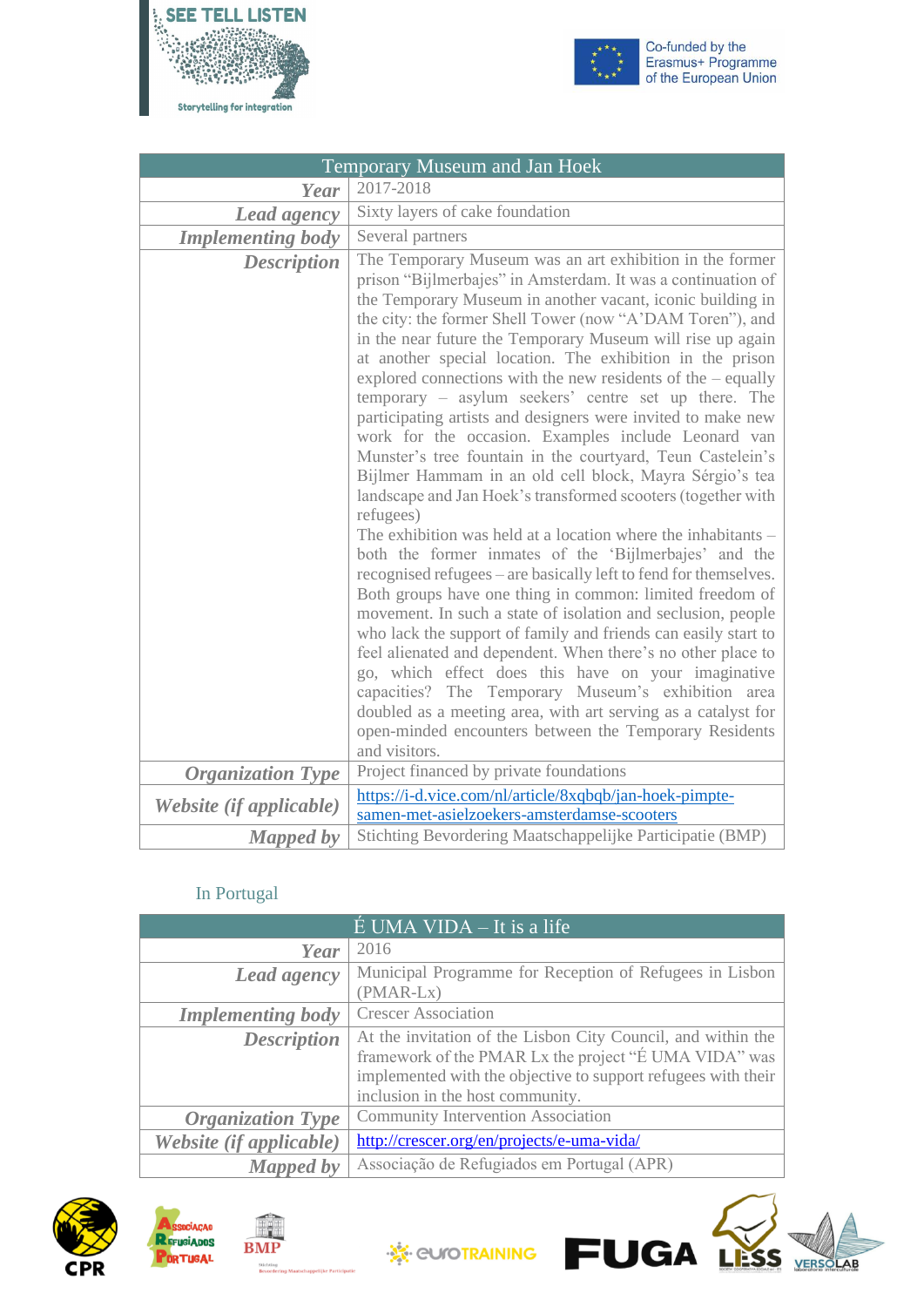



| Este Espaço que Habito – This place I inhabit |                                                           |
|-----------------------------------------------|-----------------------------------------------------------|
| Year                                          | 2014-16                                                   |
| Lead agency                                   | <b>Calouste Gulbenkian Foundation</b>                     |
| <b>Implementing body</b>                      | Photographic Expression Movement (MEF)                    |
| <b>Description</b>                            | Social integration of youngsters from educational centres |
|                                               | through photography.                                      |
| <b>Organization Type</b>                      | Association                                               |
| Website (if applicable)                       | https://integrarpelaarte.wordpress.com/eeqh-2014-         |
|                                               | 2016/apresentacao-este-espaco-que-habito/                 |
| <b>Mapped by</b>                              | Conselho Português para os Refugiados (CPR)               |

| Faísca - Spark           |                                                                |
|--------------------------|----------------------------------------------------------------|
| Year                     | 2018                                                           |
| Lead agency              | <b>Lisbon Municipality</b>                                     |
| <b>Implementing body</b> | Gerador - Platform for Action on Portuguese Culture            |
| <b>Description</b>       | This project gives the opportunity for young people at risk to |
|                          | learn arts with professional artists.                          |
| <b>Organization Type</b> | Civil Society Organisation                                     |
| Website (if applicable)  | https://gerador.eu/faisca-gerador/                             |
| <b>Mapped by</b>         | Conselho Português para os Refugiados (CPR)                    |

| <b>Festival ImigrArte</b> |                                                                |
|---------------------------|----------------------------------------------------------------|
| Year                      | 2007 (annually)                                                |
| Lead agency               | Lisbon Municipality; Immigrant Solidary Association<br>(SOLIM) |
| <b>Implementing body</b>  | SOLIM Centre in Movement (CEM) Apordoc, Cultural               |
|                           | Cooperative Crew Hassan, Bacalhoeiro, Planeta Dança            |
| <b>Description</b>        | A Festival that gathers art from people from migrant           |
|                           | backgrounds, offering music, art, shows and cooking from       |
|                           | countries of origin to the public in general.                  |
| <b>Organization Type</b>  | <b>NGO</b>                                                     |
| Website (if applicable)   | https://festival-imigrarte.webnode.pt/                         |
| Mapped by                 | Conselho Português para os Refugiados (CPR)                    |

| <b>From Classroom to Career</b> |                                                             |
|---------------------------------|-------------------------------------------------------------|
| Year                            | 2015                                                        |
| Lead agency                     | Escola Profissional de Imagem                               |
| <b>Implementing body</b>        | Escola Profissional de Imagem                               |
| <b>Description</b>              | Project of labour integration through photovoice.           |
| <b>Organization Type</b>        | Professional School                                         |
| Website (if applicable)         | https://www.epi.edu.pt/articles/from-classroom-to-career_15 |
| <b>Mapped by</b>                | Conselho Português para os Refugiados (CPR)                 |
| <b>GABIP-AR</b>                 |                                                             |









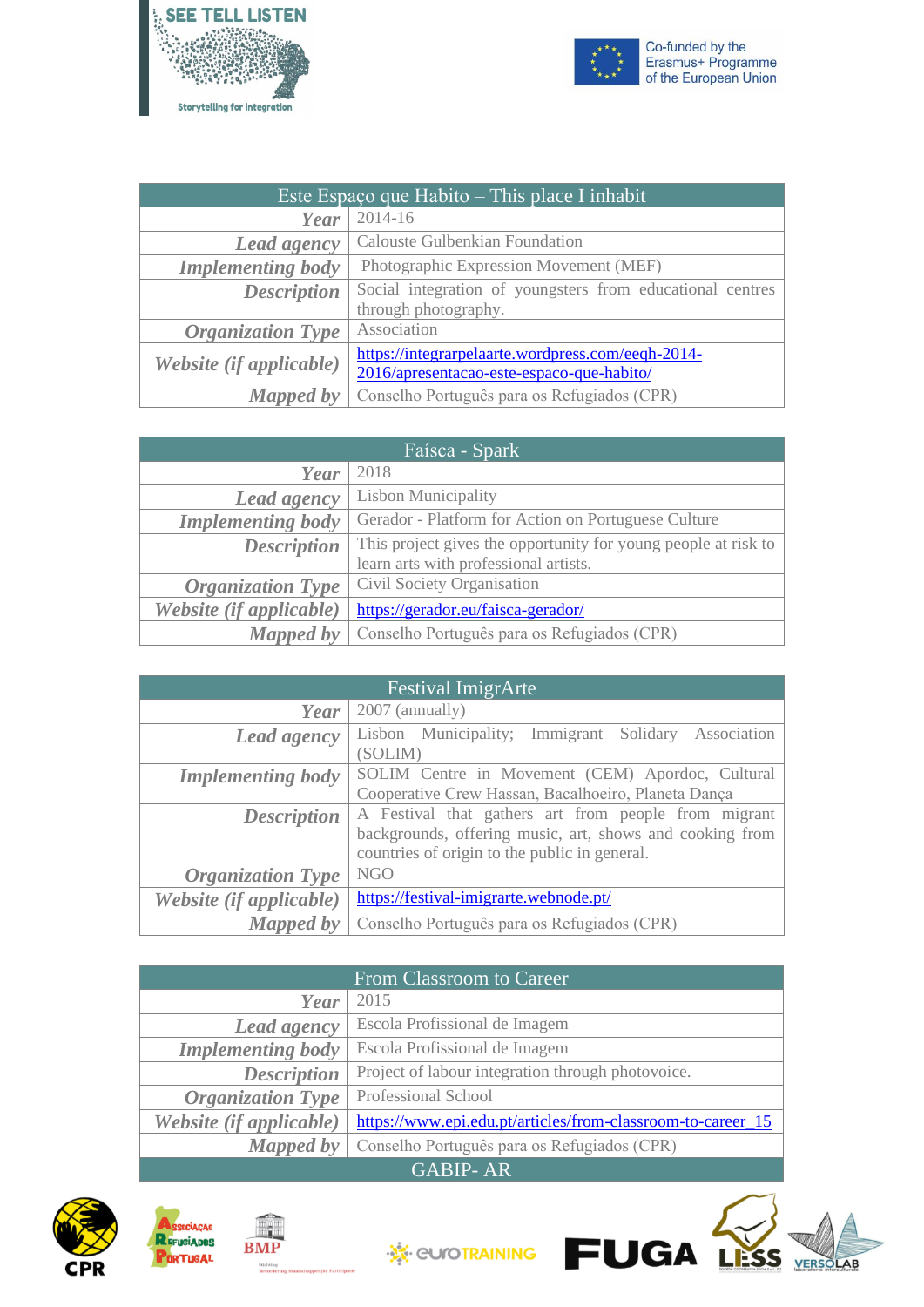



| Year                                        | 2016                                                                                                                                                                                                                                                                                                                                                                                                                                                                                                                                                                                                                                                                                                                                                                                                                                                                     |
|---------------------------------------------|--------------------------------------------------------------------------------------------------------------------------------------------------------------------------------------------------------------------------------------------------------------------------------------------------------------------------------------------------------------------------------------------------------------------------------------------------------------------------------------------------------------------------------------------------------------------------------------------------------------------------------------------------------------------------------------------------------------------------------------------------------------------------------------------------------------------------------------------------------------------------|
| <b>Lead agency</b>                          | Lisbon City Council, Aga Khan Foundation and Support<br>Office to Neighborhoods of Prioritize Intervention (GABIP)                                                                                                                                                                                                                                                                                                                                                                                                                                                                                                                                                                                                                                                                                                                                                       |
| <b>Implementing body</b>                    | Consortium Group GABIP-Almirante Reis                                                                                                                                                                                                                                                                                                                                                                                                                                                                                                                                                                                                                                                                                                                                                                                                                                    |
| <b>Description</b>                          | This initiative's goal is:<br>To promote the participation of residents in situations of<br>greater social fragility, in the identification of problems<br>and the implementation of solutions that allow improving<br>the living conditions of the community.<br>To promote the creation of a space for relationship and<br>collective construction, reinforcing relations between the<br>different cultures present and providing greater mutual<br>cultural understanding.<br>To promote local scripts to introduce functional language<br>and reinforce the acknowledgement of local resources, in<br>close coordination with the programs that promote access<br>to the Portuguese language.<br>To promote the inclusion and valorization of the<br>community through meetings/contacts that allow the<br>identification of knowledge and ideas in presence, aiming |
|                                             | at its diffusion with other audiences / actors.<br>Community intervention                                                                                                                                                                                                                                                                                                                                                                                                                                                                                                                                                                                                                                                                                                                                                                                                |
| <b>Organization Type</b>                    | http://habitacao.cm-lisboa.pt/index.htm?no=27580001                                                                                                                                                                                                                                                                                                                                                                                                                                                                                                                                                                                                                                                                                                                                                                                                                      |
| Website (if applicable)<br><b>Mapped</b> by | Associação de Refugiados em Portugal (APR)                                                                                                                                                                                                                                                                                                                                                                                                                                                                                                                                                                                                                                                                                                                                                                                                                               |

| <b>INTEGR(ARTE)</b>      |                                                               |
|--------------------------|---------------------------------------------------------------|
| Year                     | 2016                                                          |
| Lead agency              | <b>Calouste Gulbenkian Foundation</b>                         |
| <b>Implementing body</b> | High School of Education of Lisbon                            |
| <b>Description</b>       | Aims to deepen the knowledge about the educative potentials   |
|                          | of arts in non-school contexts, namely for the integration of |
|                          | people of migrant backgrounds.                                |
| <b>Organization Type</b> | Academia                                                      |
| Website (if applicable)  | https://www.eselx.ipl.pt/investigacao/projetos/projetos       |
| <b>Mapped by</b>         | Conselho Português para os Refugiados (CPR)                   |

| Nunca Pensei ser Artista – I never thought being an artist |                                                                                                                                                                                                                                                                                                                                                                                                                     |
|------------------------------------------------------------|---------------------------------------------------------------------------------------------------------------------------------------------------------------------------------------------------------------------------------------------------------------------------------------------------------------------------------------------------------------------------------------------------------------------|
| Year                                                       | 2016                                                                                                                                                                                                                                                                                                                                                                                                                |
| <b>Lead agency</b>                                         | <b>ADSFAN</b>                                                                                                                                                                                                                                                                                                                                                                                                       |
| <b>Implementing body</b>                                   | <b>ADSFAN</b>                                                                                                                                                                                                                                                                                                                                                                                                       |
| <b>Description</b>                                         | Local participatory photography project that aims inclusion<br>and awareness raising. The project included photography<br>workshops through non-formal education that aimed to bring<br>awareness and debate about the situation of the target group.<br>Also, it relied on a strong dissemination plan that brought<br>together local stakeholders with the aim to raise awareness<br>within the local population. |







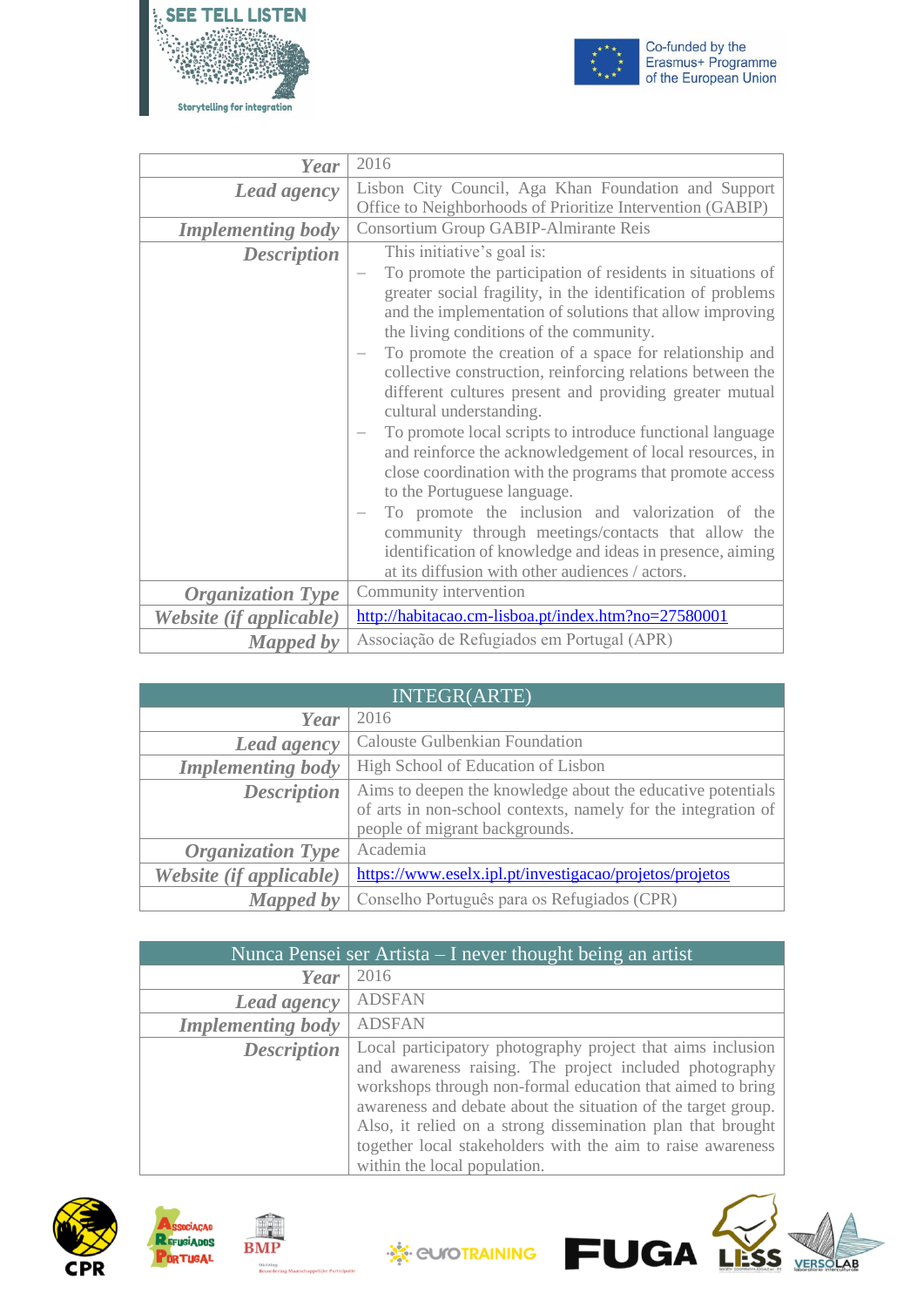



| <i><b>Organization Type</b></i>   Association |                                                                                                 |
|-----------------------------------------------|-------------------------------------------------------------------------------------------------|
| Website (if applicable)                       | https://sites.ipleiria.pt/isd/nunca-pensei-ser-artista-<br>photovoice-como-promocao-de-mudanca/ |
|                                               | <b>Mapped by</b>   Conselho Português para os Refugiados (CPR)                                  |

### In Spain

<span id="page-32-0"></span>

| Enmedio $-$ In the middle      |                                                                 |
|--------------------------------|-----------------------------------------------------------------|
| <b>Description</b>             | Enmedio (in the middle) is a group of image professionals       |
|                                | based in Barcelona (designers, photographers, filmmakers        |
|                                | and artists) who were dissatisfied with the lack of connections |
|                                | between art and political action. They decided to give up their |
|                                | usual field of work and place themselves in the middle, in no   |
|                                | particular place and in all places at the same time. From this  |
|                                | position they explore the transformative power of images and    |
|                                | stories through spectacular interventions, using anything they  |
|                                | have at their disposal. Through photography, media and          |
|                                | design they create interference in the dominant narrative,      |
|                                | interruptions in the official explanation of the world.         |
| <i>Website (if applicable)</i> | N/A                                                             |
| <b>Mapped by</b>               | Associació CFD Barcelona: Centre de Fotografia i Mitjans        |
|                                | Documentals (FUGA)                                              |

|                          | <b>EUROPA: An Illustrated Introduction to Europe for Migrants and Refugees</b>                                                                                                                                                                                                                                                                                                                                                                                                                                                                                                                                                                                                                                                                             |
|--------------------------|------------------------------------------------------------------------------------------------------------------------------------------------------------------------------------------------------------------------------------------------------------------------------------------------------------------------------------------------------------------------------------------------------------------------------------------------------------------------------------------------------------------------------------------------------------------------------------------------------------------------------------------------------------------------------------------------------------------------------------------------------------|
| Year                     | Published by Al-liquindoi, November 2016                                                                                                                                                                                                                                                                                                                                                                                                                                                                                                                                                                                                                                                                                                                   |
| <b>Lead agency</b>       | EUROPA was produced in partnership with the Arab Fund<br>for Arts and Culture (AFAC) in the framework of the Arab<br>European Creative Platform, Magnum Photos, Al-liquindoi,<br>and On The Move, with support from Magnum Foundation,<br>the Geneviève McMillan-Reba Stewart Foundation, MDIC,<br>the Protection System for Asylum Seekers and Refugees<br>(SPRAR), and the United Nations High Commissioner for<br>Refugees (UNHCR). In cooperation with Allianz Cultural<br>Foundation.                                                                                                                                                                                                                                                                 |
| <b>Implementing body</b> | Project leader: Jessica Murray<br>Idea development and specific photography:<br>Thomas<br>Dworzak                                                                                                                                                                                                                                                                                                                                                                                                                                                                                                                                                                                                                                                          |
| <b>Description</b>       | A book created by a group of Magnum photographers and<br>journalists who have been covering both the refugee crisis in<br>Europe and the many contexts across the Middle East, Asia,<br>and Africa that gave rise to these migrations.<br>The book harnesses the collective energy, skills and resources<br>of its contributors to create EUROPA, a collaborative and<br>independent book, the first of its kind intended for practical<br>use by migrants and refugees, and as an educational tool to<br>inform, engage, and facilitate community exchange.<br>Written in four languages - Arabic, Farsi, English, and French<br>- the book offers an introduction to the motivations behind<br>the creation of the European Union, how it developed, its |







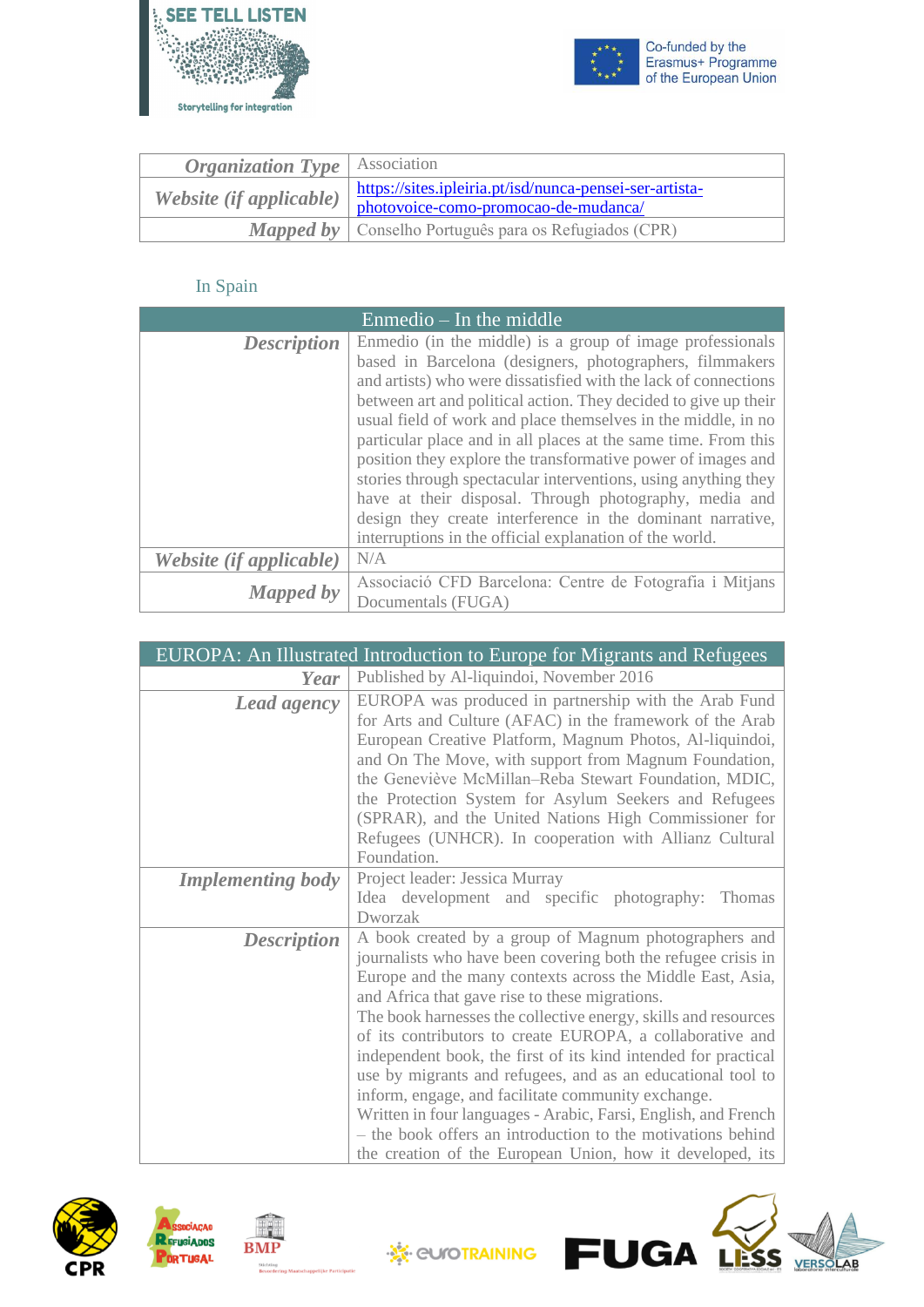



|                                | current ethos, and the relevant debates that will determine its<br>future.                                                                                                                                                                                                                                                                                                                                                                      |
|--------------------------------|-------------------------------------------------------------------------------------------------------------------------------------------------------------------------------------------------------------------------------------------------------------------------------------------------------------------------------------------------------------------------------------------------------------------------------------------------|
|                                | Through first-person testimonies, readers are also introduced<br>to many of the different people who make up Europe today $-$<br>from citizens to residents to immigrants to old and new<br>refugees — who in their own words tell their stories of<br>displacement, war, solidarity, and reconciliation.                                                                                                                                       |
|                                | In the spirit of a travel guide the book also offers "Practical"<br>Information". This chapter highlights the major destination<br>countries, providing basic information about the different<br>political systems, geography, demographics, traditions, as<br>well as typical foods and drinks, films and books of interest,<br>and a list of institutions and organisations that provide<br>information and service to migrants and refugees. |
| <i>Website (if applicable)</i> | N/A                                                                                                                                                                                                                                                                                                                                                                                                                                             |
| <b>Mapped by</b>               | Associació CFD Barcelona: Centre de Fotografia i Mitjans<br>Documentals (FUGA)                                                                                                                                                                                                                                                                                                                                                                  |

| Jungleye                 |                                                                                                                                                                                                                                                                                                                                                                                                                                                                                               |
|--------------------------|-----------------------------------------------------------------------------------------------------------------------------------------------------------------------------------------------------------------------------------------------------------------------------------------------------------------------------------------------------------------------------------------------------------------------------------------------------------------------------------------------|
| Year                     | Created in 2015                                                                                                                                                                                                                                                                                                                                                                                                                                                                               |
|                          |                                                                                                                                                                                                                                                                                                                                                                                                                                                                                               |
| <b>Implementing body</b> | Séverine Sajous, photographer, and Julie Brun, architect.                                                                                                                                                                                                                                                                                                                                                                                                                                     |
| <b>Description</b>       | This project began in November 2015 when Séverine Sajous,<br>photographer, and Julie Brun, architect, created the Jungleye<br>Association and launched a participatory photography project<br>in the informal refugee and migrant camp known as the<br>'jungle' in Calais, France. "Jungleye" has moved between<br>Greece, Lebanon and other places on the migratory journey<br>with the aim of creating a mosaic of hopes, expectations,<br>frustrations and imaginary in (de) construction. |
| <b>Organization Type</b> | <b>Cultural Association</b>                                                                                                                                                                                                                                                                                                                                                                                                                                                                   |
| Website (if applicable)  | https://severinesajous.com/projects/jungleye/                                                                                                                                                                                                                                                                                                                                                                                                                                                 |
| <b>Mapped by</b>         | Associació CFD Barcelona: Centre de Fotografia i Mitjans<br>Documentals (FUGA)                                                                                                                                                                                                                                                                                                                                                                                                                |

| Newsgroup Afghanistan    |                                                            |
|--------------------------|------------------------------------------------------------|
| Year                     | Created in 2016                                            |
| <b>Implementing body</b> | Katja Heinemann                                            |
| <b>Description</b>       | A participatory photography and video project led by Katja |
|                          | photojournalist and co-founder<br>Heinemann,<br>of         |
|                          | Everydaymigration                                          |
| Website (if applicable)  | N/A                                                        |
| <b>Mapped by</b>         | Associació CFD Barcelona: Centre de Fotografia i Mitjans   |
|                          | Documentals (FUGA)                                         |

#### OST collective – les Oiseaux Sans Tête







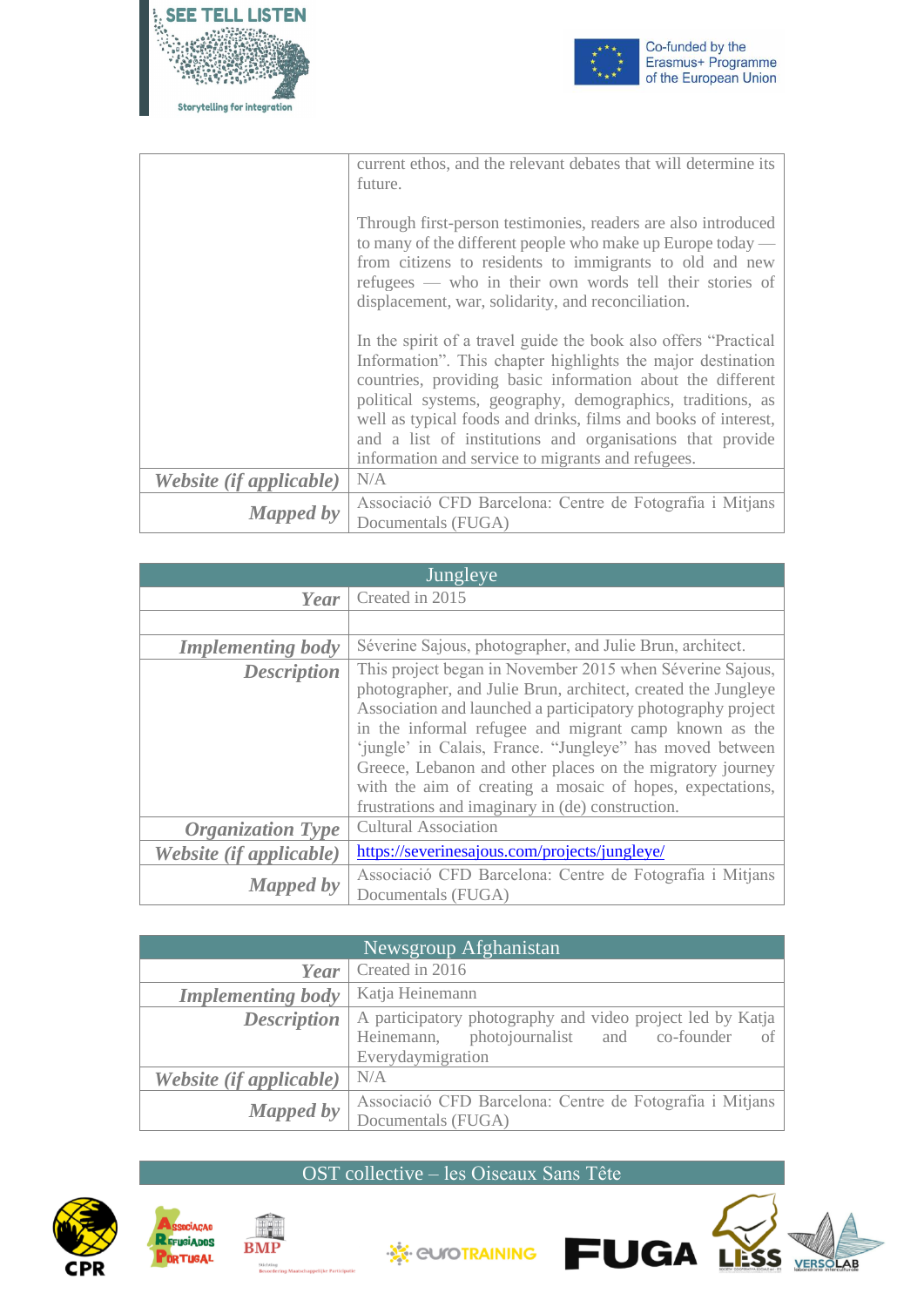



| Year                     | Since 2009 they have organised social and artistic projects in                 |
|--------------------------|--------------------------------------------------------------------------------|
|                          | Belgium, France and other European countries.                                  |
| <b>Implementing body</b> | Julie Guiches and Benoit Lorent are the coordinators and                       |
|                          | project managers for OST collective                                            |
| <b>Description</b>       | A multidisciplinary collective that focuses on the creation of                 |
|                          | art projects in public space through in-situ interventions.                    |
|                          | Among their members are photographers, illustrators,                           |
|                          | architects, journalists, programmers, urbanists and audio-                     |
|                          | visual artists. Together they favor participative art projects in              |
|                          | public space dedicated to diverse audiences and with a strong                  |
|                          | social, pictorial and urban backbone. The OST collective aims                  |
|                          | to produce poetic actions and images while exploring the                       |
|                          | overlapping areas of photography, sound, text and drawing, in                  |
|                          | order to question our contemporary ways of living.                             |
|                          | Functioning as an experimental laboratory with artistic and                    |
|                          | social dimensions, OST collective involves creators and                        |
|                          | audiences in matters relating to notions of identity and                       |
|                          | territory and their collective representations.                                |
| Website (if applicable)  | http://www.ostcollective.org/                                                  |
|                          |                                                                                |
| <b>Mapped by</b>         | Associació CFD Barcelona: Centre de Fotografia i Mitjans<br>Documentals (FUGA) |
|                          |                                                                                |

| Radio TropiCalais              |                                                                                                                                                                                                                                                                    |
|--------------------------------|--------------------------------------------------------------------------------------------------------------------------------------------------------------------------------------------------------------------------------------------------------------------|
| <b>Description</b>             | Radio TropiCalais is a radio without borders. A project led by<br>the Channel with a group of young exiles, in partnership with<br>the Yvonne de Gaulle Center (Active Life Association), the<br>Asylum Collective and The Channel (Mahra Le Roof<br>Association). |
| <i>Website (if applicable)</i> | N/A                                                                                                                                                                                                                                                                |
| <b>Mapped by</b>               | Associació CFD Barcelona: Centre de Fotografia i Mitjans<br>Documentals (FUGA)                                                                                                                                                                                     |







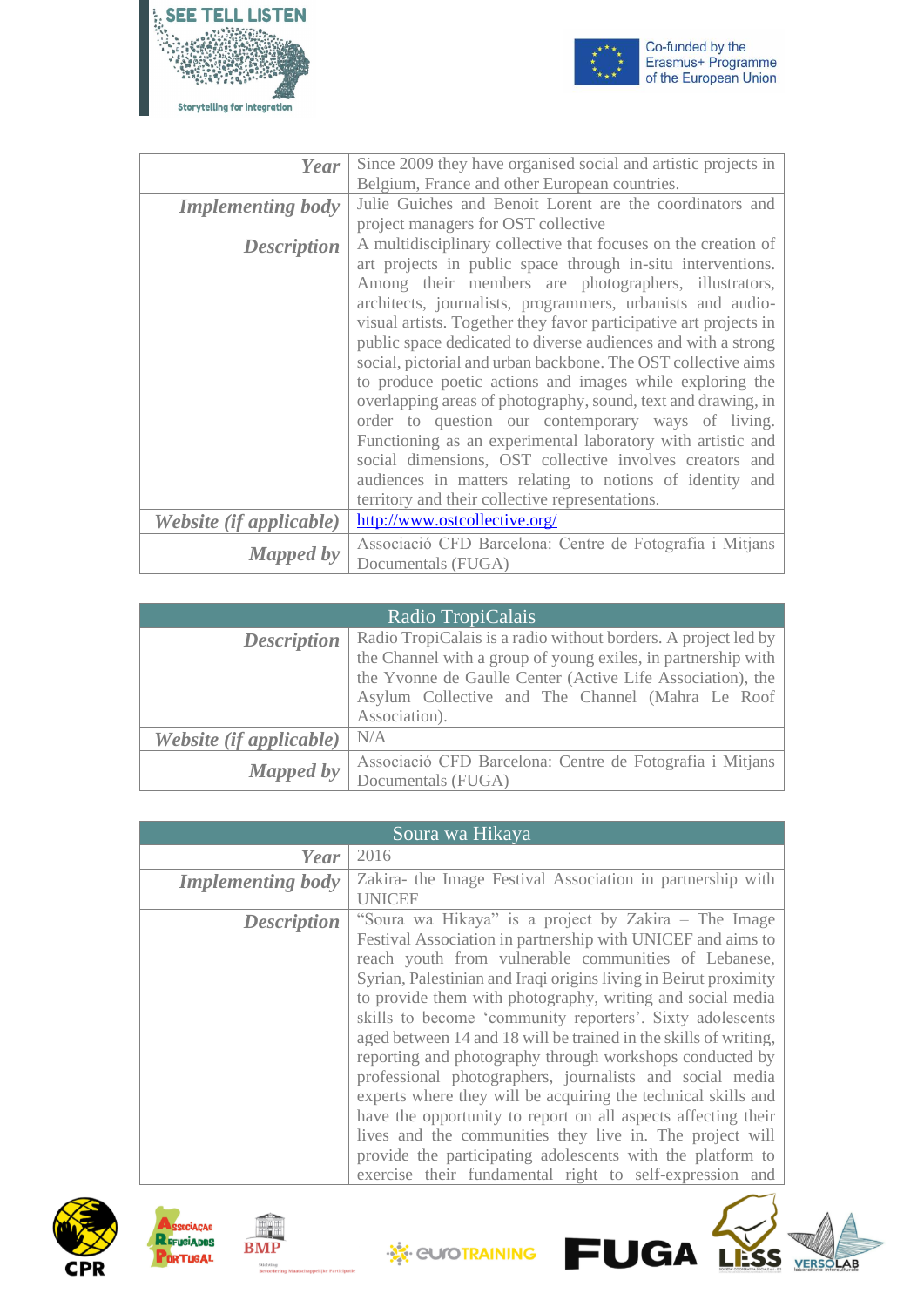



|                         | participation, learn the skills to become voices for their     |
|-------------------------|----------------------------------------------------------------|
|                         | communities to promote dialogue between Lebanese and           |
|                         | various refugees communities Each workshop will teach basic    |
|                         | journalistic reporting and storytelling skills through writing |
|                         | and photography in addition to promoting their work on social  |
|                         | media. Three workshops three months each will be held over     |
|                         | the period of nine month and each cohort will produce an       |
|                         | electronic 'newsletter' and at the conclusion of the project a |
|                         | photography, exhibition and book of photo essays and           |
|                         | writings will be produced.                                     |
| Website (if applicable) | http://www.sourawahikaya.com/                                  |
| <b>Mapped by</b>        | Associació CFD Barcelona: Centre de Fotografia i Mitjans       |
|                         | Documentals (FUGA)                                             |

| Sueños Refugiados – Refugee Dreams |                                                                                                                                                                                                                                                                                                                                                                                                                                                                                |
|------------------------------------|--------------------------------------------------------------------------------------------------------------------------------------------------------------------------------------------------------------------------------------------------------------------------------------------------------------------------------------------------------------------------------------------------------------------------------------------------------------------------------|
| Year                               | 2017                                                                                                                                                                                                                                                                                                                                                                                                                                                                           |
| Lead agency                        | Through the Call for Applications "Art for Change" Obra<br>Social "La Caixa" has been the main funder of this project.                                                                                                                                                                                                                                                                                                                                                         |
| <b>Implementing body</b>           | Designed and directed by Héctor Mediavilla                                                                                                                                                                                                                                                                                                                                                                                                                                     |
| <b>Description</b>                 | A participatory photography project completed by eleven<br>young refugees or asylum seekers in Barcelona. It consists of<br>4 complementary modules that use photography, video and<br>plastic intervention as tools of personal and collective<br>expression with the objectives of promoting confidence and<br>strengthening the self-esteem of participants as well as<br>enhancing their creativity and personal and collective vision<br>of its present, past and future. |
| Website (if applicable)            | https://transittales.net/en/story/by/suenos-refugiados/                                                                                                                                                                                                                                                                                                                                                                                                                        |
| <b>Mapped by</b>                   | Associació CFD Barcelona: Centre de Fotografia i Mitjans<br>Documentals (FUGA)                                                                                                                                                                                                                                                                                                                                                                                                 |

| Un regalo para Kushbu. Historias que cruzan fronteras - A present for<br>Kushbu. Stories that cross borders |                                                                                                                                                                                                                                                                                                                                                                                                                                                                                                                                                                                                                                                                                                                                           |
|-------------------------------------------------------------------------------------------------------------|-------------------------------------------------------------------------------------------------------------------------------------------------------------------------------------------------------------------------------------------------------------------------------------------------------------------------------------------------------------------------------------------------------------------------------------------------------------------------------------------------------------------------------------------------------------------------------------------------------------------------------------------------------------------------------------------------------------------------------------------|
| Year                                                                                                        | 2017                                                                                                                                                                                                                                                                                                                                                                                                                                                                                                                                                                                                                                                                                                                                      |
| <b>Lead agency</b>                                                                                          | Co-published by Barcelona City Council and Astiberri, and<br>produced by the Mescladis foundation and the Al-liquindoi<br>association, with the support of Barcelona Ciutat Refugi                                                                                                                                                                                                                                                                                                                                                                                                                                                                                                                                                        |
| <b>Description</b>                                                                                          | "Un regalo para Kushbu. Historias que cruzan fronteras" [A]<br>present for Kushbu. Stories that cross borders is the portrait<br>of nine people who have come to Barcelona in search of a<br>better life. They fled Nepal, Niger, Morocco, Uzbekistan,<br>India, Senegal, Afghanistan, Colombia and Nigeria to escape<br>poverty, war and persecution, and when they reached Europe,<br>they have seen their rights infringed by discriminatory and<br>exclusive immigration laws.<br>This work depicts these tales of flight as a comic created by a<br>writer and ten artists: Tyto Alba, Cristina Bueno, Miguel<br>Gallardo, Martín López Lam, Andrea Lucio, Susanna Martín,<br>Marcos Prior, Sonia Pulido, Manu Ripoll and Sagar. The |







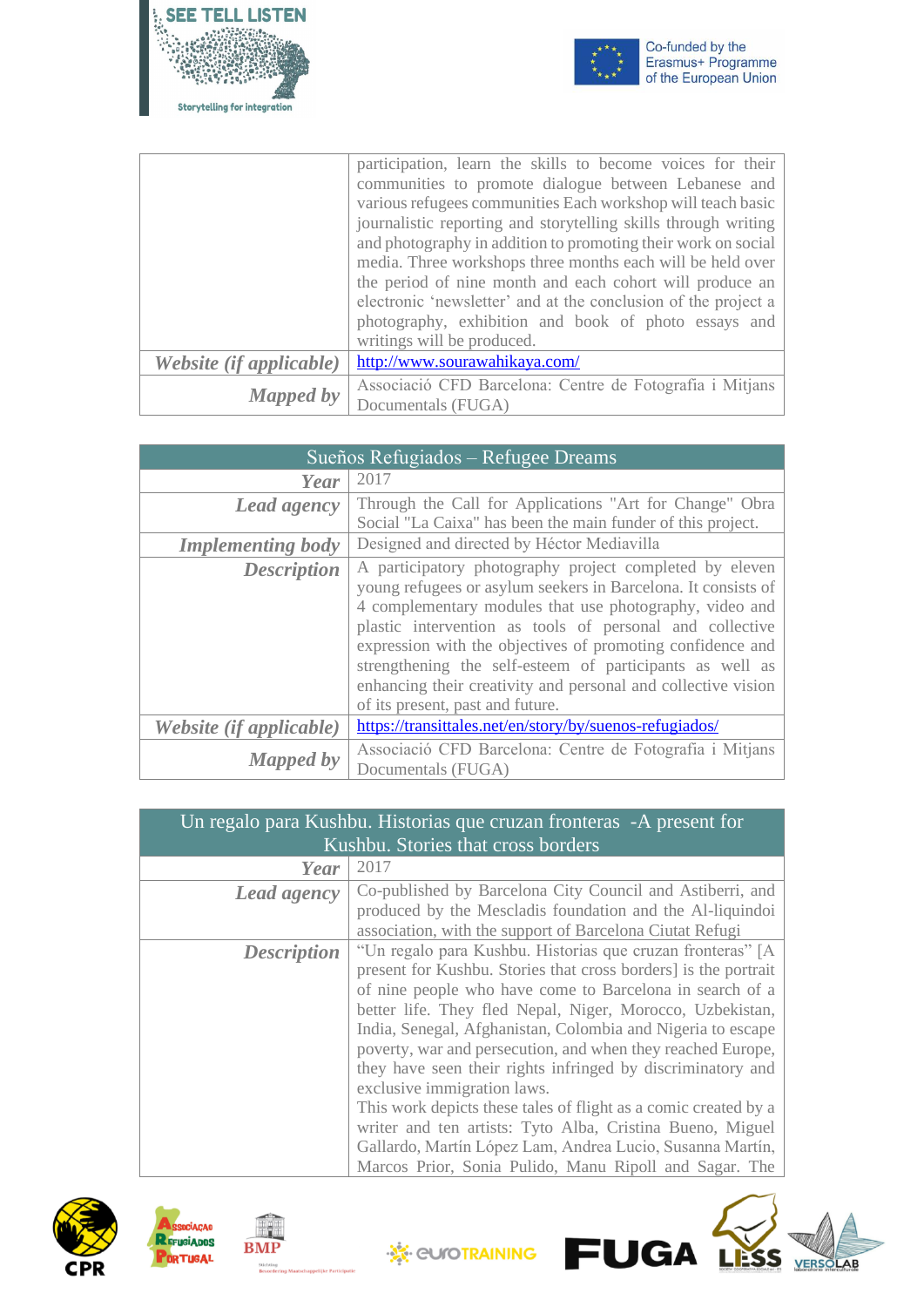



|                         | creators worked with the protagonists to capture their          |
|-------------------------|-----------------------------------------------------------------|
|                         | experiences in a graphic novel which goes a step further in the |
|                         | story and highlights the support that each person has received  |
|                         | from people or associations that played a key role in helping   |
|                         | them escape exclusion.                                          |
| Website (if applicable) | N/a                                                             |
| <b>Mapped by</b>        | Associació CFD Barcelona: Centre de Fotografia i Mitjans        |
|                         | Documentals (FUGA)                                              |

| $Zakira$ – the Image Festival Association |                                                                                                                                                                                                                                                                                                                                                                                                                                                                                                     |
|-------------------------------------------|-----------------------------------------------------------------------------------------------------------------------------------------------------------------------------------------------------------------------------------------------------------------------------------------------------------------------------------------------------------------------------------------------------------------------------------------------------------------------------------------------------|
| Year                                      | Created in 2007                                                                                                                                                                                                                                                                                                                                                                                                                                                                                     |
| <b>Description</b>                        | Zakira ('Memory' in Arabic) is a NGO whose primary goal is<br>to promote photography and, more generally, the image in our<br>society. Its objective is to enhance photographers' work, to re-<br>evaluate the importance of the image, to explore its impact<br>and strength, and to create a circle of common interest open<br>to all those interested in photography. It has taught 500<br>children in the Palestinian camps in Lebanon basic<br>photography and published a book of their work. |
| <b>Organization Type</b>                  | NGO                                                                                                                                                                                                                                                                                                                                                                                                                                                                                                 |
| Website (if applicable)                   | https://www.zakira.org/                                                                                                                                                                                                                                                                                                                                                                                                                                                                             |
| <b>Mapped by</b>                          | Associació CFD Barcelona: Centre de Fotografia i Mitjans<br>Documentals (FUGA)                                                                                                                                                                                                                                                                                                                                                                                                                      |